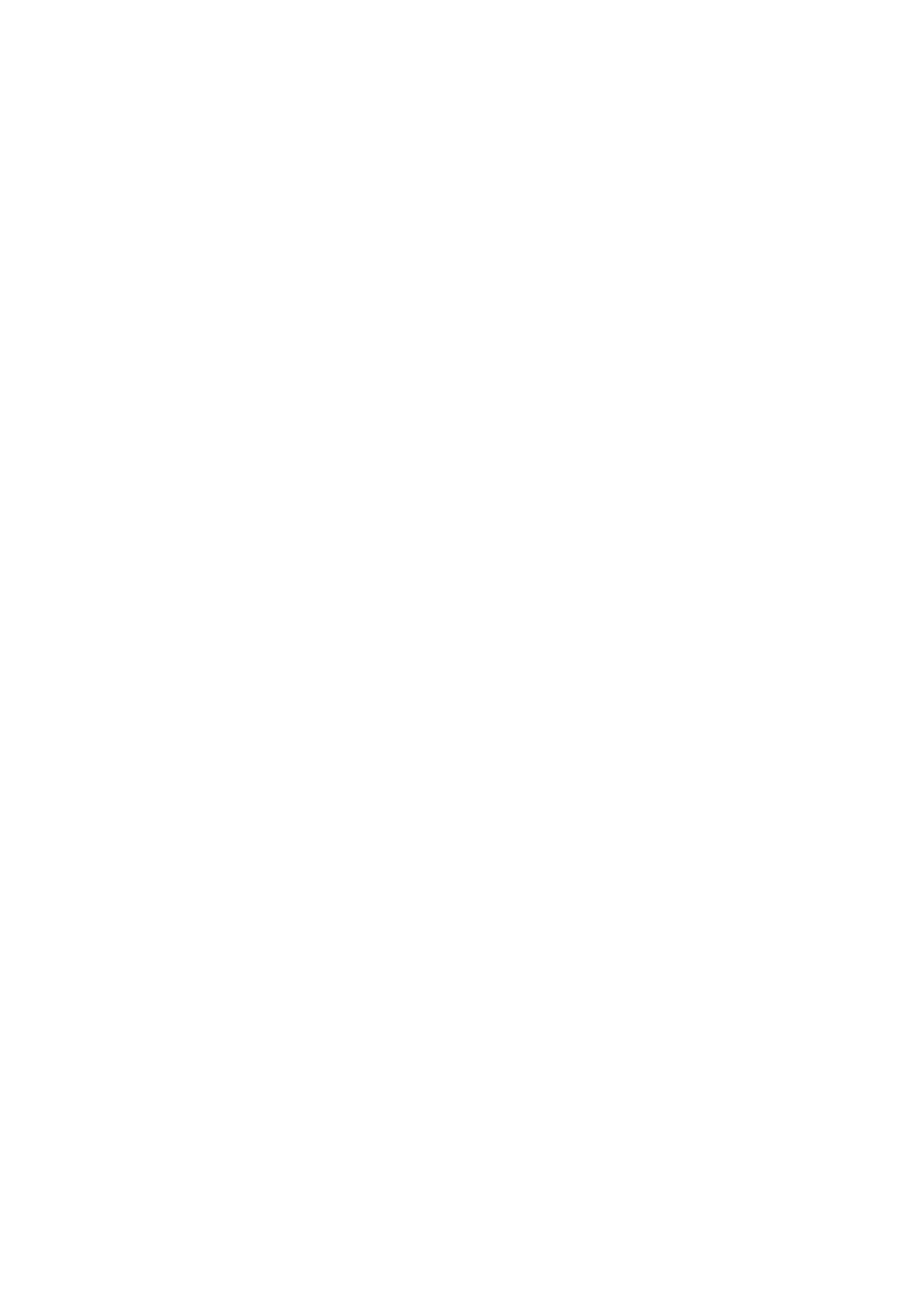## **Characterization of protein kinase D** *PKD* **in the regulation of**  *Drosophila melanogaster* **homeostasis**

*Zaid Khan*

| Supervisor:                  | Jevgenija Tiukova, Swedish University of Agricultural Sciences,<br>Department of Microbiology |
|------------------------------|-----------------------------------------------------------------------------------------------|
| <b>Assistant Supervisor:</b> | Michael Williams, Uppsala University<br>Helgi Schiöth, Uppsala University                     |
| Examiner:                    | Volkmar Passoth, University of Agricultural Sciences,<br>Department of Microbiology           |

**Credits:** 30 hec **Level:** Second cycle, A1E **Course title:** Independent project/degree project in Biology/Självständigt arbete i biologi magisterarbete **Course code:** EX0732

**Place of publication:** Uppsala **Year of publication:** 2016 **Title of series:** Examensarbete/Sveriges lantbruksuniversitet, Institutionen för mikrobiologi **Part number:** 2016:9 **ISSN:** 1101-8151 **Online publication:** http://stud.epsilon.slu.se

**Keywords:** Protein kinase D, Obesity-linked gene, Homeostasis

**Sveriges lantbruksuniversitet Swedish University of Agricultural Sciences**

Faculty of Natural Resources and Agricultural Sciences Uppsala BioCenter Department of Microbiology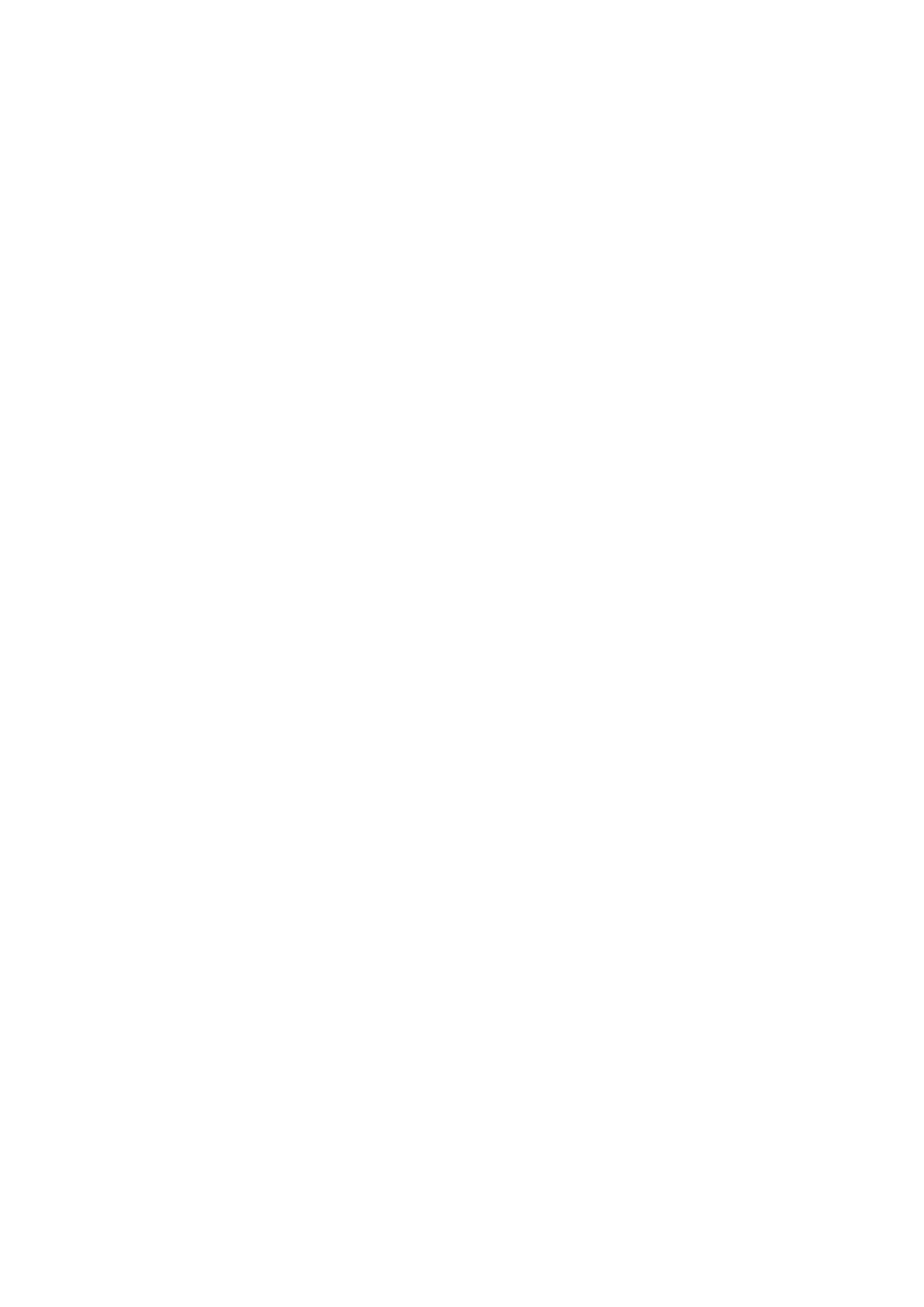#### **Abstract**

Insulin signaling is one of the master keys for performing proper regulation of energy metabolism. Serious diseases such as cardiovascular disease, type 2 diabetes and obesity occur due to mis-regulation of insulin pathway. Therefore, it is necessary to recognize the factors that function in the production of insulin and it's signaling. *Drosophila melanogaster* is the model organism used for this study in order to explore the function of Protein kinase D *(PKD)*, which is a serine-threonine kinase. *D. melanogaster* has shown lower lipid content when *PKD* expression is reduced. The knockdown of *PKD* on transcription level in the *D. melanogaster* flies did not affect the transcription levels of both the insulin-like peptides *(ILPs)* and Adipokinetic hormone *Akh*. Starvation has affected the expression of different *Ilps* in the fly brain and high protein rich diets have affected the expression of *PKD* and *Ilp3* in the fly brain.

**Key words:** Protein kinase D, Obesity-linked gene, Homeostasis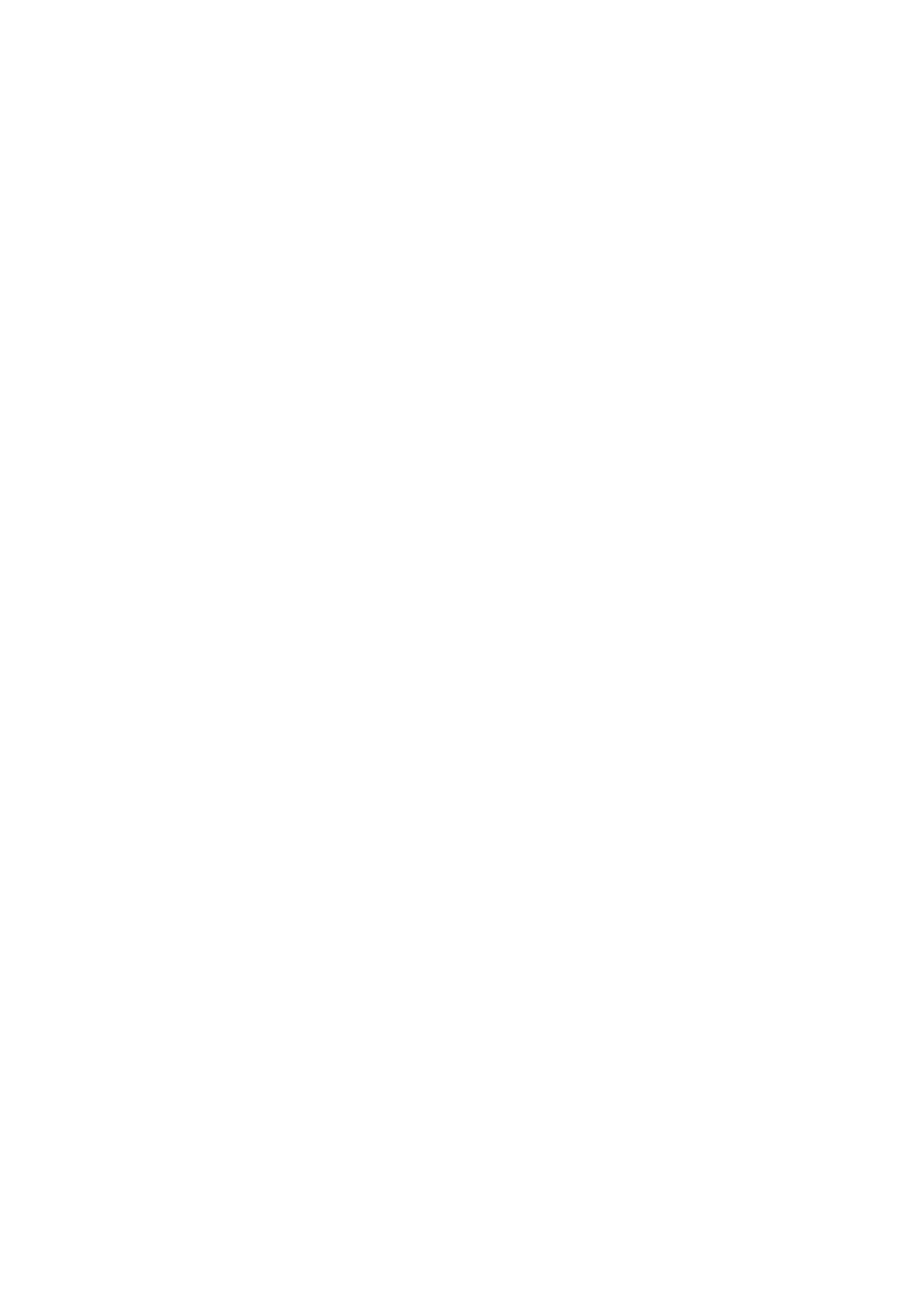## **TABLE OF CONTENTS**

| a)            |     |
|---------------|-----|
| b)            |     |
| $\mathbf{c})$ |     |
|               |     |
|               |     |
| a)            |     |
| b)            |     |
| $\mathbf{c})$ |     |
| d)            |     |
| e)            |     |
| f)            |     |
| g)            |     |
| h)            |     |
| $\ddot{1}$    |     |
| j)            |     |
| $\bf k)$      |     |
| $\mathbf{I}$  |     |
|               |     |
|               |     |
|               | 22  |
|               | 23  |
|               |     |
|               |     |
|               | .46 |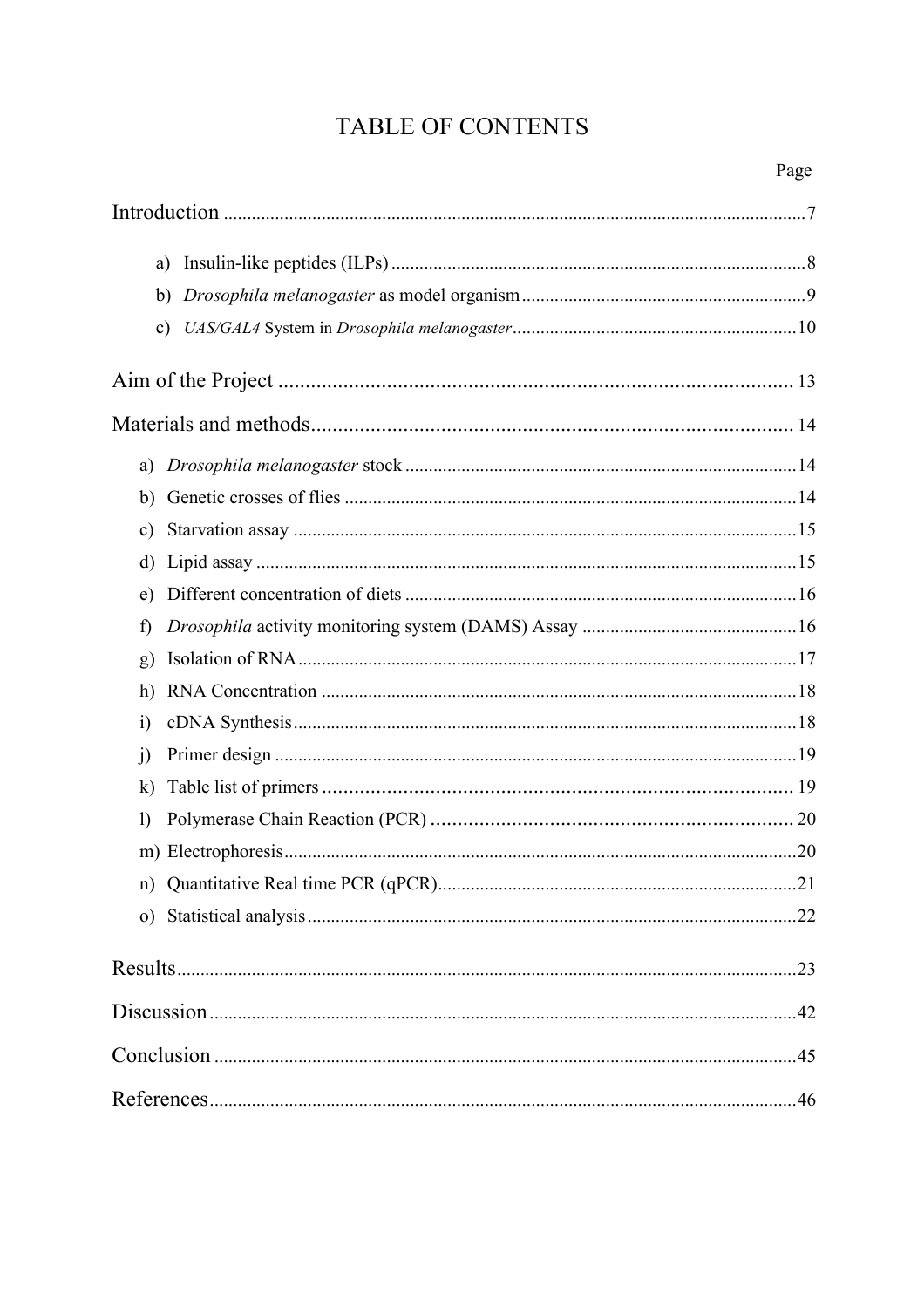## **Abbreviations**

AKHs adipokinetic hormone

CNS central nervous system

DAG diacylglycerol

DMSO dimethylsulfoxide

GWAS genome wide association study

ILPs insulin like peptides

IPC insulin producing cell

GPCR G protein coupled receptors

PI pars Intracerebralis

PKD protein kinase D

Strn-Mlck stretchin-mlck

WHO world health organization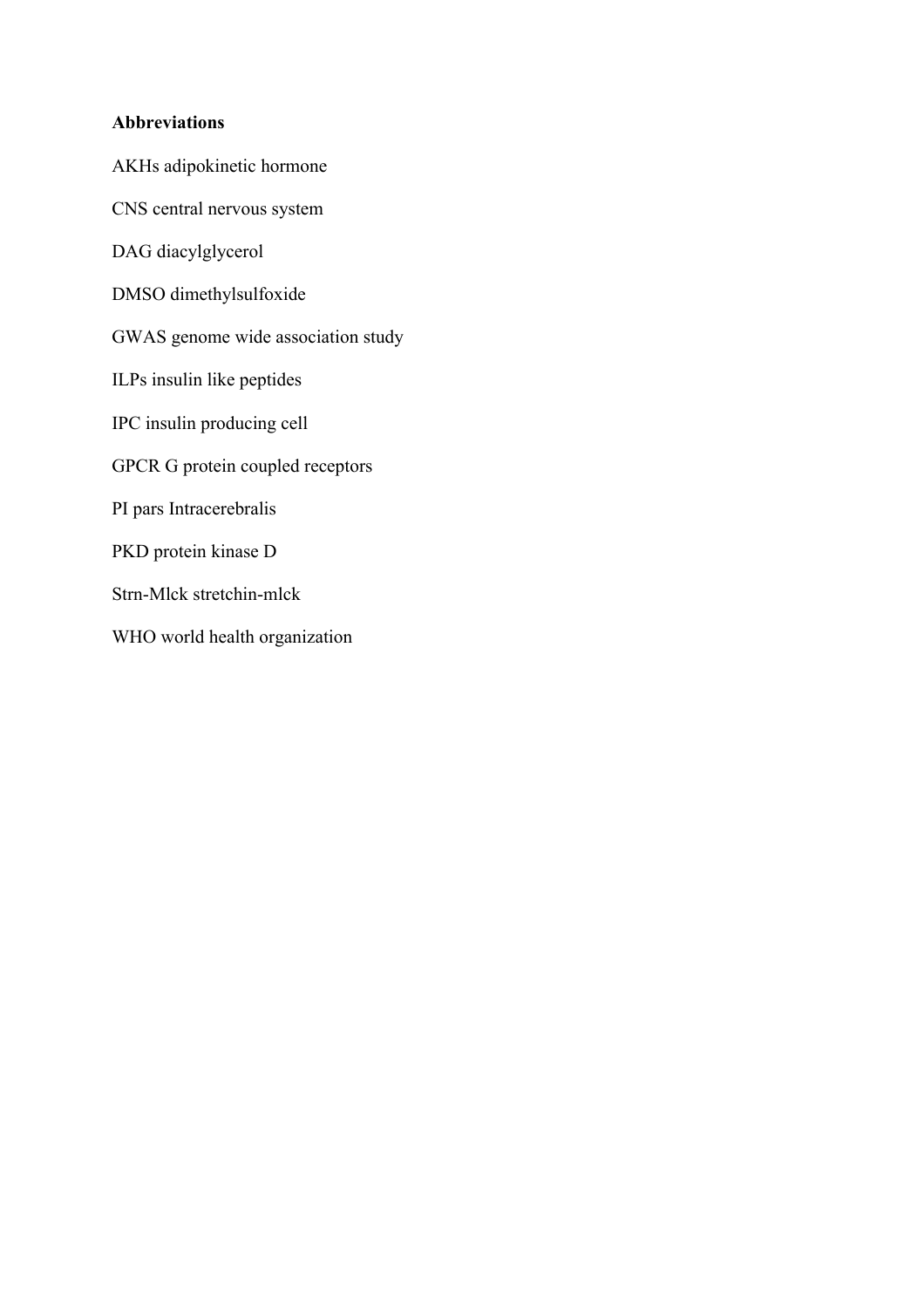#### **Introduction:**

There are more than 1 billion adults overweight globally, estimated by world health organization (WHO) in 2008. More than 300 million of people are obese and should be treated clinically. Some of the major chronic diseases like cardiovascular disease, specific types of cancer, hypertension and type-2 diabetes are also linked to overweight and obesity. Since 1980, the rates of obesity have increased three times in the world due to the consumption of saturated fats, high level of sugar and insufficient physical activity  $[1]$ .

The genome of *Drosophila melanogaster* has a single protein kinase D (*PKD)* homologue. Protein kinase D (*PKD)* is a multifunctional protein that is broadly expressed at the time of development. Some portion of the *PKD* protein localizes to the Golgi complex, which functions in the secretory transport. There is about 65% overall degree of similarity between human and *D. melanogaster PKD* at the protein level. There are two domains of *PKD* in *D. melanogaster*, a regulatory domain consisting of two cysteine-rich regions (C1, C2) necessary for membrane localization and diacylglycerol (DAG) binding that is needed for the phosphorylation of the target protein, and a pleckstrin homology domain (PH) performing multiple functions. Maier et al 2007 identified that *PKD* in overexpression leads to incomplete wing vein development, tissue loss, and retina degeneration  $[2]$ .

In mammals, the protein kinase family comprises three isoforms of *PKD*. These isoforms of *PKD* were identified in 1994 (genes named *PRKD1, PRKD2, PRKD3*). In human, they are called *PKCµ*, *PKD2* and *PKCV*. *PKCµ* was also called protein kinase C (*PKC*). *PKD* is a serine/threonine kinase and in mammals, these *PKDs* perform multiple biological activities such as apoptosis, secretory transport from the trans-Golgi complex and cell proliferation. Mammalian cells apply a particular pathway to regulate nuclear imports of *PKDs*, which may not function in the fly. In humans, *PKC* is necessary for the nuclear transport of *PKD* that responds to G-protein coupled receptors (GPCR) activation [3].

7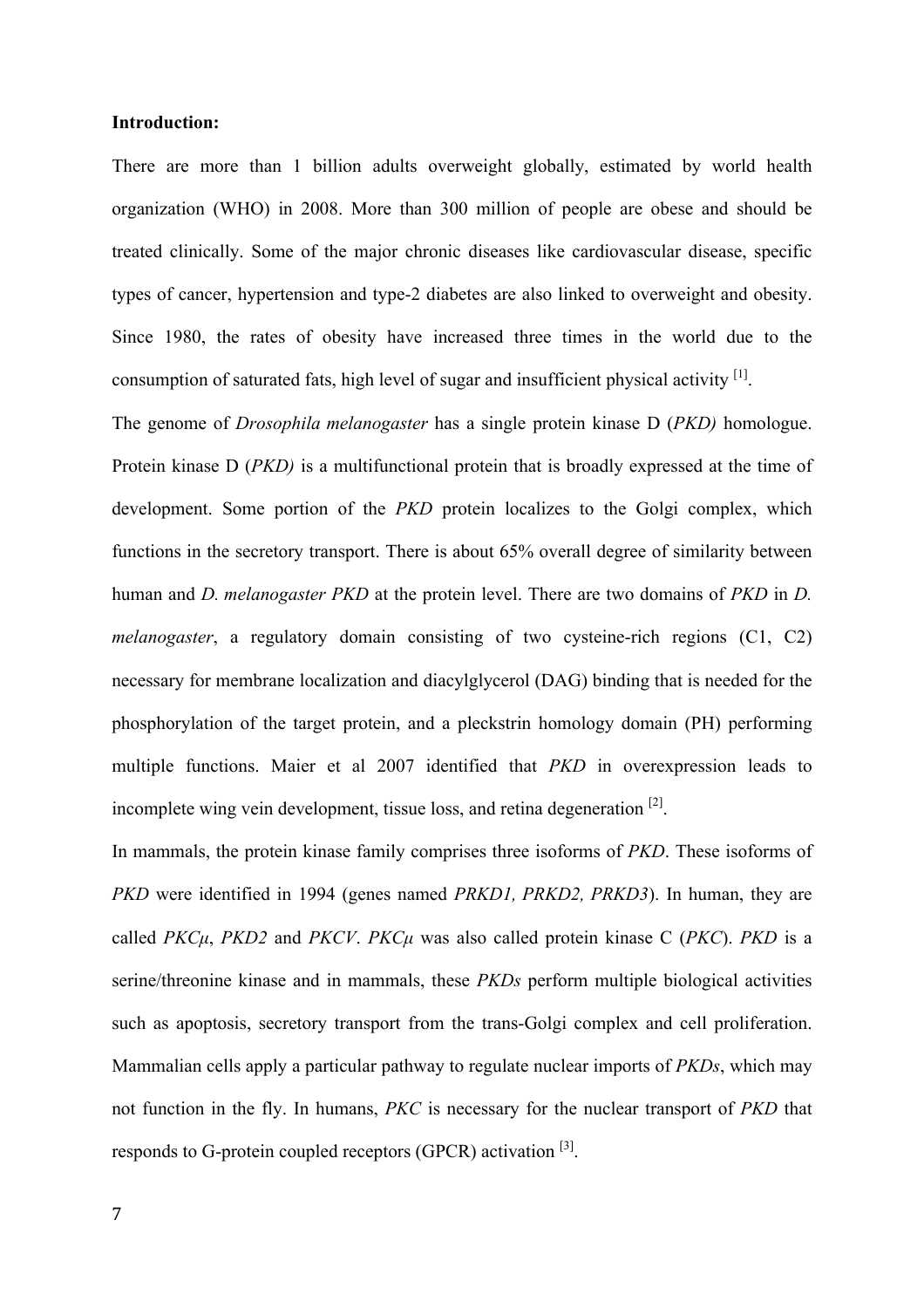The function of *PKD* in insulin secretion was initially observed from cell studies. Firstly, in INS-1 cells (rat insulinoma-derived pancreatic B cell line) one of the isoform of *PKD* (*PKD1*) shows inhibition of insulin secretion. Moreover, the supplementation of glucose enhanced *PKD1* (*PRKD1*) initiation, which functions in fusion of vesicle membranes at the trans-Golgi complex. Secondly, in *Caenorhabditis elegans* deprived of the *dfk-2* gene (*PKD*  homologue) there was an enhanced life span by 40% compared to the wild type of nematodes [23]. Meanwhile, knocking down of *daf-16* in *dfk-2* mutant nematodes rescues the extended lifespan. These data from cell studies and from the study of *C. elegans* as mentioned above support further proof that *PRKD1* (one of the isoform of *PKD*) is involved in insulin signaling regulation. Furthermore, ablation of IPCs in *D. melanogaster* also enhanced longevity <sup>[2, 23,25]</sup>. The results from mammals and *C. elegans* further confirm that *PKD* could be included in the regulation of the insulin signaling mechanism  $[4, 2]$ .

## *Drosophila insulin like peptides (Dilps)***:**

The genome of *Drosophila melanogaster* contains eight insulin-like peptide *(Ilps)* genes. These *Ilps* are expressed in particular in two clusters of seven cells called insulin-producing cells, IPCs present in the PI and generate three of the eight *Ilps* called *Ilp2*, *Ilp3,* and *Ilp5*. All three *Ilps* show a parallel and associated structure compared to human insulin<sup>[5,6]</sup>. Larval salivary glands, ovaries, midgut, larval and adult brain are the main tissues that express *drosophila insulin-like peptides (dilps)* [5,7] . Detection of *dilp*1 transcript occurred in larval IPCs whereas *dilp*7 occurred in the abdominal neuromeres and thoracic-abdominal ganglia. *Dilp*6 was detected in the fat body adipose cells, heart and salivary glands. *Dilp*8 has been detected in the imaginal discs and *dilp*4 in the mesoderm and anterior midgut. *Ilps*2, 3 and 5 are all co-expressed in the median neurosecretory cells (MNCs) in a protocerebrum region called *Pars intracerebralis (PI)* of adults and larva [5,8] . In larval MNCs the expression of *Ilps*2, 3 and 5 are independently regulated, *Ilp*3 and *Ilp*5 expressions are controlled through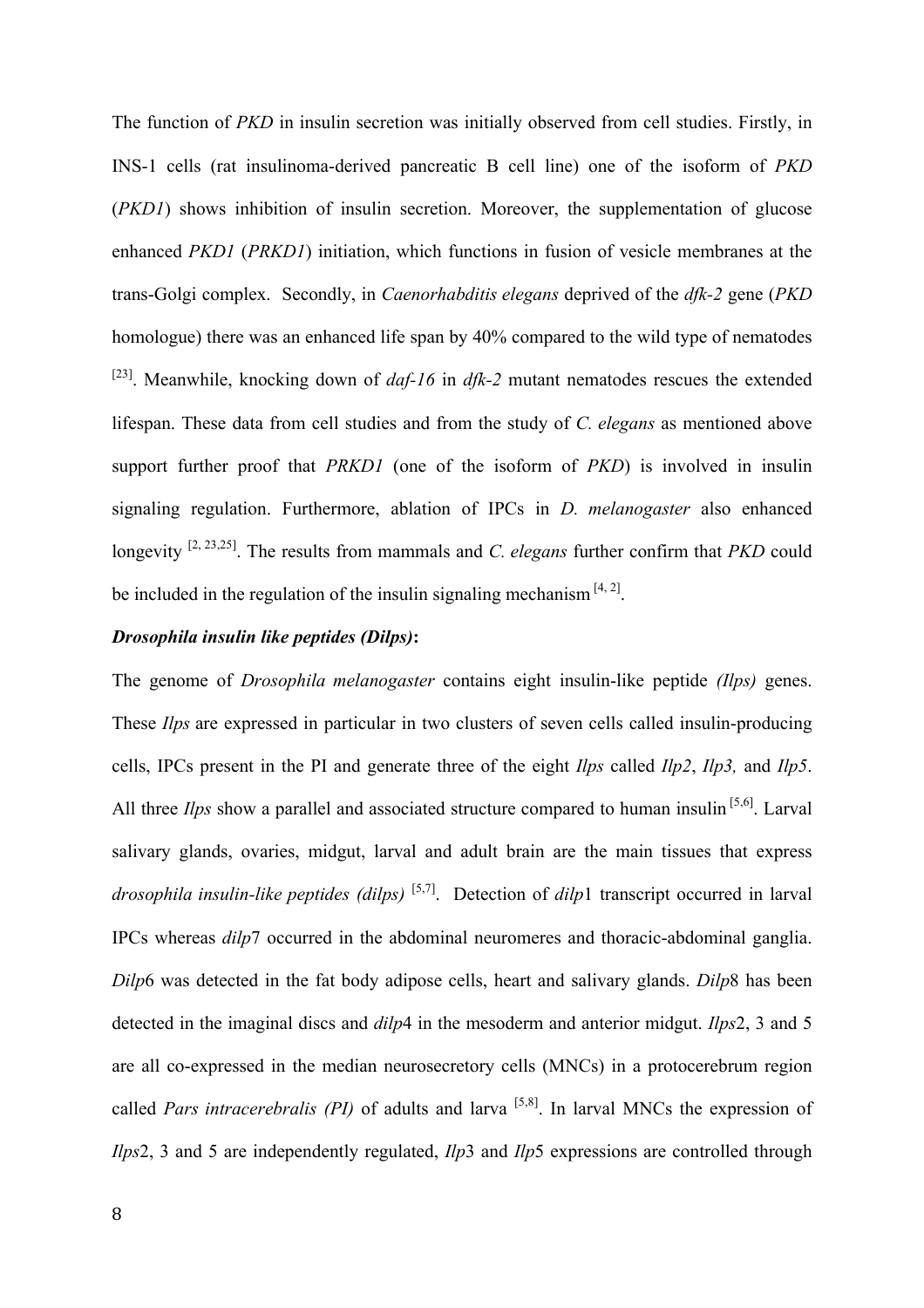nutrient availability, due to starvation the amount of detectable transcripts is reduced and the peptide gets accumulated in the axonal termini and IPCs. The *Ilp*2 has been detected in the salivary glands and imaginal discs and expressed in the glial cells in the CNS of first larval stages where they perform the function of neuroblast reactivation.

#### *Drosophila melanogaster* **as a model organism:**

*Drosophila melanogaster* is a key model organism in genetics, studied by T. H. Morgan more than 100 years ago. He used it to study heredity. The criteria for choosing *Drosophila melanogaster* are. a) It is a small fly having a short life cycle and producing a huge number of offspring. b) Environmental and genetic manipulations can change its life span, c) its maintenance is easy and inexpensive compared to other model organisms like rats and mice etc. d) female and male show visible differences and virgins are easy to separate.

More than half of the *D. melanogaster* genes have homologs in humans. A lot of molecular pathways explained in *D. melanogaster* are conserved in mammalian systems. Recently, *D. melanogaster* has been also used in research on developmental genetics and molecular development. Due to the small size of *D. melanogaster*, it can easily be handled and one can easily study its behavioral activities related to the human condition like male-male aggression and courtship. The main goal of using *D. melanogaster* is to explore fundamental biological processes that may be directly applicable to human beings  $[9,10]$ .

The size of *D. melanogaster* genome is 180-Megabase (MB), of which 120 MB is euchromatin. Sixty MB of the *D. melanogaster* genome is composed of transposons, simple sequence satellites and two big blocks of Ribosomal RNA genes. In comparison to vertebrate (mammals) adipose tissue and liver, *D. melanogaster* has an orthologous organ called fat body and oenocytes that stores the majority of the lipids and carbohydrates, contains triglycerides and glycogen is accomplished mostly by the fat body. *D. melanogaster* fat body cells consist lipid droplets that use many of the similar enzymes to regulate the synthesis of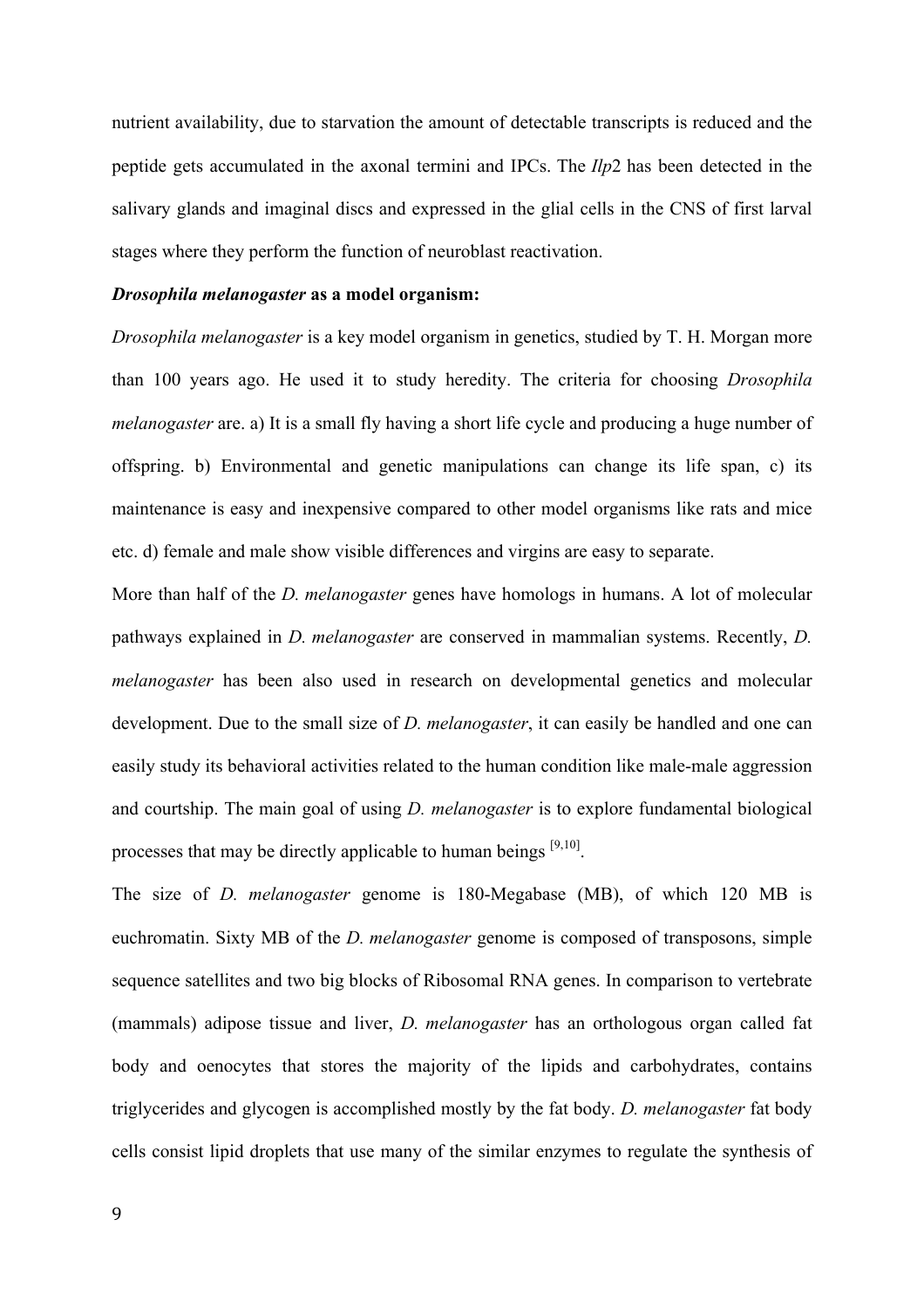glycogen and breakdown similar as in mammals. Oenocytes perform the role of lipometabolism. In vertebrates, lipids are mobilized as free fatty acids, but in *D. melanogaster,* they are mobilized as diacylglycerol (DAG) from the fat body. Two types of hormones are involved in inducing mobilization of lipids, octopamine and adipokinetic hormone (AKHs). AKHs are a huge family composed of 8-to 10-amino acids peptides secreted into hemolymph via neurosecretory cells of the *Corpora cardiaca* [5,11].

#### *UAS/GAL4* **System in** *Drosophila melanogaster:*

The *GAL4* system was recognized in the yeast *Saccharomyces cerevisiae*. *GAL4* encodes a transcription regulator that binds to an upstream activating sequence (*UAS*) consisting of four related 17 bp DNA motif that are analogous to an element in multicellular eukaryotes, called enhancer <sup>[12]</sup>. The *GAL4/UAS* system in *D. melanogaster* has definite benefits: 1. One can examine the function of a single transgene in various developmental stages in different tissues. One can also analyze several genes at a particular time in a specific tissues or cells. 2. The expression level of a particular transgene can also be amplified via the  $GAL4$  system  $^{[13]}$ . In *D. melanogaster,* the *GAL4/UAS* system was constructed on separation of *GAL4* and *UAS* parts into two diverse parental lines, driver and responder lines. In driver line, the native promoter was used to control the *GAL4* gene. Therefore, wherever the native promoter is active then *GAL4* function in those cells/tissues and no transcription of the target gene will occur in parental responder line because of the absence of *GAL4* expression <sup>[14]</sup>. This absence of expression assists scientists to construct a responder lines for lethal or toxic genes. When crossing over the driver and the responder lines, offspring's express both the target and the *GAL4* gene beneath the control of the *UAS* element that induced to expression of the specific target gene in certain cells or tissues which express *GAL4*.

*GAL4/UAS* system was constructed to study gain of function phenotypes; *GAL4/UAS* method combination with the RNA-mediated interference (RNAi) method supplies a strong tool for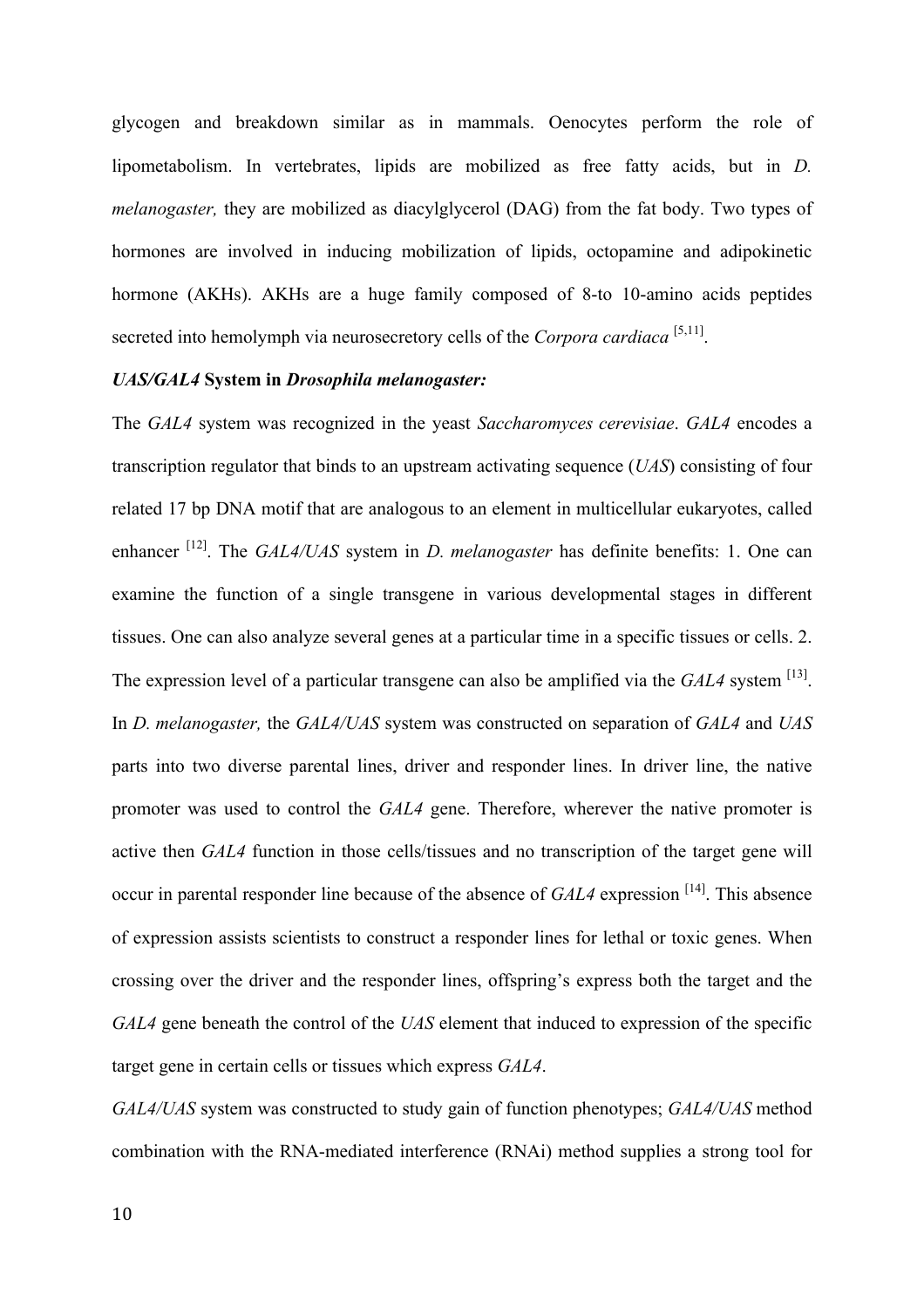investigating a loss of function phenotypes. To sustain a targeted gene knock down, a construct is designed that expresses an RNA molecule, which forms double-stranded RNA (dsRNA) that mediates gene-specific RNAi. The anti-sense RNA molecule is generated by a designed construct that is complementary to the mRNA of the specific target gene. This RNA molecule then folds into a stem-loop construct that is identified and chopped into short fragments < 30n nucleotides via an enzyme Dicer called small interfering RNA (SiRNA). RNA Induced Silencing Complex (RISC) then unwinds the SiRNA molecules and one strand of the SiRNA is selected and remains bound to the argonauts proteins, this strand is called the guide strand. The second strand of the SiRNA degrades. The SiRNA binds to the specific mRNA and this target is precise because it is determined by base pairing between the SiRNA and the target mRNA. The SiRNA frequently have perfect complementarity to the target sites. Once bound argonauts cleaves the mRNA. This break down in mRNA occurred due to degradation through exonucleases in cell  $^{[15, 16]}$ .



**Figure 1**. **Targeted gene expression in** *D. melanogaster* **applying the** *GAL4/UAS* **system.** The *GAL4* gene was randomly integrated into the genome of parental driver line that influences the *GAL4* gene expression into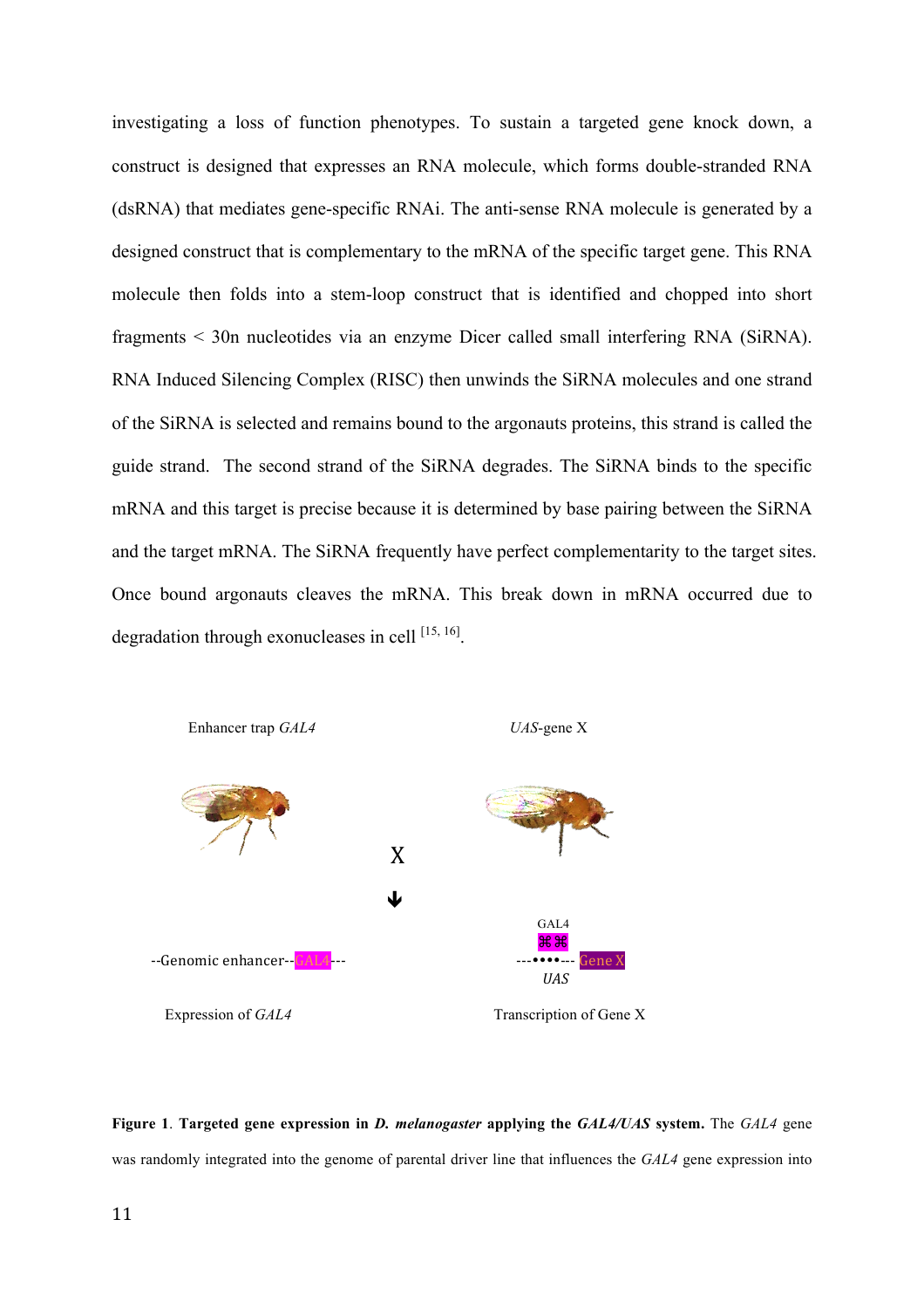various genomic enhancers. The desired gene (gene x) was sub-cloned behind the *UAS* element into the parental responder line. In the parental responder line, the gene x was silenced because of the absence of *GAL4* gene expression. In order to stimulate gene x expression in a tissue or cell particular method, the responder line (*UAS*  gene x) was crossed with the parental driver line called enhancer trap *GAL4*. In the next generation offspring of this cross-expressed gene x as a consequence of a *UAS* stimulation via binding with *GAL4* (picture edited from St Johnston D. 2002)<sup>[17]</sup>.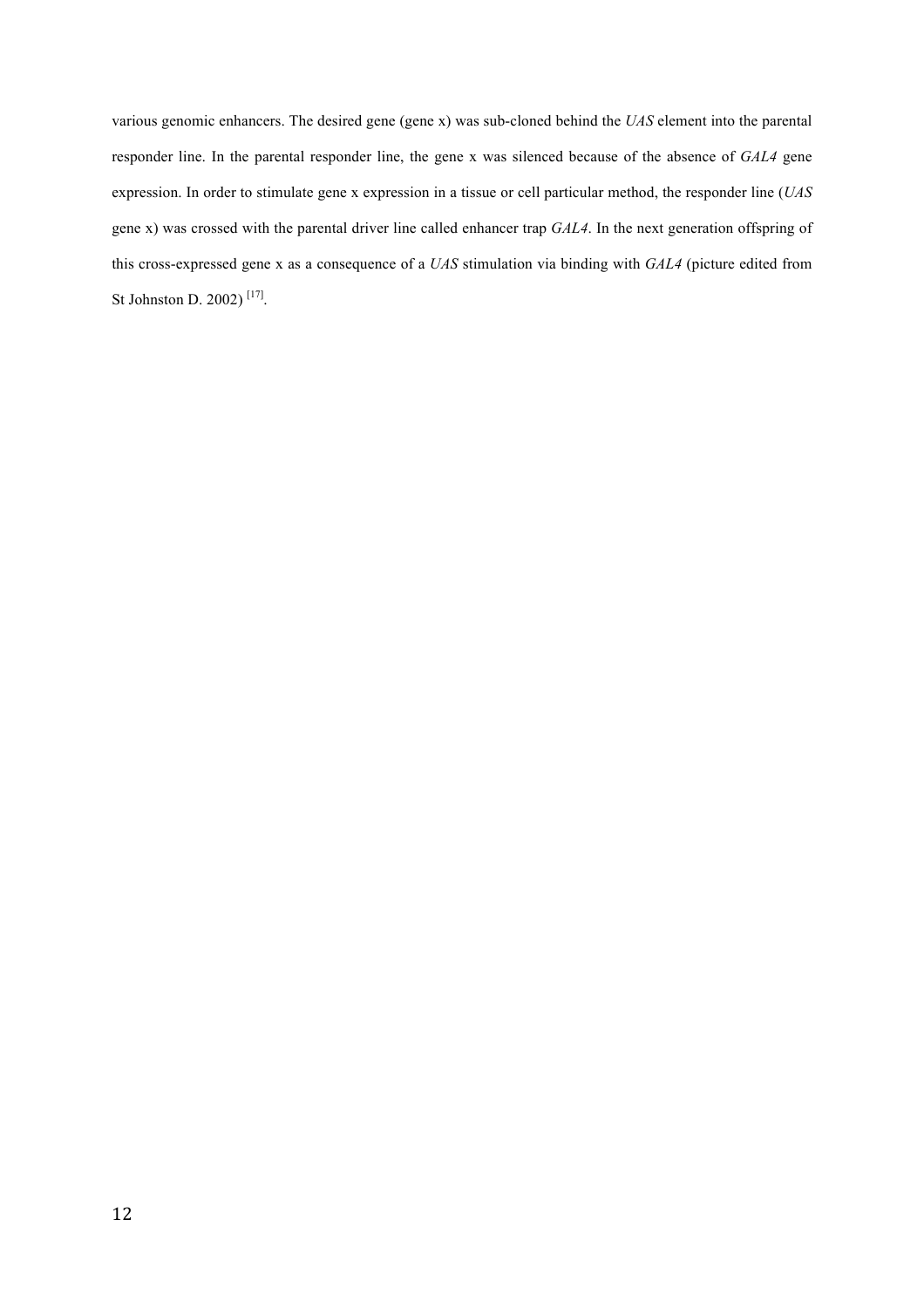#### **Aim of the Project:**

Our aim in the project was to explore the in vivo role of the *PKD* (a serine-threonine kinase) in the *IPCs*. It was hypothesized that change in the *PKD* indicates abnormal production or secretion of insulin-like peptides.

To confirm our hypothesis the protein kinase D gene was knocked out in the *D. melanogaster* whole fly by crossing the specific *PKD-Daughterless GAL4* driver line to the *UAS* responder line that generates RNAi against the target gene. We would be able to knock out the specific *PKD* gene in the whole fly of *D. melanogaster*. To investigate whether the behavioral and metabolic assay performed the function of *PKD* and *Ilps,* this function was studied by knocking down the *PKD* using RNAi. *Drosophila melanogaster* activity-monitoring system (DAMS) has been developed to study the behavior of the flies. In the over expression and starvation assay, the survival time of the flies was studied. A metabolic assay called lipid assay and starvation was used, and applying the RNAi caused the knocking down of *PKD*.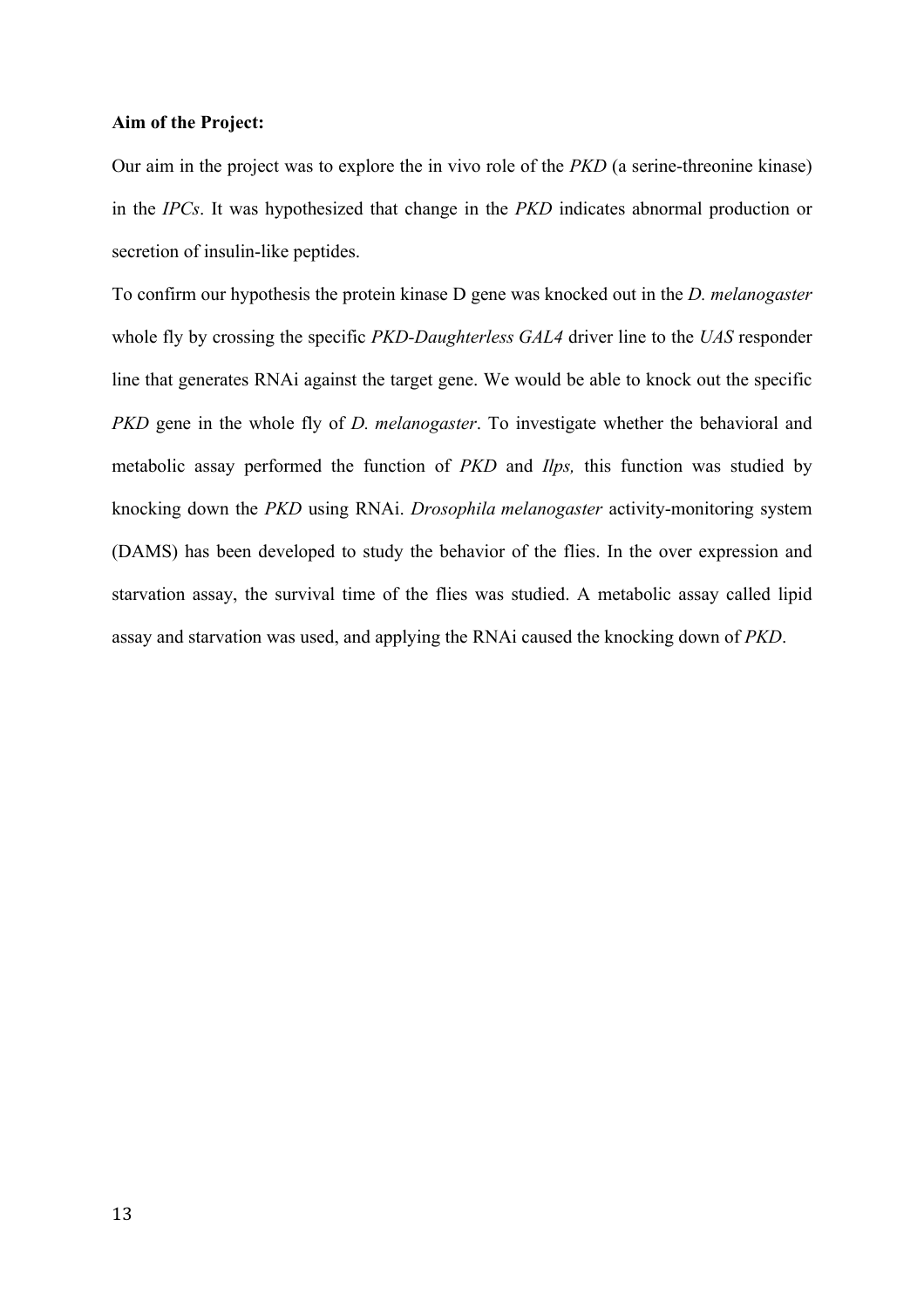#### **Material and Methods:**

#### *Drosophila melanogaster* **Stock:**

Flies were collected from the stock available in the Department of Neuroscience, Functional Pharmacology, Uppsala University and the flies were kept for 12:12 hour's period's light: dark cycles at 25°C. All flies, unless otherwise stated, were fed on the standard fly food called jazz mix (Fischer Thermo Scientific). The fly strains, which were used: *CSORC* (wild type), *UAS-PKDRNAi*, yellow white (*Yw*), *Elav-GAL4*, *Da-Elav-GAL4*, *PKD* over-expression  $(PKD^{OE})$ , yellow white over-expression  $(YW^{OE})$ , were collected from Bloomington *Drosophila* stock center (BDSC; University of Indiana, Bloomington, USA).

#### **Genetic Crosses of Flies:**

For experimental crosses, virgin females of daughterless *da-Elav-GAL4* and *Elav-GAL4* driver line (trip line) were collected from the stock and crossed with the UAS reporter line called *UAS-PKDRNAi*. The *UAS-PKDRNAi* line produces RNAi against *PKD*, which results and knocks down the *PKD* gene in the whole fly. The *Elav-GAL4/PKDRNAi* and *Da-Elav-GAL4/PKD<sup>RNAi</sup>* line were obtained as a result of a cross. The *PKD* gene was knock down in the whole body of *Drosophila melanogaster* with the *da-Elav-GAL4* driver line*.* The *Da-Elav-GAL4/PKD<sup>RNAi</sup>* line was only used for the knock down experiment and in the rest of the experiment *Elav-GAL4/PKD<sup>RNAi*</sup> was used (lipid and starvation assay).

For the control crosses, two different strains were used. Virgin females from *Yw* line were collected and crossed with the same UAS reporter line *UAS-PKDRNAi* and *Elav-GAL4*. As a result of the above cross *Yw/PKDRNAi* and *Elav-GAL4/Yw* line flies were obtained.

In the overexpression line, *PKDOE* line was crossed with the *Elav-GAL4* driver line and *Yw*. As a result of this cross *Elav-GAL4/PKDOE* and *Yw/PKDOE* line flies were obtained and these two genotypes were also used in the lipid extraction assay with the following three genotypes  $(Elav-GAL4/PKD<sup>RNAi</sup>, Yw/PKD<sup>RNAi</sup>$  and  $Elav-GAL4/Yw$ ). All these flies were feed on the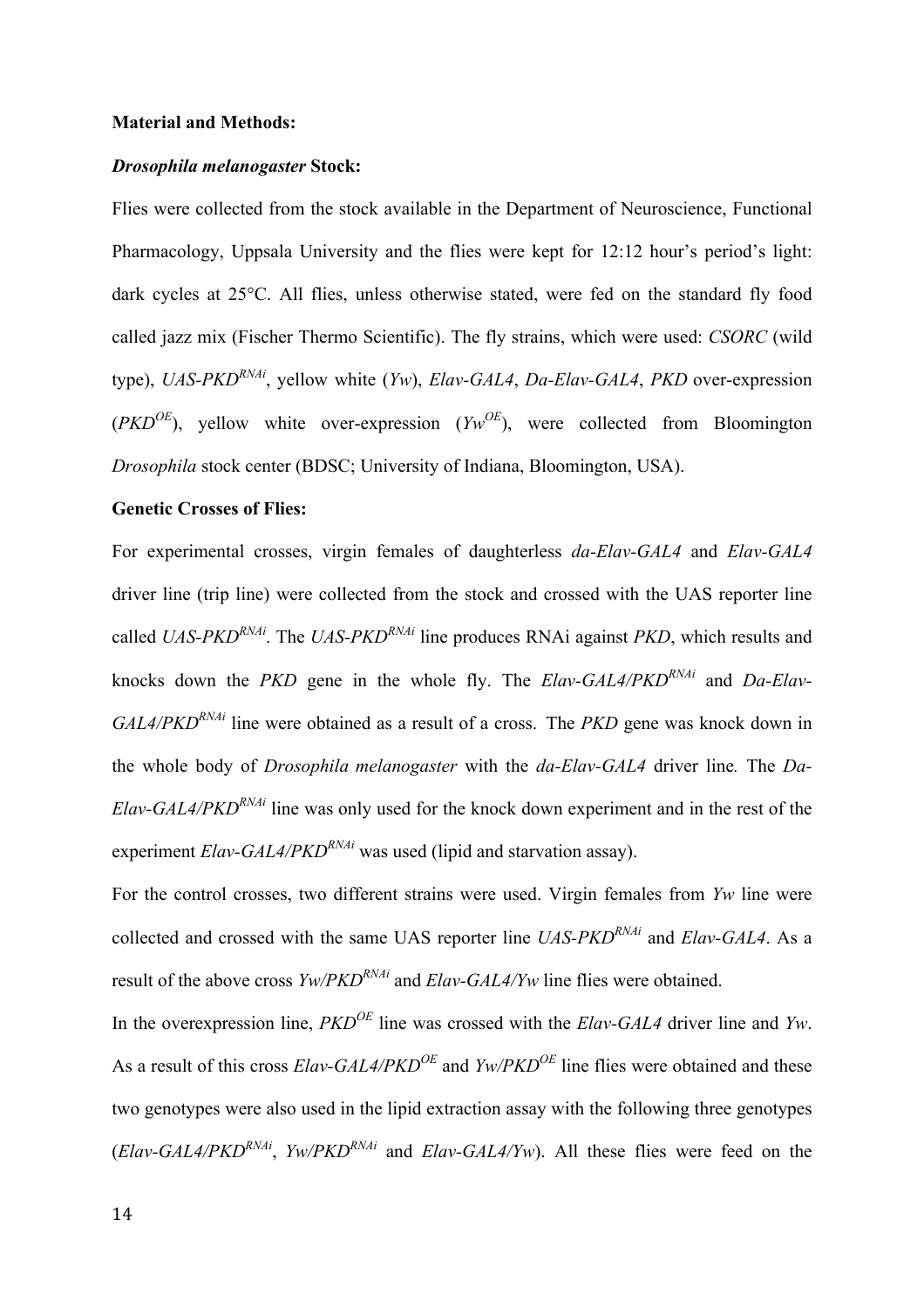standard fly food called jazz mix (Fischer Thermo Scientific). They were kept in narrow vials in an incubator at 25°C. The crosses were then transferred into new bottles. After 5-6 days the flies' larvae crawled up to the walls of the bottles. The bottles containing flies were shifted from the 25°C incubator to another incubator having 29°C temperature due to the purpose that the *GAL4/UAS* system activation works well at 29°C temperature and expresses well instead of 25°C.

#### **Starvation Assay:**

The starvation assay was performed on transgenic fly lines after collecting males from the F1 and F2 generations and the flies were shifted into another bottles having food. They were aged for 5-7 days in a 29°C incubator. Afterward, 20 flies were put in a vial having 6 ml agarose (10 g/l) that supplied humidity and water to the flies but no food was provided. The vial was incubated in 25°C incubator. After every 12 hours the number of dead flies was counted and a survival curve was raised. Ten replicates of 200 flies for 3 different genotypes were selected for the experiment.

*D. melanogaster CSORC* flies were also starved for the qPCR experiment. All flies were fed on the standard fly food called jazz mix (Fischer Thermo Scientific). The *CSORC* flies were aged for 5-7 days in a 29°C incubator. Afterward, these flies were divided into three groups. The first group of flies was starved for 24 hour and the second group of flies was starved for 48 hour. Flies in these groups were put into a separate vial and incubated in a 25°C incubator. Flies of the control group were not starved. Afterward, heads of the flies were removed, mRNA was extracted from flies' heads, cDNA was synthesized and qPCR was performed.

#### **Lipid Assay:**

Fresh males from the new generations (F1 and F2) of transgenic fly lines were selected and aged for 5-7 days at 29°C. To confirm the lipid content, 30 male flies were enclosed into a glass vial and they were dried for 1h at 65°C incubator. The dried flies were collected on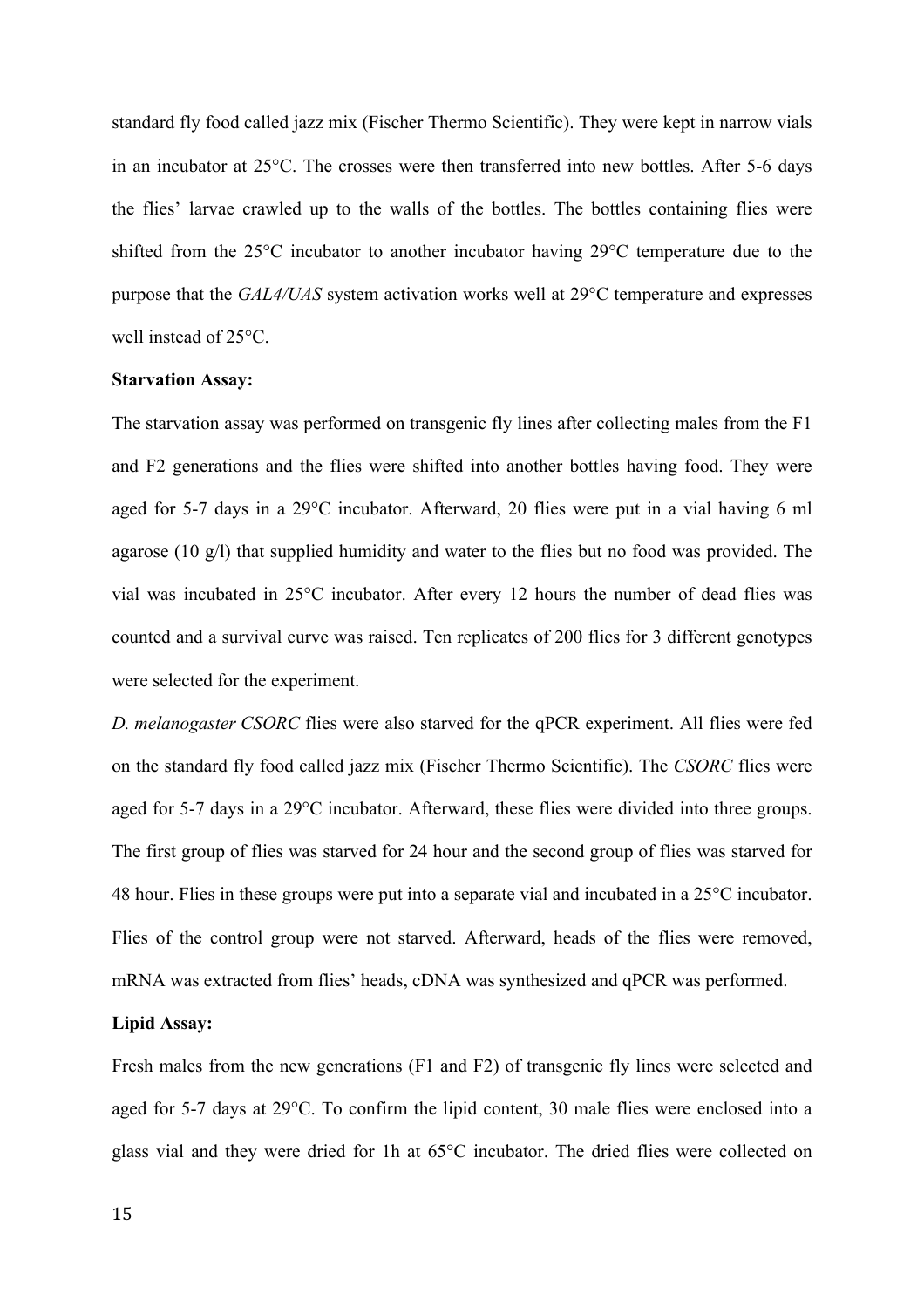filter paper from the vials and each of the replicate was weighted separately. The dried flies were transferred into the respective vials and 10 ml of diethyl ether (Sigma-Aldrich, Germany) were added into each of the glass vials. The glass vials were incubated for 24 hours in a hood at room temperature in order to obtain the lipid content. Diethyl ether was discarded and flies were dried in vials in a 65°C incubator for 1 hour and weighted again to achieve the lean dry weight. The total lipid contents of the flies were determined by calculating the difference between the dry weight and lean dry weight. For each genotype a maximum of 450 flies in 15 replicates, and at least 240 flies in 8 replicates were used for the experiment.

#### **Different Concentration of Diets:**

When *Drosophila melanogaster CSORC* flies were 2 days old then the males were collected from the F1 and F2 generations. Flies were fed for five days on various diets in a 25°C incubator. A standard diet consisting of  $(10:10 \text{ g d}^{-1}$  sugar: protein) was called the control. The rest of the diets were called the experimental diets having different concentrations, a restricted diet (2.5:2.5 g dl<sup>-1</sup> sugar: protein), high caloric diet (10:40 g dl<sup>-1</sup> sugar: protein), high sugar diet (40:10 g dl<sup>-1</sup> sugar: protein), and a nutrient dense diet (40:40 g dl<sup>-1</sup> sugar: protein). After 5 days on various diets flies were frozen. Flies' heads were removed by banging against table or vortexing for 15 seconds. The mRNA was isolated from flies' heads and cDNA was synthesized, then a quantitative RT-PCR was carried out on cDNA of flies' heads. Fifty flies heads were used in each replicate and 5 replicates were applied in each condition.

#### *Drosophila* **Activity monitoring system (DAMS) Assay:**

Three different strains *Yw*/*UAS-PKDRNAi*, *Elav-GAL4/UAS-PKDRNAi, Elav-GAL4/Yw* were used in order to record the activity and behavior of the flies. For each strain, 30 male flies were collected and each one fly was put into a narrow glass vial. There was food on one side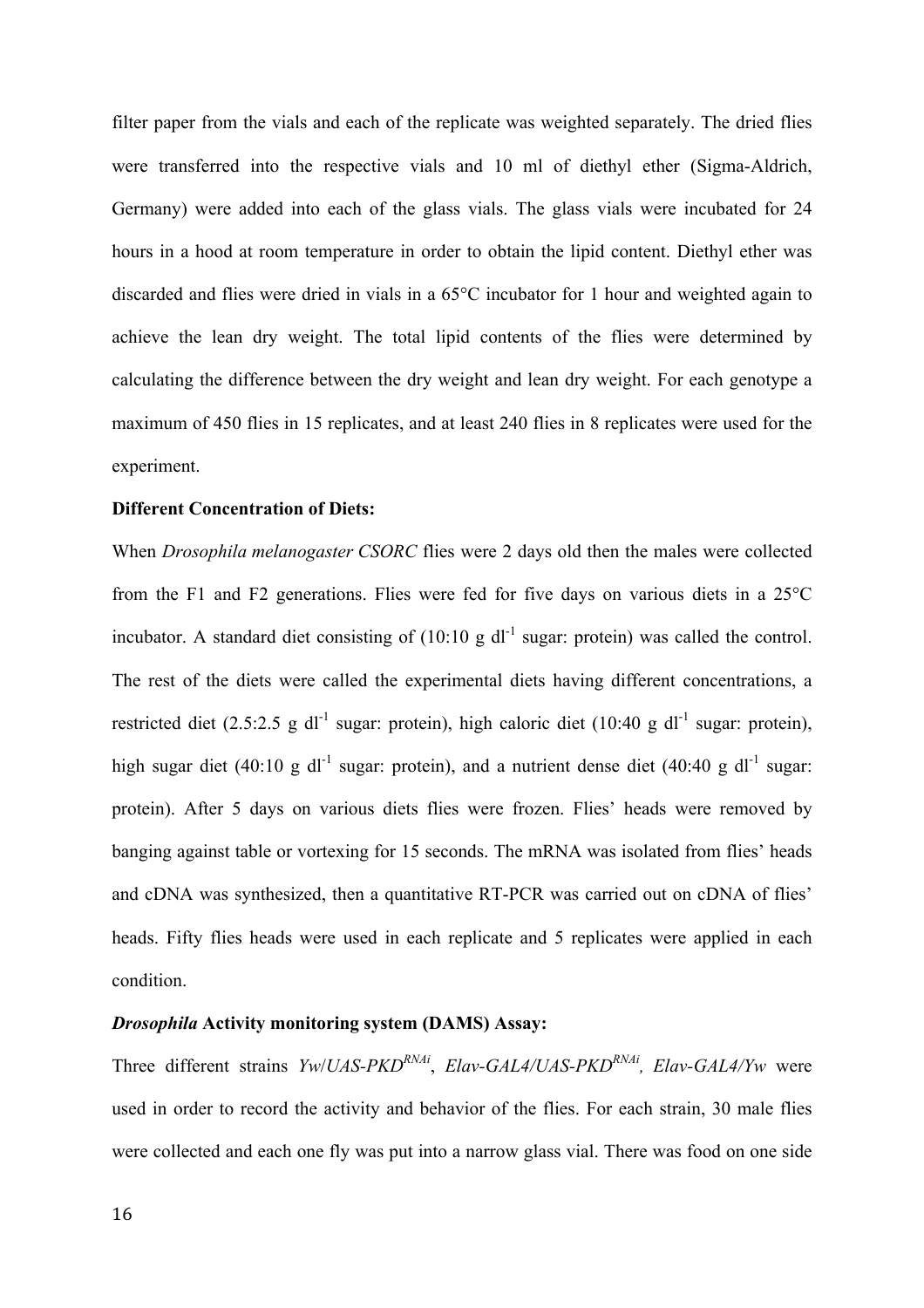of the glass vials and a cotton plug on the other side and the fly was put in the middle of the glass vials. All of these 30 vials were then put into a small chamber having small holes according to the size of the glass vials and then the chamber was transferred inside the incubator having 29°C temperature. Afterward, the chamber was connected with a computer program, when the flies move inside the small vials that the activity should be recorded. The experiment was run for 48 hours. On the first day, there was no activity-recorded because the environment was new for the flies and only the flies have to get use with the system for the first 24 hours. The activity and behavior were recorded on the  $2<sup>nd</sup>$  day. As mentioned above, the experiment was performed for the 3 different strains only for the purpose to confirm the behavioral assay between the control flies (*Yw/UAS/PKDRNAi, Elav-GAL4/Yw*) and the knock down (*Elav-GAL4/PKDRNAi*).

## **Isolation of RNA:**

During the time of collection, flies were anesthetized with carbon dioxide on a small chamber under the microscope. Only male flies were collected and transferred into 1 ml Eppendorf tubes chilled on ice and stored for at least 24 hours in -80°C freezer. Flies' heads were removed by banging the tubes with a table or by vortexing for 15 seconds. Flies' heads were counted over a Petri dish placed on the dry ice and shifted into a new Eppendorf tube with a small brush. But in wild-type flies *CSORC* of *Drosophila melanogaster* 10 whole flies were obtained and RNA was isolated from them. (Similar RNA Isolation procedure was used for the flies' heads and for the whole flies body).

Fifty flies' heads from *Drosophila melanogaster* were obtained in a 1.5 ml Eppendorf tube, 700 µl Qiazol lysis reagent (miRNeasy Micro Kit Qiagen) was added to the tubes. Flies' heads were homogenized with mortar and pestle. Qiazol lysis reagent maintains the integrity of RNA, while disrupting cells and dissolving cell components. The samples were incubated for 5 minutes at room temperature. Afterward, 140 µl chloroform was added into the RNA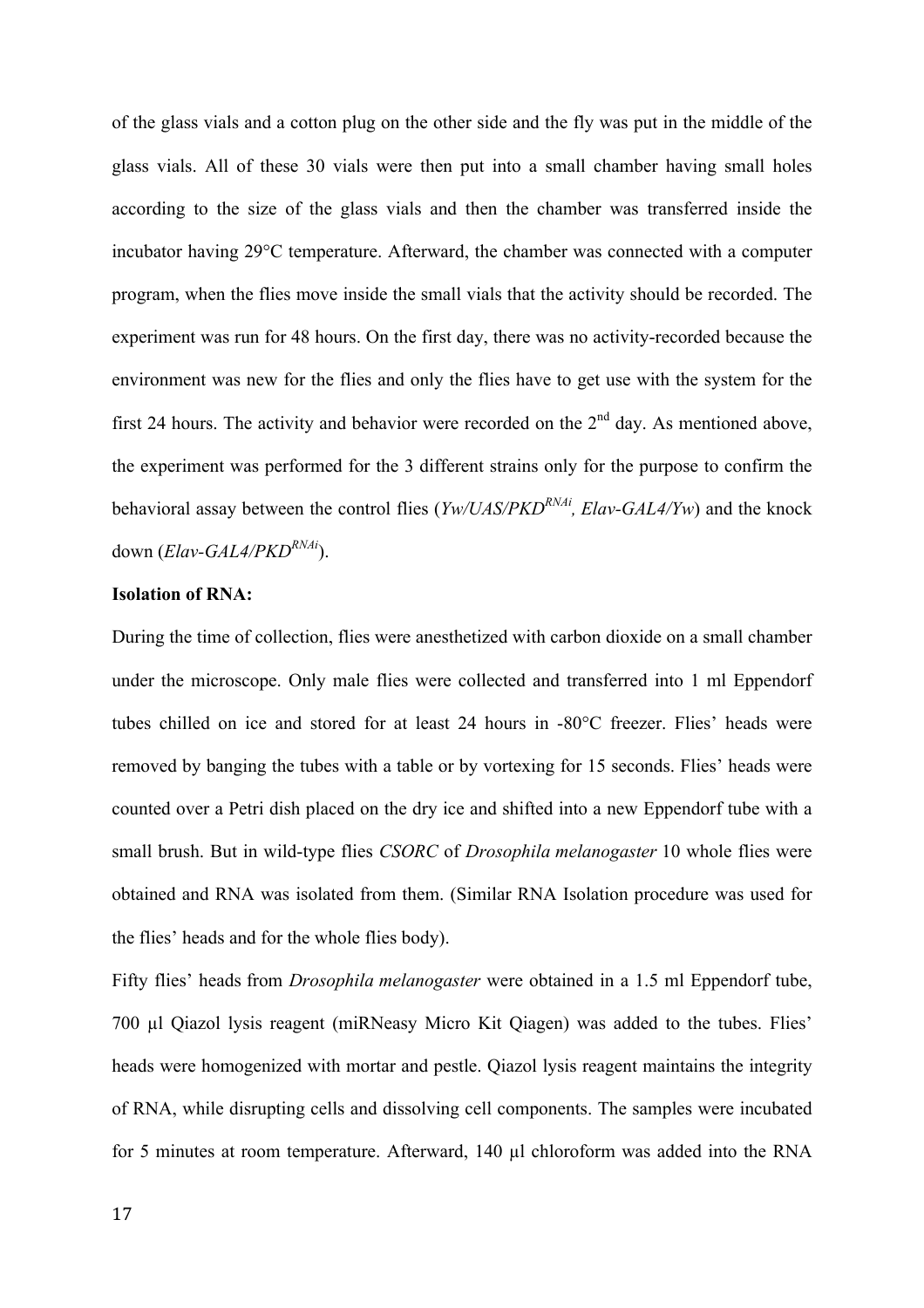sample that denatures the proteins. The RNA samples were incubated again for 2-3 minutes and spun down (24 X 1.5/2.0 ml rotor of Thermo Scientific Sorvall<sup>TM</sup>) at 8000 X g for 15 minutes at 4°C. Afterward 300 µl aqueous phases were collected from the RNA samples and transferred to the collection tubes. The RNA samples were precipitated by adding 525 µl of 100% ethanol to the aqueous phase. All of the RNA samples were passed into the RNeasy Mini Elute spin columns and 700 µl buffer RWT was added to the tubes and the samples were centrifuged (24 X 1.5/2.0 ml rotor of Thermo Scientific Sorvall<sup>TM</sup>) for 15 seconds at 8000 X g at  $4^{\circ}$ C. The flow-through was discarded from the tubes and 500 µl buffer RPE was added to the tube columns. The tubes columns were centrifuged as above and the flow-trough was discarded. The RNA samples were washed with 500 µl of 80% ethanol and a clean RNA pellet was collected. After centrifugation the flow-through was discarded. Tube columns were transferred into new 2 ml collection tubes and were centrifuged for 5 minutes to dry the column membrane. RNA tube column was shifted into new 1.5 ml collection tube and the RNA was eluted with a 14 µl of RNA free water. After, centrifugation for 1 minute RNA was collected in the collection tube and the column was discarded.

#### **RNA Concentration:**

The RNA concentration was measured by nanodrop ND 1000 spectrophotometer (Saveen Werner) after spinning down the samples.

#### **Complementary DNA (cDNA synthesis):**

Total RNA of 2 µg was used to synthesize cDNA. The reaction mix consisted of 1 µl ( $5U/\mu$ l) reverse transcriptase enzyme (AB applied biosystem, Qiagen), 10 µl reverse transcriptase buffer (AB applied biosystem, Qiagen) and remaining 9  $\mu$ l included RNA according to calculation plus water to make a total volume of 20 µl. Afterward, the reactions were performed in a PCR cycler, with initial denaturation at 95°C for 3 minutes, and cDNA synthesis at 37°C for 1 hour. In order to confirm the synthesis of cDNA samples this was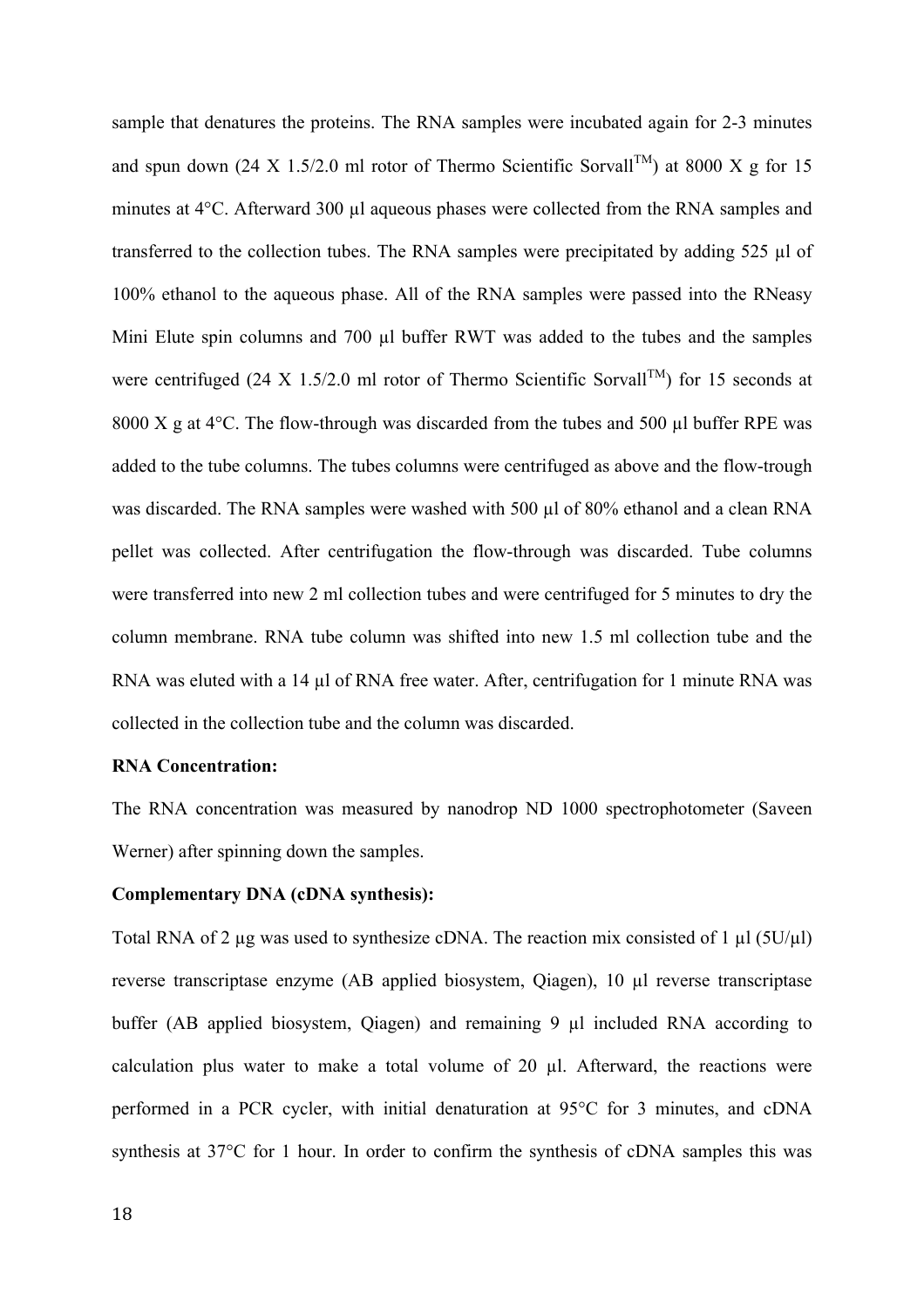then amplified by PCR program with a condition, initial denaturation at 95°C for 3 min, 30 cycles of denaturing at 95°C for 30 sec, annealing temp at 52.8°C for 30 sec and extension at 72°C for 30 sec. Rp49 was used as a primer and Taq DNA polymerase enzyme (5U/ µl) along with DMSO in the reaction. Afterward, the cDNA was analyzed on a 1.5% agarose gel using a 100 bp ladder as a size marker. 10 ng/ $\mu$ l of cDNA was used in qPCR.

## **Primer Design:**

All primers were designed using Beacon primer design 8 (Premier Biosoft, Palo, CA, USA), SYBR Green setting was selected. First of all mRNA sequences for the genes of interest *PKD Str-mlck*, *Akh, Rp49* and *Ilps* 2, 3, 5 and 6 were obtained from a fly base. The mRNA sequences were uploaded to the beacon designer and run for online blast search. Afterward, pick primers option was choosed and the best primers were selected and the primers were sent for the order to the company (Fischer Thermo Scientific). For each gene, two sets of primers forward and reverse were designed, shown in Table 1.

|                | RP49 F. CACACCAAATCTTACAAAATGTGTGA | RP49 R. AATCCGGCCTTGCACATG       |
|----------------|------------------------------------|----------------------------------|
| $\mathfrak{D}$ | Pkd F. CTCCAAGACCATCACACT          | Pkd R. ATCCTGTCCAACGAAGTA        |
| 3              | Str-mlck F. TCACTGGCGGAGAACTGTTC   | Str-mlck R. CGGGTGCTTTCGTATCCAGT |
| 4              | Dilp2 F. AGCCTTTGTCCTTCATCT        | Dilp2 R. CATACTCAGCACCTCGTT      |
| 5              | Dilp3 F. AAACTGCCCGAAACTCTC        | Dilp3 R. AGCATCTGAACCGAACTAT     |
| 6              | Dilp5 F. CTTGATGGACATGCAGAG        | Dilp5 R. GAAAAGGAACACGATTTG      |
| 7              | Dilp6 F. GTCCAAAGTCCTGCTAGTCCT     | Dilp6 R. TCTGTTCGTATTCCGTGGGTG   |
| 8              | Akh F.CTGGTCCTGGAACCTTTT           | Akh R. GAGCTGTGCCTGAGATTG        |

#### **Table 1. List of primers used.**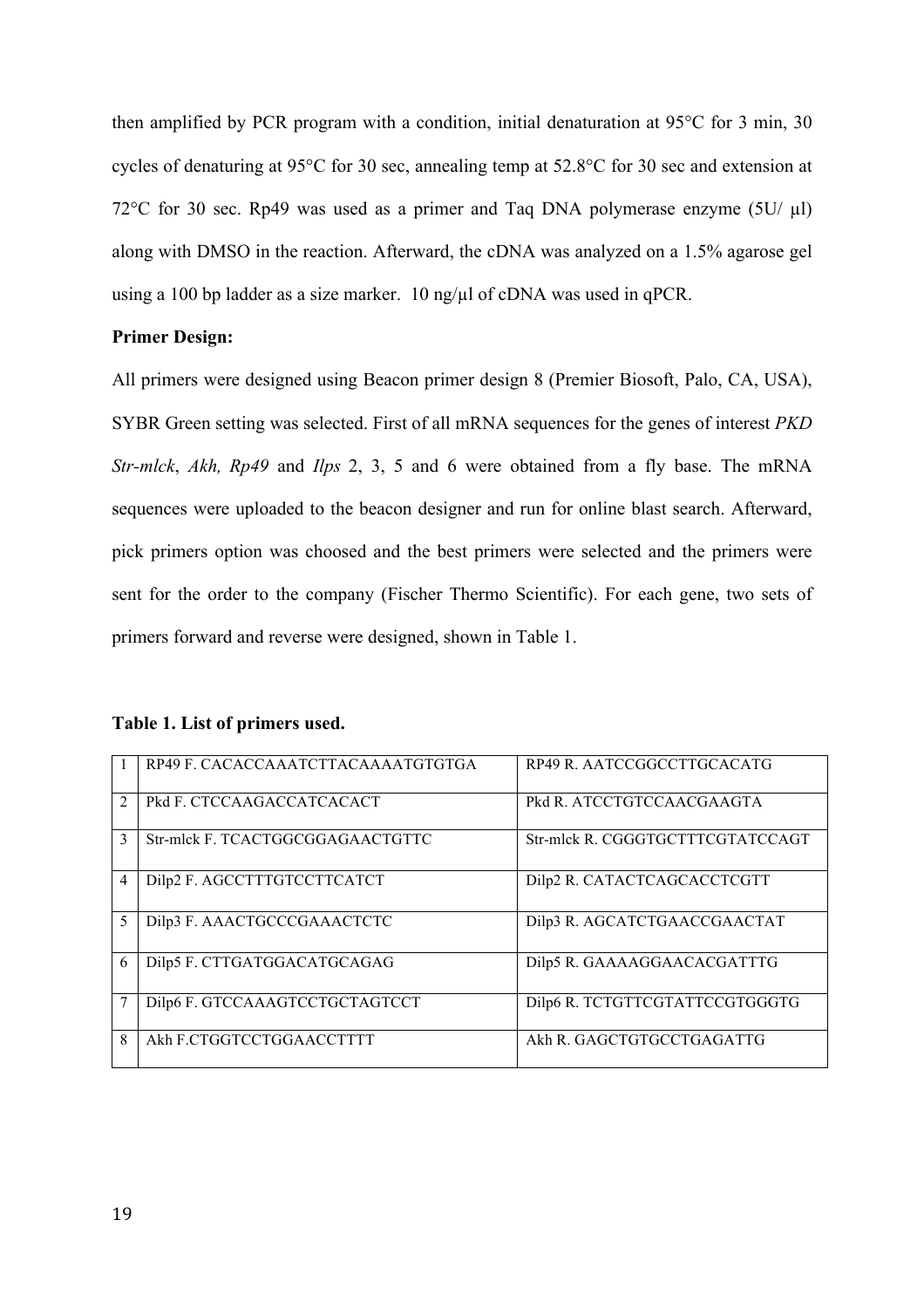#### **Polymerase chain reaction (PCR):**

The method of PCR is particularly used to amplify the target DNA fragment for the purpose to enhance the desired DNA to a measurable level. Kary Mullis developed PCR in 1984<sup>[18]</sup>. This has a great influence on all molecular studies such as those in the diagnosis of different diseases. One can detect the lowest amount of pathogens; can detect pathogens of mixed populations in infections and also conclude weight of pathogens. This method is particularly used in molecular biology, medical and forensic application as well as research in the laboratory. The three major steps of PCR can be summarized as follows.

#### **Denaturation:**

The two strands of DNA (dsDNA) denature when heated to 90-97°C. The reaction sample is first heated that separates the DNA into two pieces of single-stranded DNA.

### **Annealing:**

The primers binds to their complementary single stranded DNA template molecules when the reaction mixture temperature lowers down to about 50-60°C.

#### **Elongation:**

The replication process starts, once the temperature of single-stranded DNA primers solution is increased from 50°C to 72°C for about 1-3 minutes, when dNTPs,  $Mg^{2+}$ , eventually DMSO, PCR buffer and heat stable Taq polymerase enzyme are present.

With every repetition of this process of PCR, the amount of the desired DNA is doubled and approximately after 30 cycles, the reaction will generate about 1 million copies of the desired gene fragment [18, 19].

#### **Electrophoresis:**

Agarose is the utmost standard method for the separation of medium and large sized nucleic acids. Agarose concentration is stated to as the percentage of agarose to a volume of buffer (w/v). DNA moves faster at lower agarose concentration. In general, a low concentration of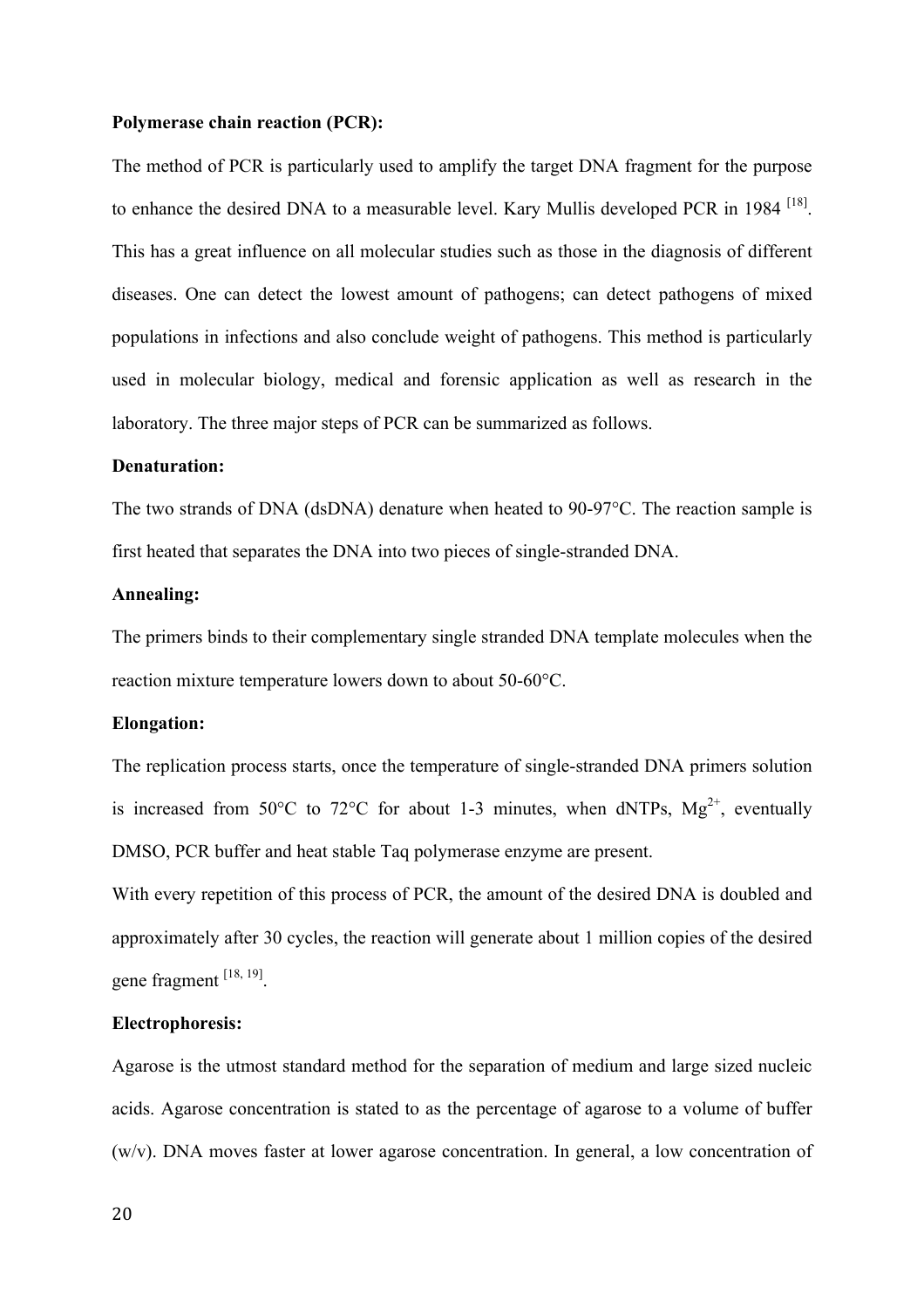agarose is used to separate large fragments of DNA and a high concentration of agarose is used for the isolation of small fragments of DNA.

We used 1.5% agarose gel dissolved in buffer having the same concentration as the one used in the gel tank and for the gel. The preparation of the gel used was as follows: 6 grams of agarose was dissolved in 400 ml of a solution having tris base, acetic acid and EDTA (pH 8.0) called TAE buffer. Five microliter of ethidium bromide was added to 100 ml of gel solution and the gel solution was poured into the gel tank and comb was inserted to make holes. The DNA or RNA samples were analyzed. The loading buffer contains 6 X dyes normally used as 0.25% bromophenol, which assists inspection of the DNA/RNA sample during gel loading and electrophoresis. Afterward, 10 µl of cDNA/RNA samples were run on a 1.5% agarose gel for 20 minutes and 130 volt. The observation of DNA/RNA inside the agarose gel is studied under the ultraviolet light. For a record purpose photos were taken from the gel in a dark room  $^{[20]}$ .

#### **Real time PCR (qPCR):**

Relative mRNA expression levels of a housekeeping gene (Rp49) and of the genes of concern *PKD*, *Akh, str-mlck* and *Ilps* (2,3,5,6) were determined through quantitative RT-PCR (qPCR). QPCR was performed in a total volume of 20  $\mu$ l reactions, IQ<sup>TM</sup>SYBR® Green supermix (Bio-Rad) was used in qPCR and the gene of interest was amplified by instrument IQ5 (Bio-Rad). All experiments of the qPCR were performed in duplicates. Template concentration of  $10\frac{ng}{\mu}$  cDNA and the concentration of each of the primer was 2 pmol/ $\mu$ l in 96 well plate. Water was used as a negative control for each qPCR. Beacon designer was used for primer design using SYBR Green as a setting. The following qPCR condition was used, initial denaturation at 95°C for 3 min, 50 cycles of denaturing at 95°C for 30 sec, annealing temp at 52.8–63°C for 30 sec and extension at 72°C for 30 sec. Data of the qPCR was analyzed using My IQ 5 software (BioRad)<sup>[21]</sup>. LinReg PCR program was applied to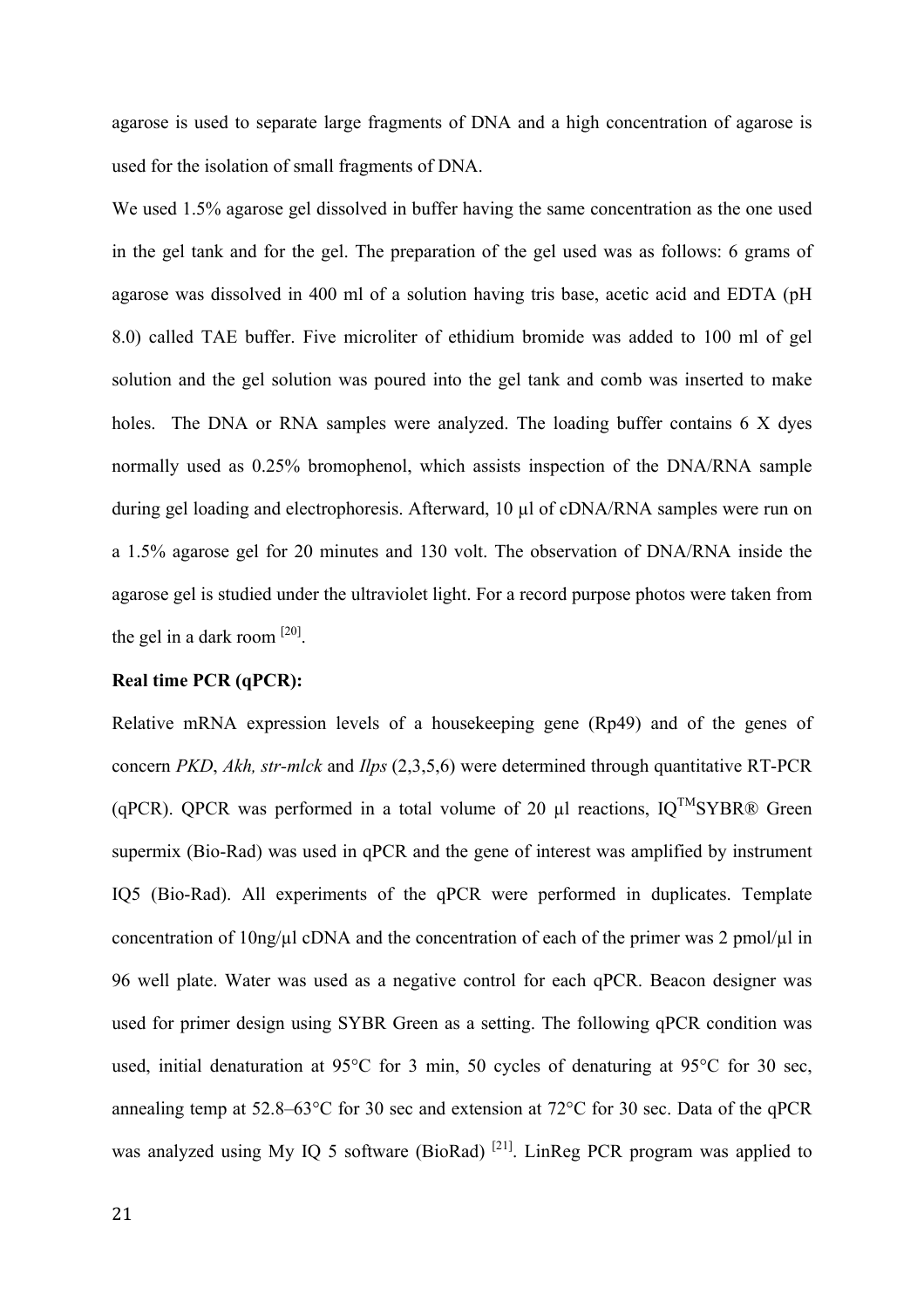calculate the efficiencies of the primers  $^{[22]}$ . Afterward, the GeNorm protocol described by Vandesompele et al [23] was applied in order to obtain normalization values from the expression levels of the housekeeping gene. Then Grubbs test was applied to exclude outliers. Gene expressions between different groups were analyzed through ANOVA. The names and sequences of the primers were mentioned above in table 1.

## **Statistical analysis:**

The starvation assay results were analyzed through log rank test, a nonparametric test that evaluates the survival curve of two samples via online. The data from the quantitative realtime PCR were analyzed by one-way anova using bonferroni compared selected pairs of columns option. All graphs were obtained in graph pad prism 5 or Microsoft excel 2007.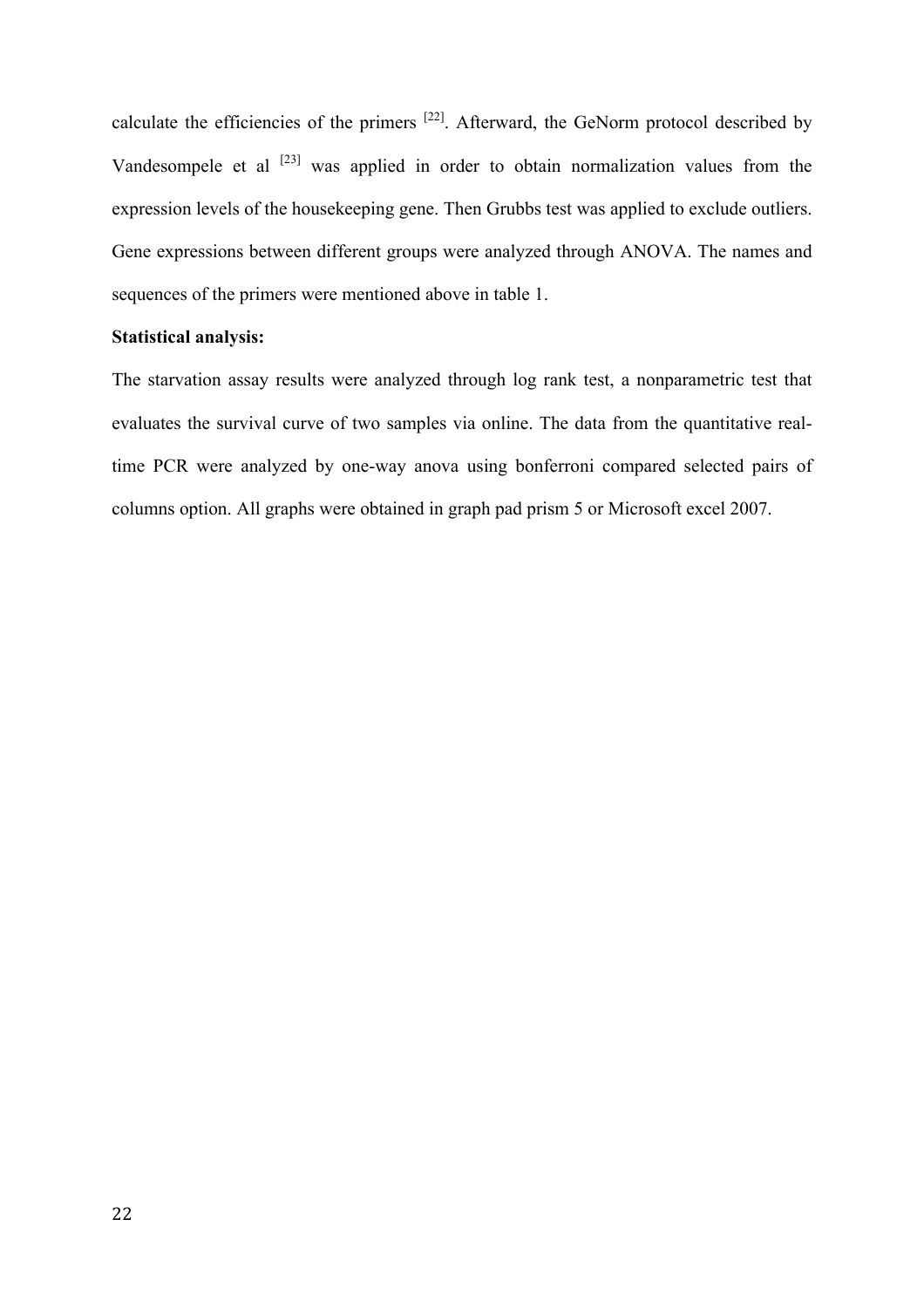#### **Results:**

## *PKD* **knockdown in the whole fly of** *Drosophila melanogaster* **with** *Daughterless Elav-GAL4* **driver:**

In order to perform any assay, the crosses were performed between the three genotypes as mentioned in Materials and Methods. First of all crosses were established between the *UASPKDRNAi* lines with the uniqitious driver *Elav-GAL4.* Then the crosses were performed once again between *UASPKDRNAi* line and the *daughterless-Elav-GAL4* (*Da-Elav-GAL4*), to confirm the results of the experiment. These two RNAi lines were a *TRIP* line (one line)*.* (Refered to as *PKDRNAi*). RNase III similar enzyme in *Drosophila melanogaster* generates smaller fragments of 22 nucleotides, like the size generated throughout RNAi mechanism. This particular enzyme called Dicer degrades dsRNA into equally sized small interfering RNA SiRNA. In flies, mammals, plants and worms nucleases are evolutionary conserved. The SiRNA detaches into two single strands and is incorporated into the RISC complex. Afterward, SiRNA combines to the target mRNA and argonauts catalysis cleavage of the mRNA, so inhibiting the process of translation. *Da-Elav-GAL4* lines were crossed with *UAS-PKD<sup>RNAi</sup>* and *yw. Da-Elav-GAL4* heterozygous knockdown males had 0.41 fold (p=0.0136) (Figure 2A) of normal *PKD* expression level. *PKD* expression in *yw-PKD<sup>RNAi*</sup> control was set as 100% represented as 1 on the graph. The *PKDRNAi* line was crossed with both the experimental line (*da-Elav-GAL4/PKD<sup>RNAi</sup>*) and with the control *yw* (*yw-PKD<sup>RNAi</sup>*). Therefore the *yw-PKDRNAi* control was set as 100% indicated as 1 on all the graphs. Unexpectedly *Str-Mlck* gene had also shown a knock down instead of up-regulation. Therefore, this line was predicted to have a possible off-target effect that disrupts the expression of *stretchin-Mlck (Str-Mlck)*, another serine/threonine kinase. We concluded from these results that both *Strn-Mlck* and *PKD* were knocked down at the same time (Figure 2A, 2B).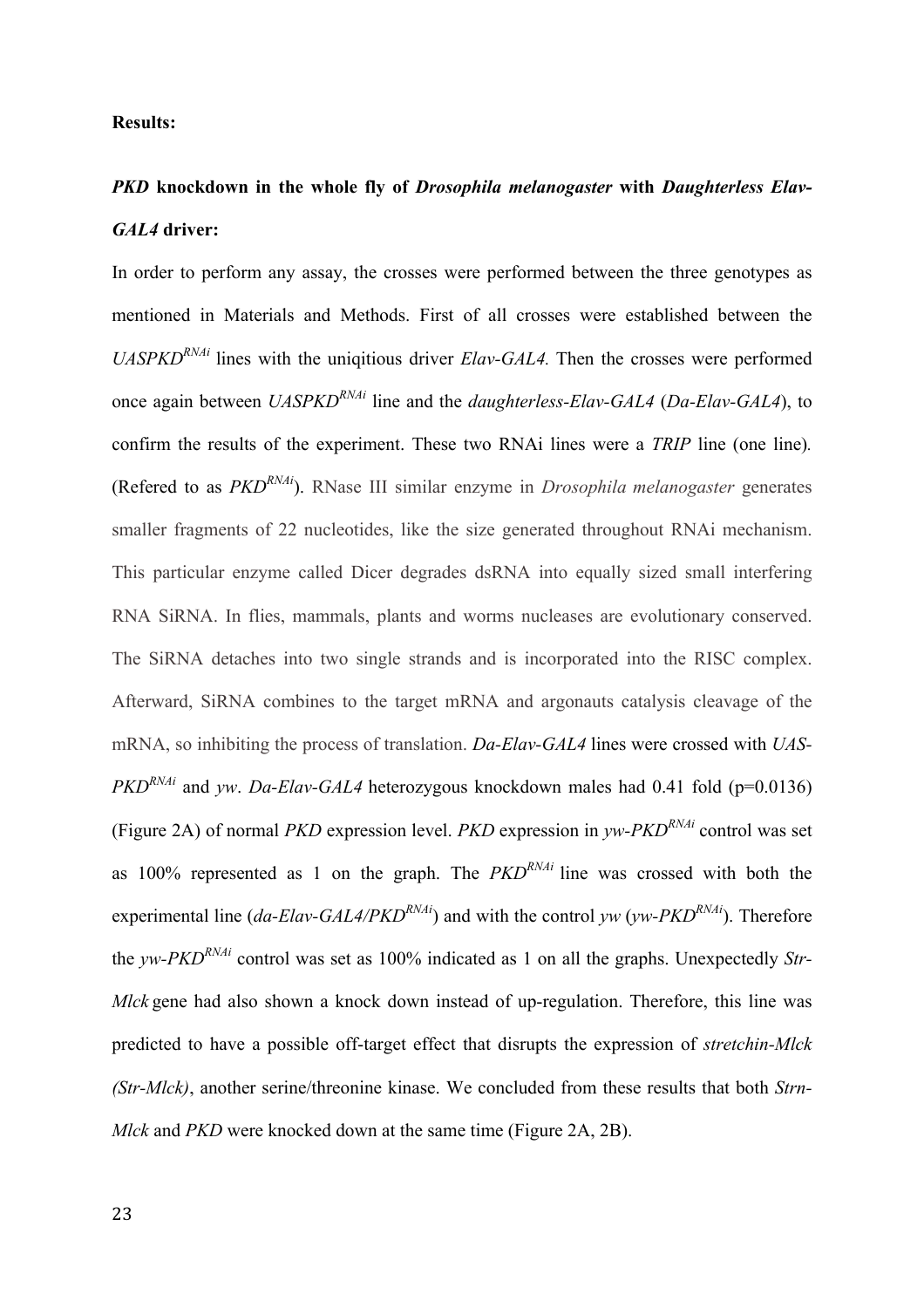

**Figure 2A)** Protein kinase D (*PKD*) knockdown reduces *PKD* transciption in *da-Elav-GAL4/PKDRNAi* in the whole fly of *Drosophila melanogaster* which was compared to the two control lines *da-Elav-GAL4/Yw* and *Yw/PKD<sup>RNAi</sup>*. Five replicates were used for each of these three genotypes and each replicate consisted of 8 flies. All values are given as mean ± SE. A single asterisk (\*) denotes the significant difference of *PKD* knockdown *da-Elav-GAL4/PKDRNAi* compared to the control. P<0.05 was used as a significant difference. One-way anova with bonferroni post hoc test was applied. The orange bar in the graph shows the *PKD* knock down and the black bars represent controls. The *yw* line was crossed with the *PKDRNAi*, therefore *Yw/PKDRNAi* control was set as 100% indicated as 1 on the graph instead of selecting the second control.



**Figure 2B)** Protein kinase D (*PKD*) knockdown reduces *Smick* in *da-Elav-GAL4/PKDRNAi* in the whole fly of *Drosophila melanogaster. Smick* function was confirmed in *PKD* knock down flies compared to the two control lines *da-Elav-GAL4/Yw* and *Yw/PKD<sup>RNAi</sup>*. Five replicates were applied per condition and each replicate consisted of 8 flies. All values are given as mean  $\pm$  SE. A triple asterisks (\*\*\*) indicates the significant difference of *PKD* knock down to control (p<0.0001). P<0.05 was used as a significant level. One-way anova with bonferroni post hoc test was applied. The orange bar in the graph shows the *PKD* knock down and the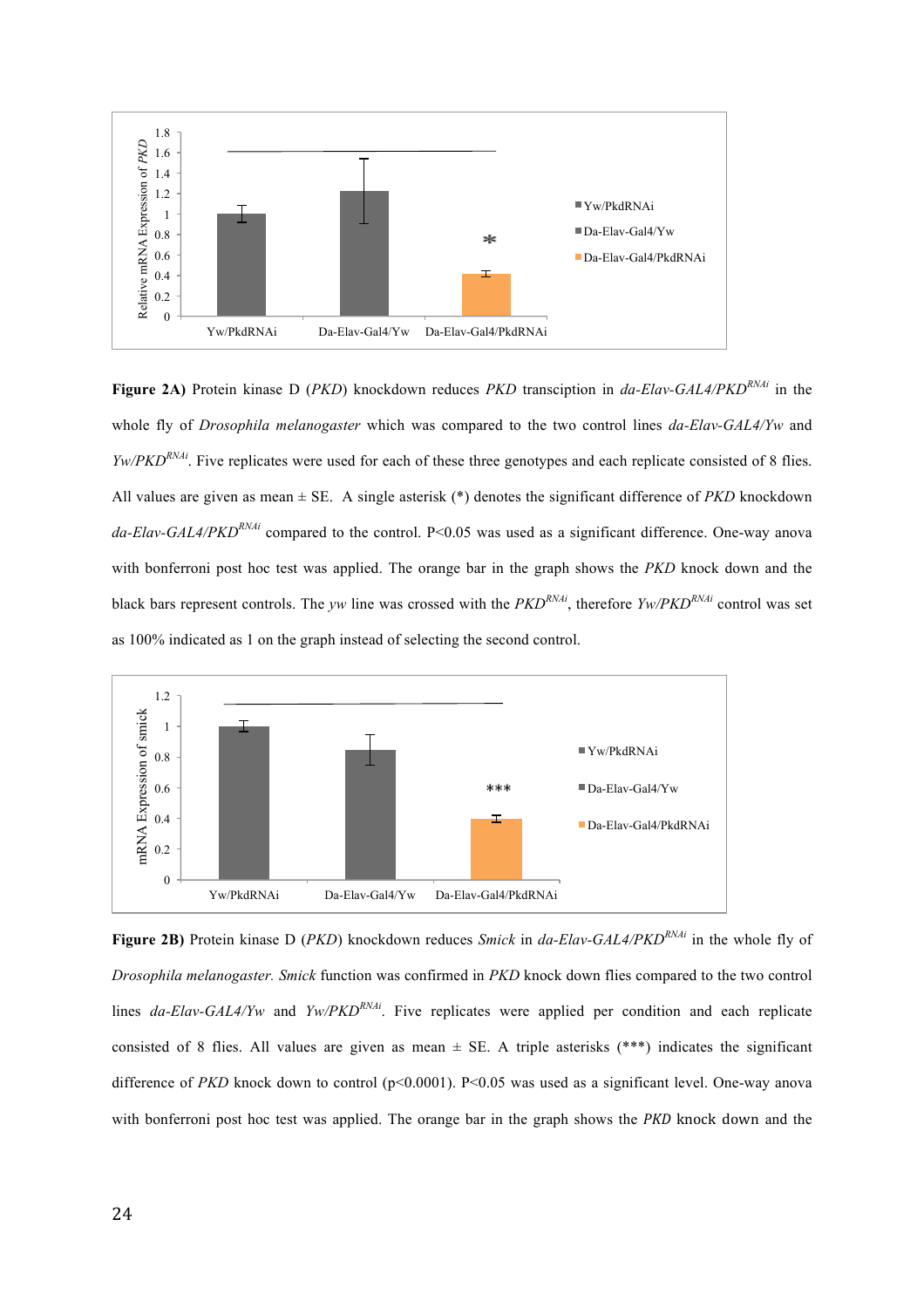black bars show the controls in the graph. The *Yw/PKDRNAi* was obtained as a result of the cross of *yw* and *PKD*<sup>*RNAi*</sup>, therefore *Yw*/*PKD*<sup>*RNAi*</sup> control was set as 100% indicated as 1 on the graph.

#### *PKD* **expression in the IPCs and its affect on** *ILPS* **transcript levels:**

The function of *PKD* was investigated in the insulin producing cells IPCs by determining the relative mRNA expression level. After the knocking down of *PKD*, the transcript levels of various *Ilps* were also investigated in the whole body of *Drosophila melanogaster*. All of the *Ilps* including *Akh* were not raised up to the significant level compared to the control. The knocking down of *PKD* did not significantly affect the transcript level of *Ilp3* (p<0.0568) one-way anova post hoc test, (Figure 3A), *Ilp5* (p<0.8503) one-way anova post hoc test, (Figure 3B), *Ilp2* (p<0.0975) one-way anova post hoc test, (Figure 3C), and *Akh* (p<0.4852) one-way anova post hoc test, (Figure 3D). The transcript level for *Ilp3* was raised but the increase was not significant compared to both control *Yw/PKDRNAi* and *da-Elav-GAL4/Yw*. *Ilp6*, transcript level in the *PKD* knock down did not increase significantly (Figure 3E). The *yw* line was crossed with the *PKDRNAi* line, therefore the *Yw/PKDRNAi* control was set as 100% indicated as 1 on the graph (Figure 3A-3E) while the second control was not crossed with the *PKD<sup>RNAi*</sup>, therefore this control was not set as 1 on the graph.

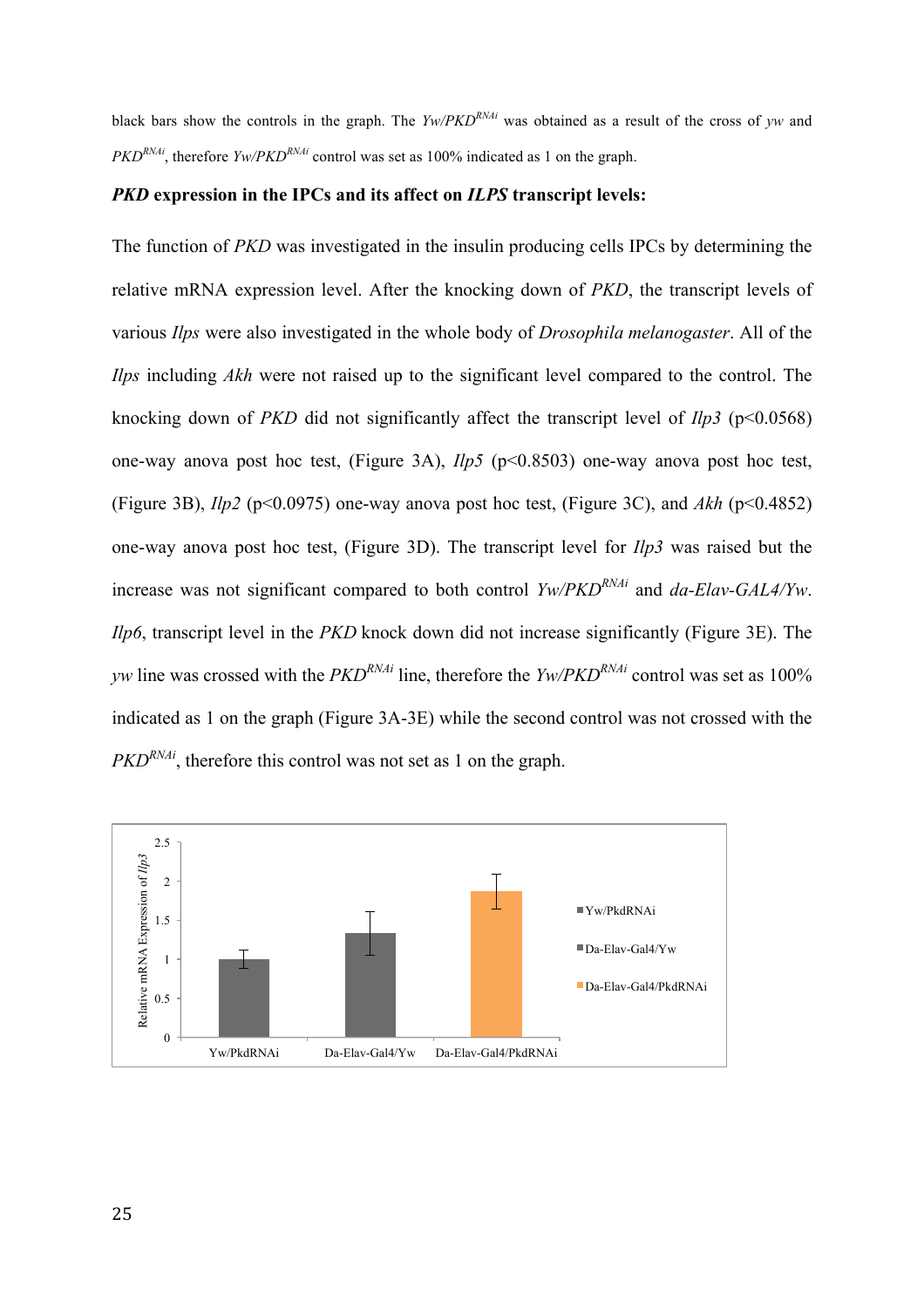**Figure 3A)** The expression of *Ilp3* was not significantly affected by Protein kinase D (*PKD*) knockdown (*da-Elav-GAL4/PKDRNAi*) in the whole fly of *Drosophila melanogaster* compared to the controls (*da-Elav-GAL4/Yw* and *Yw/PKD<sup>RNAi</sup>*). The *yw* line was crossed with the *PKD<sup>RNAi</sup>*, so the *Yw/PKD<sup>RNAi</sup>* control was set as 100% represented as 1 in the figure, instead of choosing the second control on the graph. Five replicates were used per condition and each replicate consisted of 8 flies. All values are given as mean  $\pm$  SE. No significant difference for *Ilp3* (p<0.0568) was found compared to control. P<0.05 was used as a significant difference. One-way anova with bonferroni post hoc test was applied. The black bars show the controls and the orange bar shows the *PKD* knock down in the graph.



**Figure 3B)** The transcription of *Ilp5* was not affected by the *PKD* knockdown (*da-Elav-GAL4/PKDRNAi*) in the whole fly of *Drosophila melanogaster* compared to the controls (*da-Elav-GAL4/Yw* and *Yw/PKDRNAi*). The *yw* was crossed with *PKDRNAi* line as a result *Yw/PKDRNAi* was obtained. Therefore the *Yw/PKDRNAi* control was set as 100% represented as 1 on the graph. Five replicates were used for each of these three genotypes and each replicate consisted of 8 flies. All values are given as mean ± SE. No significant difference was found for *Ilp5* ( $p$ <0.8503) compared to control. The  $p$ <0.05 was applied as a significant difference. One-way anova with bonferroni post hoc test was used. The black bars show the controls and the orange bar shows the *PKD* knock down in the graph.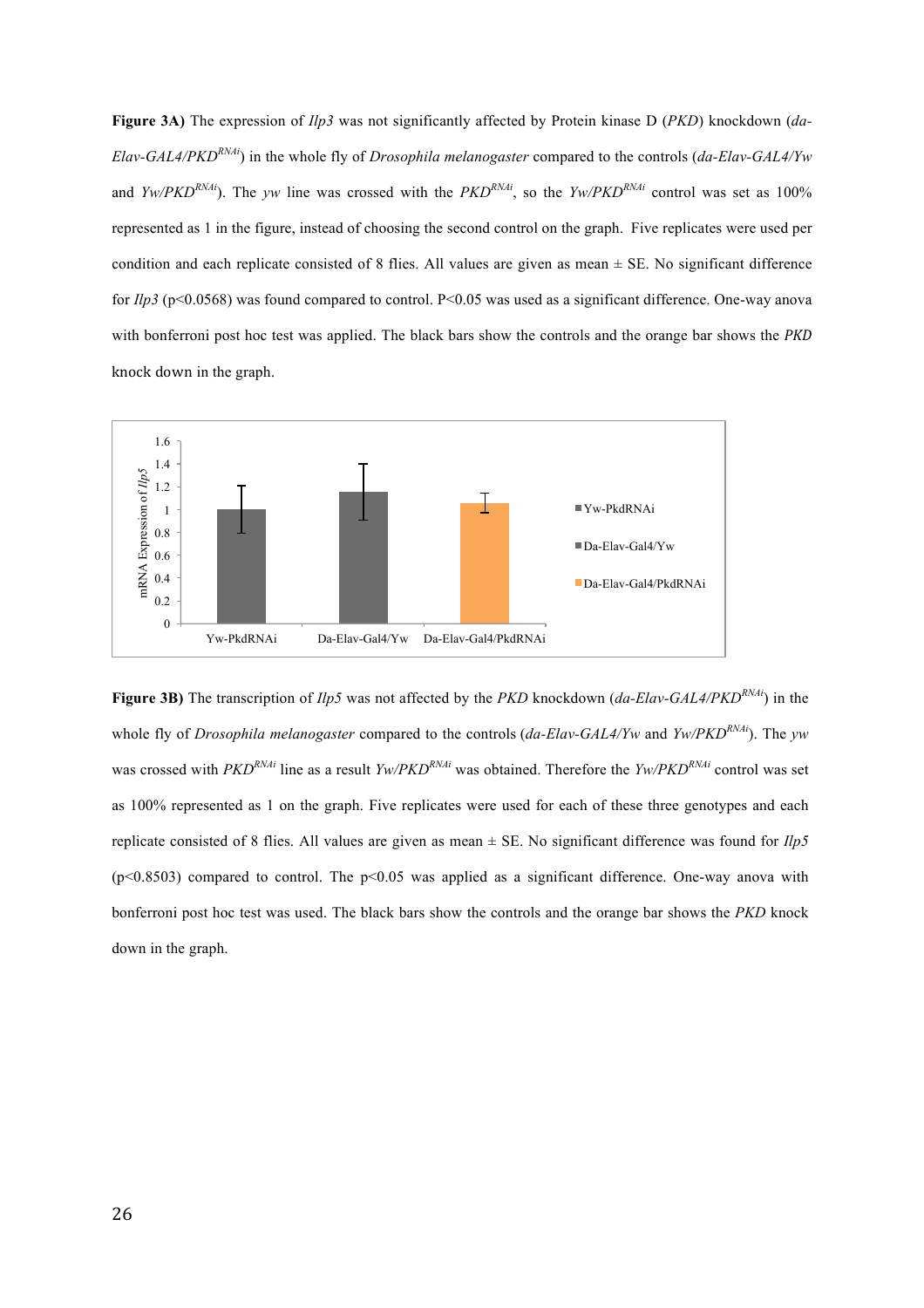

**Figure 3C)** The transcription of *Ilp2* was not significantly affected by the *PKD* knock down (*da-Elav-GAL4/PKDRNAi*) in the whole fly of *Drosophila melanogaster* compared to the controls (*da-Elav-GAL4/Yw* and *Yw/PKDRNAi*). The *Yw/PKDRNAi* control was set as 100% indicated as 1 in the figure because the *Yw/PKDRNAi* was obtained as a result of the cross of *yw* with the *PKD<sup>RNAi</sup>*. Five replicates were used for each genotype and every replicate consisted of 8 flies. All values are given as mean ± SE. No significant difference was found for *Ilp2* (p<0.0975) compared to control. The p<0.05 was used as a significant difference. One-way anova with bonferroni post hoc test was applied. The orange bar represents the *PKD* knock down and the the black bars show the controls in the graph.



**Figure 3D)** Transcription of *Akh* was not significantly affected by *PKD* knockdown (*da-Elav-GAL4/PKDRNAi*) in the whole fly of *Drosophila melanogaster* compared to controls (*da-Elav-GAL4/Yw* and *Yw/PKD*<sup>*RNAi*</sup>). The *Yw/PKDRNAi* control was set as 100% represented as 1 in the figure because the *PKDRNAi* was crossed with the *yw* as a result *Yw/PKDRNAi* control was obtained and the *PKDRNAi* was not crossed with the second control. Five replicates were used for each condition and each replicate comprised of 8 flies. All values are given as mean  $\pm$ SE. No significant change for *Akh* (p<0.4852) was found compared to control. P<0.05 was applied as a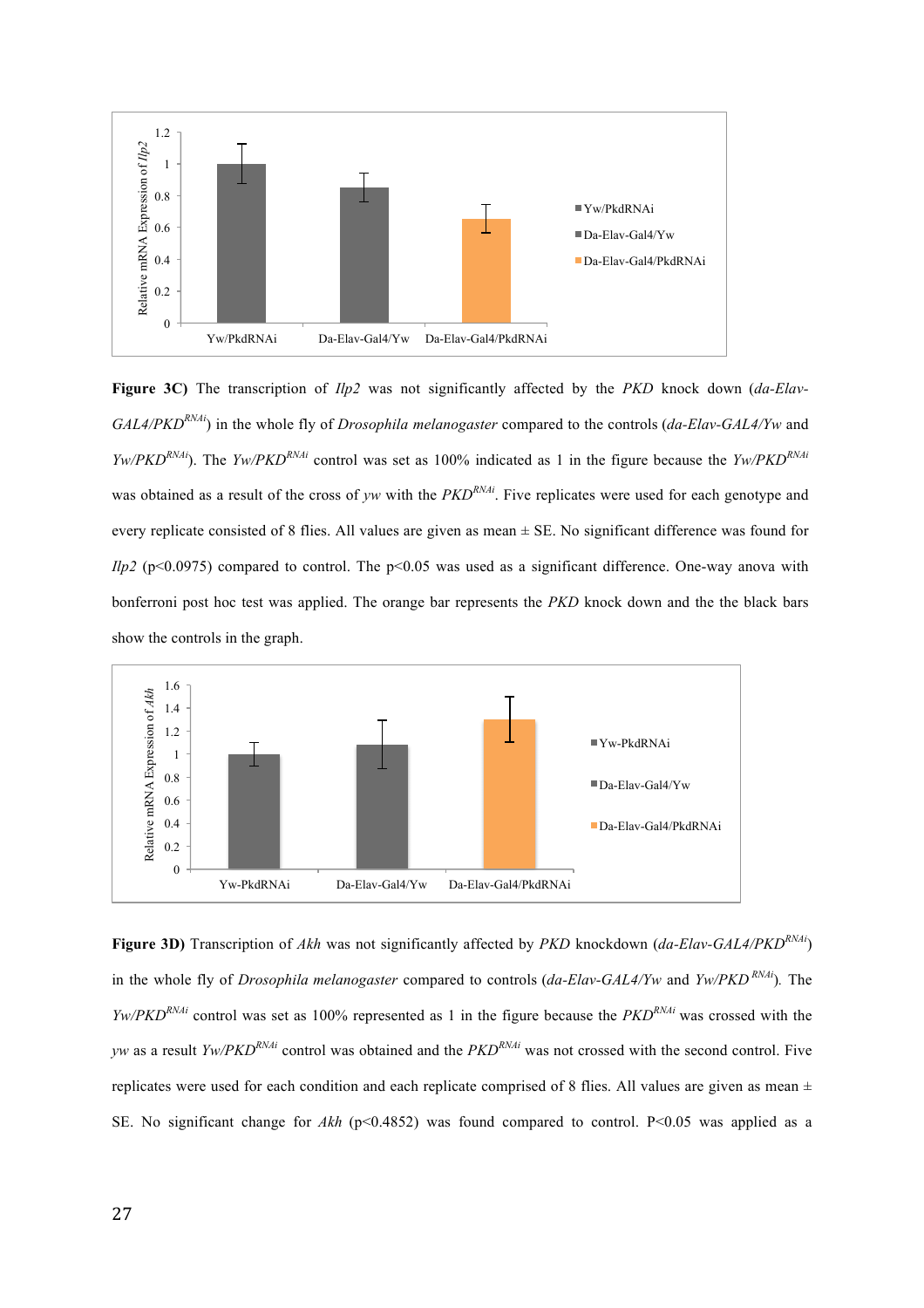significant difference. One-way anova with bonferroni post hoc test was used. The black bars show the controls and the orange bar shows the *PKD* knock down in the graph.



**Figure 3E)** The transcription of *Ilp6* was not significantly affected by *PKD* knockdown (*da-Elav-GAL4/PKDRNAi*) in the whole body of *Drosophila melanogaster.* The *Ilp6* transcription was confirmed in *PKD* knockdown flies compared to the controls. The *PKDRNAi* was crossed with *yw* as a result *Yw/PKDRNAi* control was obtained while in the second control  $PKD^{RMAi}$  was not crossed. Therefore  $Y_W/PKD^{RNAi}$  control was set as 100% represented as 1 in the figure. Five replicates were applied for each genotype and each replicate consisted of 8 flies. All values are given as mean  $\pm$  SE. When compared to control the *Ilp6* did not cross the significant difference. P<0.05 was used as a significant difference. One-way anova with bonferroni post hoc test was applied. The orange bar shows the *PKD* knock down in the graph and the black bars show the controls in the graph.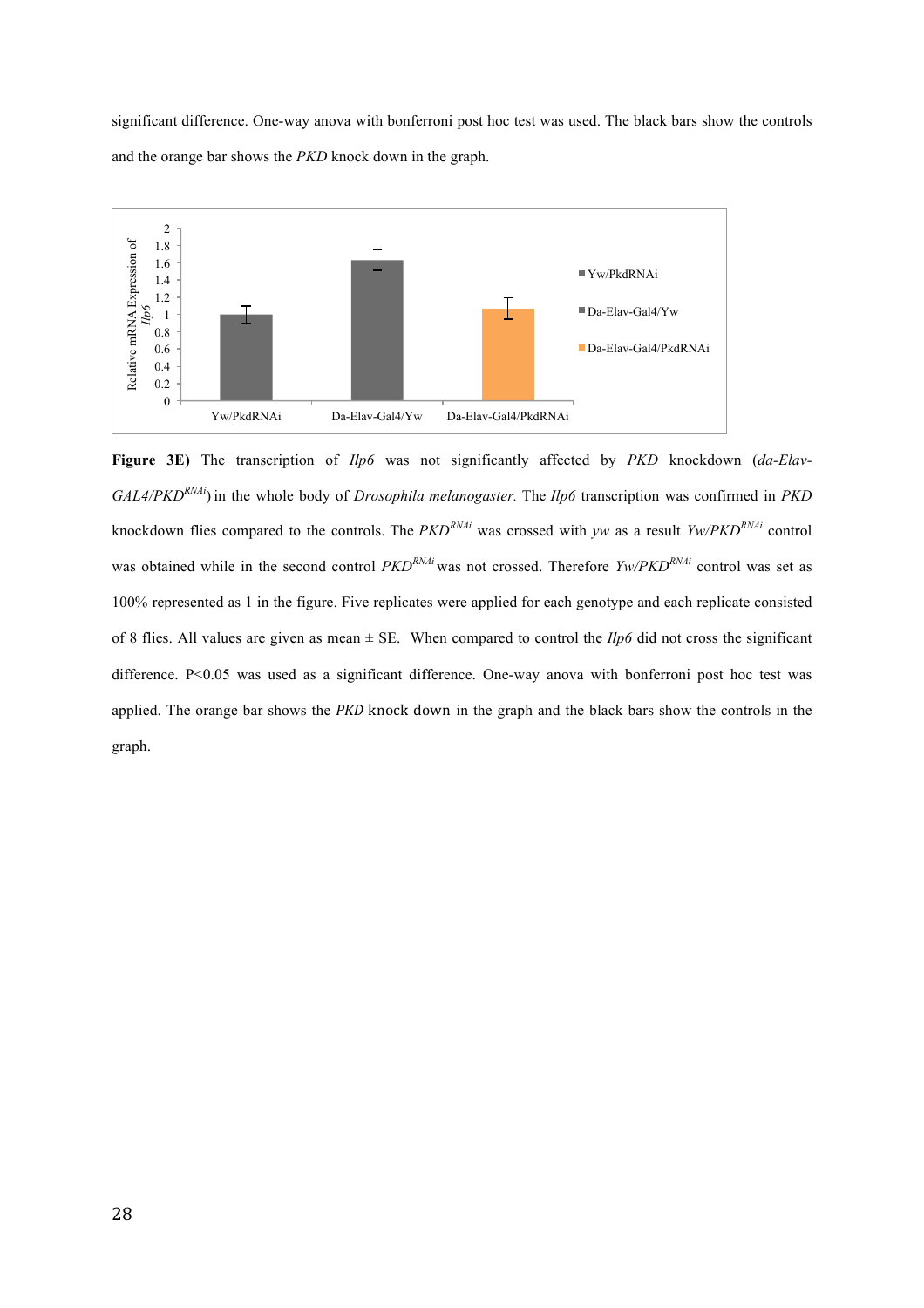#### **Effect of starvation on the survival time of transgenic fly lines:**

Three various genotypes were obtained from the crosses called *Elav-GAL4/Yw, Yw/PKDRNAi* and  $Elav-GAL4/PKD<sup>RNAi</sup>$ . The first two genotypes were called the control and the 3<sup>rd</sup> one was called the *PKD* knock down, as known as *Elav-GAL4/PKDRNAi*. These three genotypes were used for the starvation experiment. We have the assumption that the *PKD* knock down *Elav-GAL4/PKDRNAi* has lowered *PKD* expression and in general shortened lifetime compared to the control. To confirm our assumption these three genotype were enclosed in different vials for starvation. These flies were carefully observed after every 12 hours and the number of dead flies was noted until all of the flies had died.

The survival time and expression of *PKD* was investigated in the transgenic flies through starvation assay. The starvation assay reveals different activities of the flies such as the movement of the flies in a vial, survival time of flies and storage of lipids in flies' body. The *PKD* knock down flies died rapidly compared to the control (*Elav-GAL4/Yw* and *Yw/PKD<sup>RNAi*</sup>). The starvation assay shows *PKD* knock down were more starvation vulnerable and died earlier than the control *Elav-GAL4/Yw* and *Yw/PKDRNAi*. The control flies were resistant to starvation and died later. The p value was <0.001 for both controls, log Rank test, (Figure 4). The standard deviation for the proportion of survivors was determined. The survival time of *Elav-GAL4/Yw* was 72 hours (SEM $\pm$  0,07), *Yw/PKD<sup>RNAi*</sup> survival time was 60 hours (SEM $\pm$  0,03) and *Elav-GAL4/PKD*<sup>*RNAi*</sup> survival time was 36 hours (SEM $\pm$  0,03), after this time half of the flies had died in the three genotypes. Therefore, the shortest time of 48 hours was recorded for the *PKD* knock down flies when all of the flies have died (Figure 4).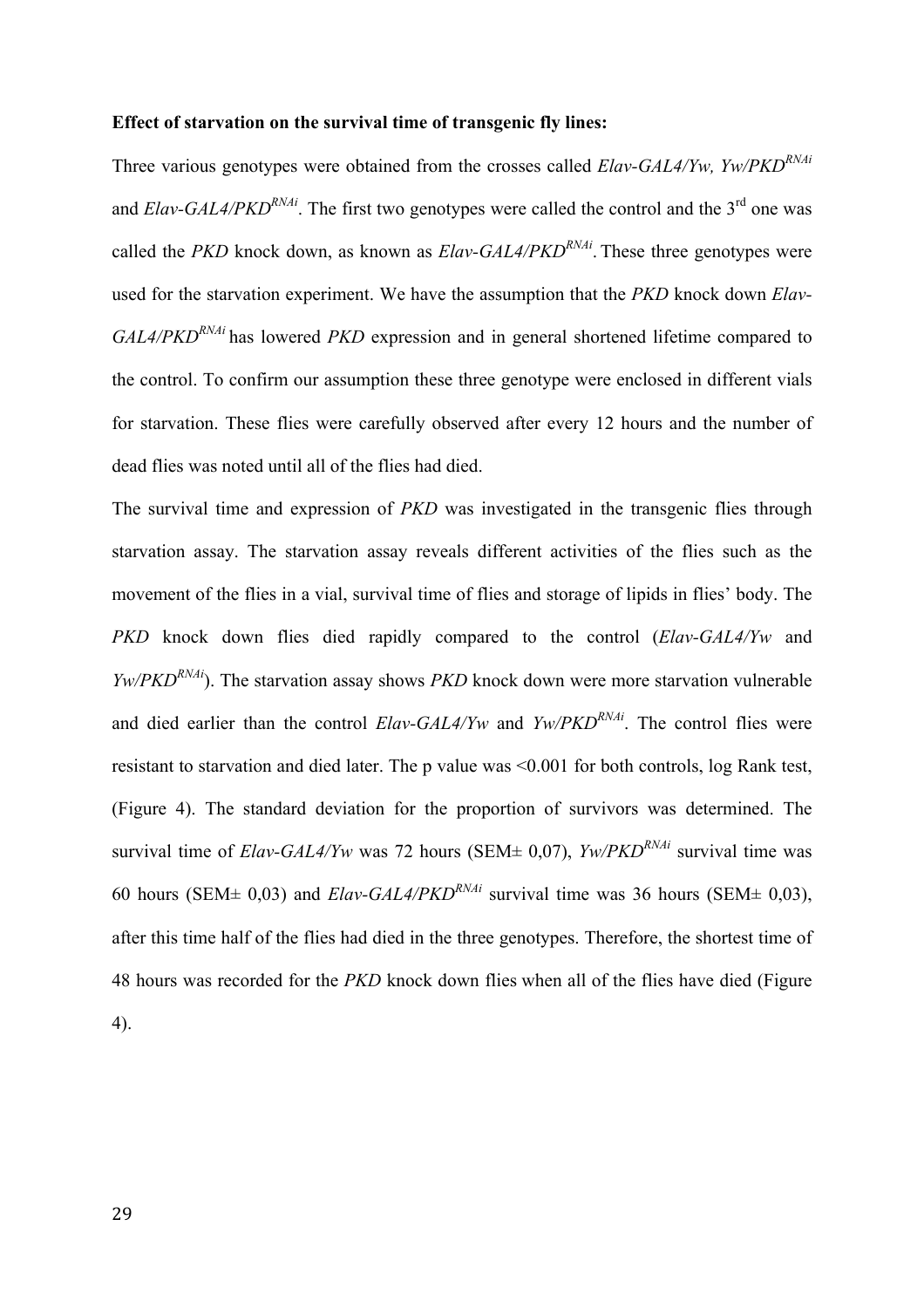

**Figure 4) Survival time of transgenic flies lines was affected by starvation:** Survival time was measured in the transgenic fly lines. The *PKD* knock down *Elav-GAL4/PKDRNAi* had shown a lower survival time compared to the control *Yw/PKDRNAi* and *Elav-GAL4/Yw.* Twenty male flies from each genotype were put into vials having 6 ml agarose (10 g/l) that provided humidity and water to the flies but no food, and incubated in a 25°C incubator. The number of dead flies was counted after every 12 hours until all of the flies died and a survival curve was obtained. Ten replicates were used for each genotype and each replicate consisted of 20 flies. The *PKD* knock down flies have shown minimum starvation resistance compared to the control. All values are given as mean  $\pm$  SE. P value of  $\leq 0.001$  for both controls was obtained, log-rank test). Y-axis shows the survival time of the transgenic flies and X-axis shows the time in hours. The green line in the graph shows the *PKD* knock down and blue and purple line shows the controls in the graph.

### **Effect of lipid on the transcription of transgenic fly lines:**

Two over-expression controls (*Elav-GAL4/PKDOE*, *Yw/PKDOE*) were added with the three genotypes used in the starvation experiment. Therefore a total of five different genotypes were used for the lipid extraction assay. The total lipid content of the above-mentioned strains were studied, to investigate the possible function of *PKD*, and to find out whether it affects the survival times of the flies and its correlation with the above mentioned starvation experiment.

The *PKD* knock down had shown lower lipid contents compared to controls *Elav-GAL4/Yw*  and *Yw/PKDRNAi* (Figure 5)*.* After 0 hours of starvation, *PKD* knockdown flies had on average 39.04  $\mu$ g (SEM  $\pm$  4.02  $\mu$ g) of lipids compared to the control flies, *Yw/PKD<sup>RNAi*</sup> 56.9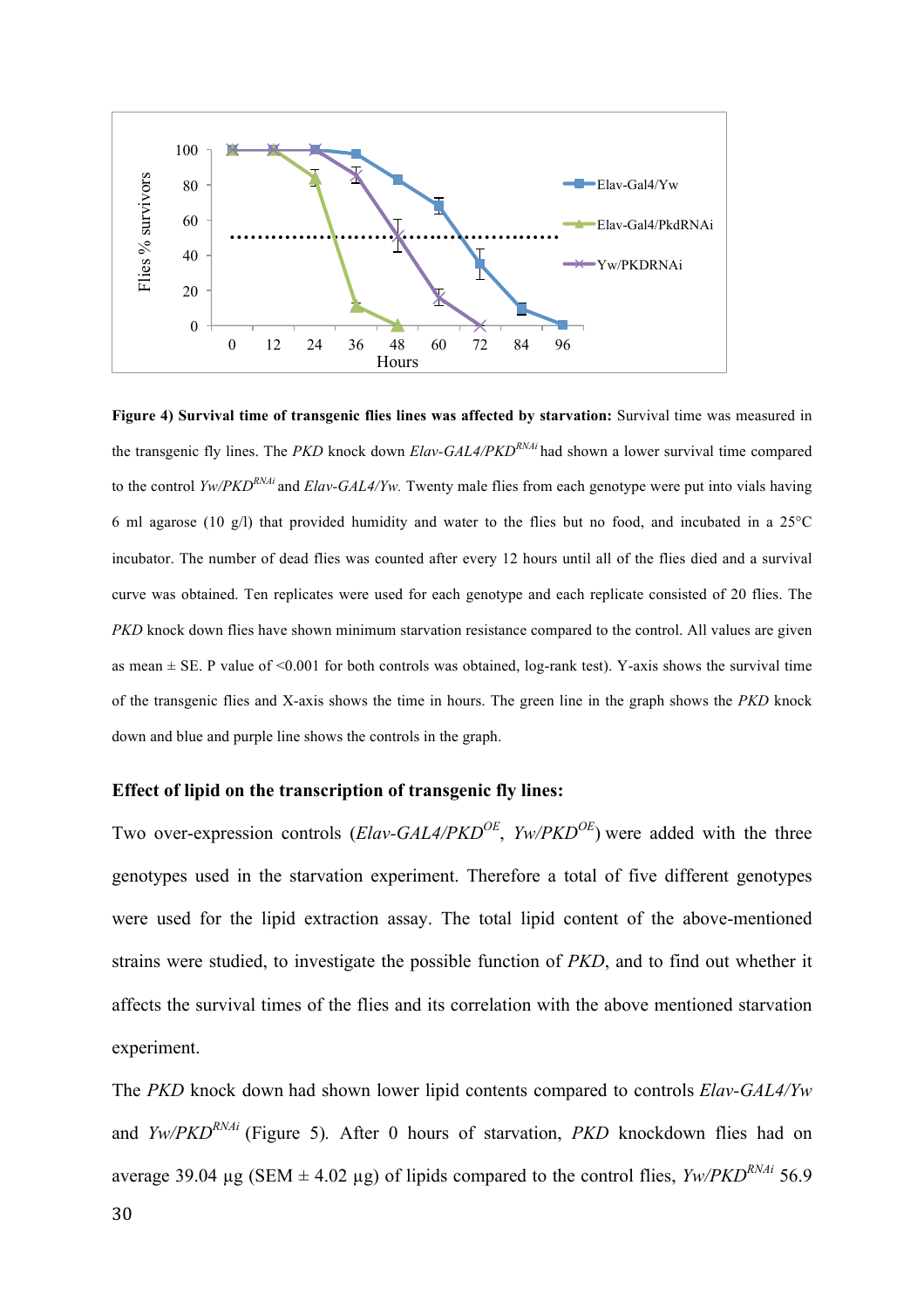$\mu$ g (SEM  $\pm$  5.1  $\mu$ g) and *Elav-GAL4/Yw* 53.75  $\mu$ g (SEM  $\pm$  4.08  $\mu$ g). Two new groups of the *PKD* knockdown (*Elav-GAL4/PKD<sup>RNAi*</sup>)</sub> flies were starved for 6 and 12 hours. After 6 hours starvation the *PKD* knockdown had on average  $27 \pm 2.05$  µg; and 12 hours starvation had on average  $17 \pm 2.95$  ug of lipids. There was no loss of lipids content observed from 6 to 12 hours of starvation in the control *Elav-GAL4/Yw* (6 hours  $41.33 \pm 2.17$  µg of lipids: 12 hours  $50 \pm 4.12$  ug of lipids) and *Yw/PKD<sup>RNAi</sup>* (6 hours 34.84  $\pm$  3.95 ug of lipids: 12 hours 40.27  $\pm$ 2.64 µg of lipids). Overall the lipid content of *PKD* knockdown (*Elav-GAL4/PKDRNAi*) was significantly lowered than both the control *Elav-GAL4/Yw* and *Yw/PKDRNAi* for the two different time periods of starvation.



**Figure 5) Reduction in lipid content in the transgenic fly lines affects the expression of** *PKD***.** Total lipid content was measured in flies with reduced *PKD* expression in the *PKD* knockdown and in the controls, at three different time points, 0 hours, 6 hours and 12 hours of incubations. Thirty male flies of each genotype were enclosed into glass vials and investigated for the lipid content (explained in Materials and Methods). The difference between the dry weight and lean dry weight was calculated and the actual weight of lipid was obtained. In the two starvation intervals, the *PKD* knockdown flies had shown lower lipids content than the control *Elav/Yw* and *Yw/PKD<sup>RNAi</sup>*, (0h: p<0,05, one-way anova bonferroni post hoc test; 6h: p<0,05, one-way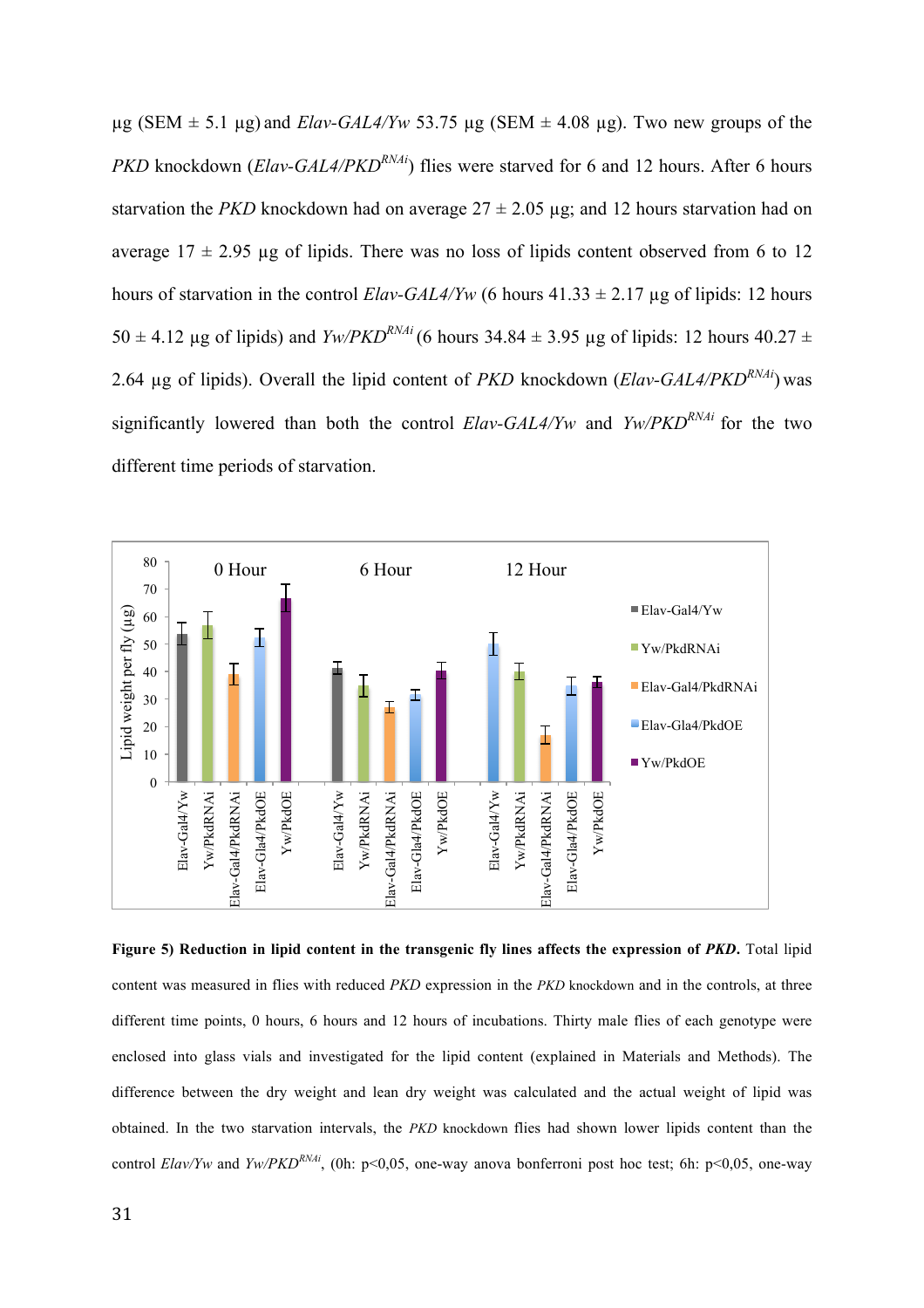anova bonferroni post hoc test; 12h: p<0,01, one-way anova bonferroni post hoc test). For each genotype, 30 flies per condition were used and a minimum of 10 replicates was applied. All values are given as mean ± SEM. Y-axis in the graph shows the amount of lipid in microgram and the x-axis shows the different genotypes. The first and the last two bars in the graph shows the controls and the middle bar (orange) represent the *PKD* knock down in the graph in the three interval (0 hours, 6 hours, 12 hours)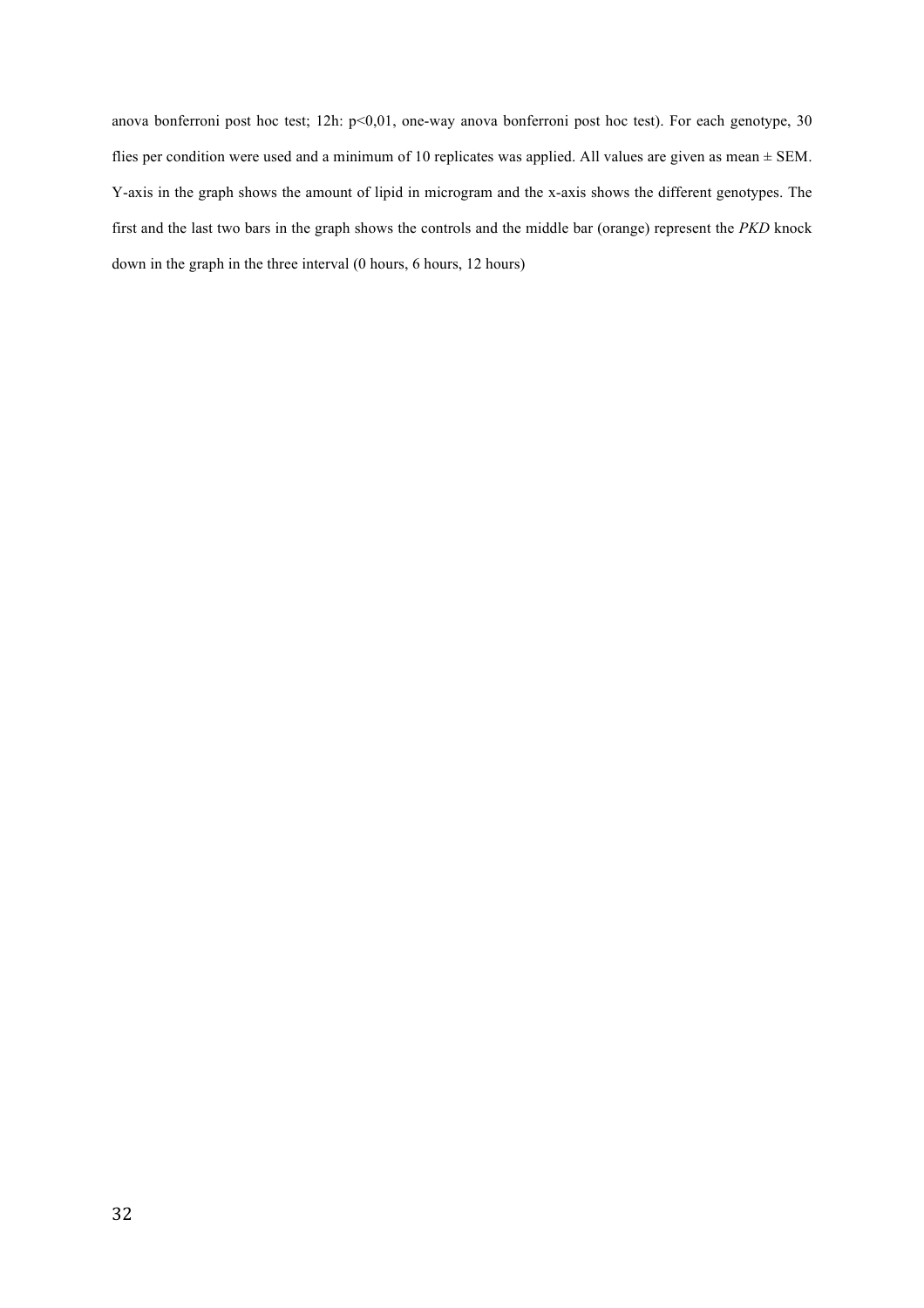#### *PKD* **and** *ILPs* **transcripts level on nutrient rich diets.**

The *PKD* mRNA level was also measured in wild type *Drosophila melanogaster* flies called *CSORC* under different environmental conditions in the heads of the flies. When the flies were two days old males were collected and kept for five days on various diets having the following concentrations: Restricted diet (2.5:2.5 g dl<sup>-1</sup> sugar: protein), standard diet (10:10 g  $dl^{-1}$  sugar: protein), high calorie diet (10:40 g dl<sup>-1</sup> sugar: protein), high sugar diet (40:10 g dl<sup>-1</sup> sugar: protein), and a nutrient rich diet (40:40 g dl<sup>-1</sup> sugar: protein). After 7 days of aging the flies from various diets were collected and frozen, then the flies were decapitated and mRNA was isolated from the flies' heads. The cDNA was synthesized and confirmed with the gel electrophoresis. Afterward, the cDNA was run on qPCR for various genes and the expression levels of mRNA for various genes were analyzed. The *PKD* expression level was decreased only on the nutrient rich diet,  $40:40 \text{ g d}^{-1}$  sugar: protein, compared to the standard diet,  $10:10$ g/dl. Expression of *PKD* was decreased up to  $60\%$  (SEM  $\pm$  4.1 P < 0.0045 one-way anova) of the standard diet (Figure 6A). The rest of the diets did not cross the statistical significance level associated to standard diet ( $p<0.05$  for all diets were used). The mRNA level was raised up to 80% for *Ilp*3 when flies were kept on nutrient rich diet (40:40 g/dL protein: sugar) (p<0.041, Figure 6B). There were no significant changes measured in *Ilp*5 and *Ilp*2 mRNA expression level on various diets, compared to the standard diet (*Ilp*5, p<0.3531, *Ilp*2, p<0.1249 one-way anova) (Figure 6C, 6D). The expression level of mRNA for *Akh* was different on all diets. The qPCR data indicated higher expression for the *Akh* on high-calorie diet (10:40 g dl<sup>-1</sup> sugar: protein). The *Akh* had shown less expression on the nutrient-rich diet, sugar-rich diet, and restricted diet compared to the standard diet,  $10:10 \text{ g/dl}$ . There was no significant change measured in *Akh* expression. P value of 0.0564 was obtained after the statistical analysis for all diets of *Akh*, which is higher than the significance level (Figure 6E). One-way anova bonferroni post hoc test was performed. The  $10:10$  g/dl diet was used as a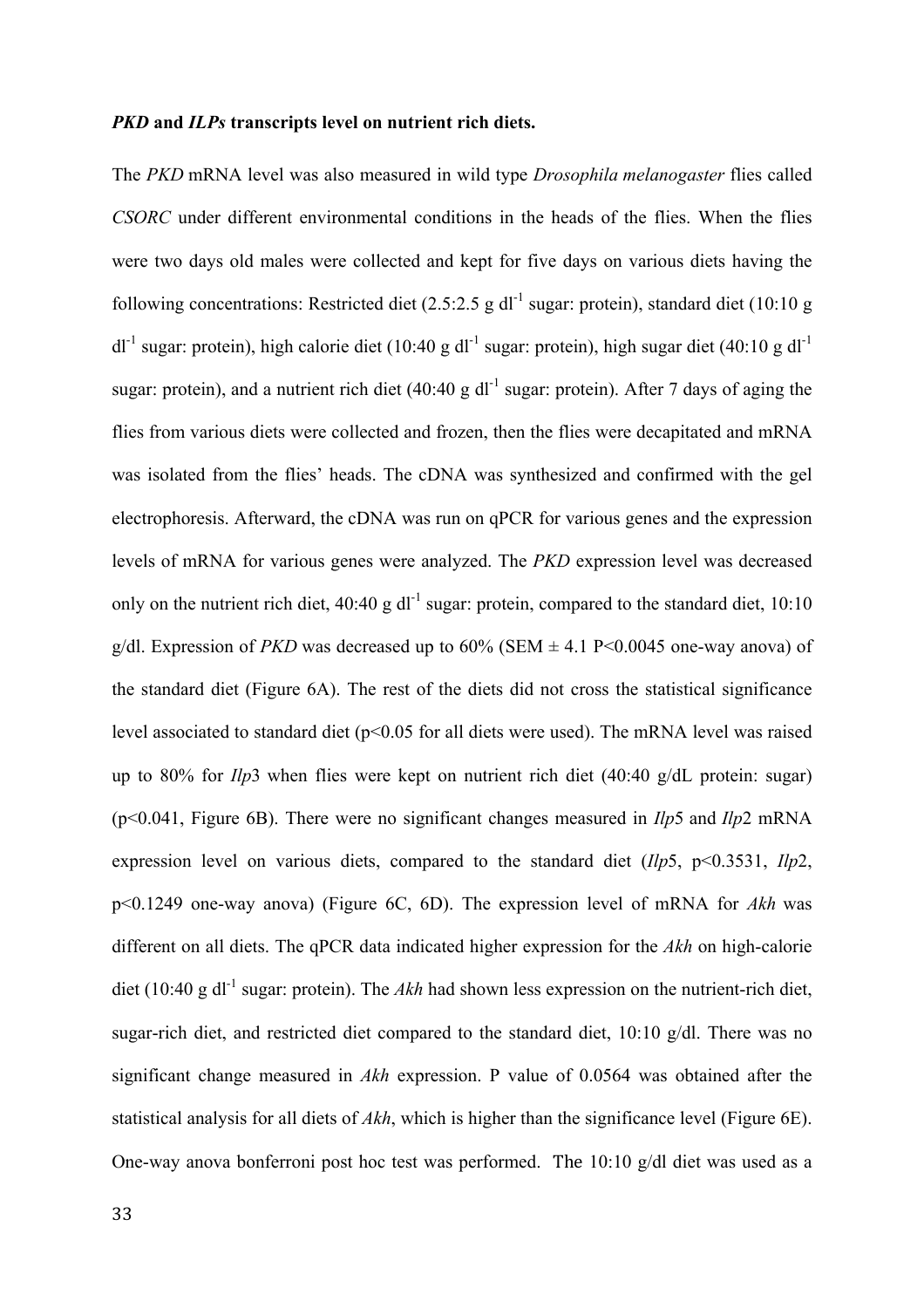standard diet in the experiments and its expression level was set as 100% represented as 1 on the graph (Figures 6A-E).



**Figure 6A) Nutrient dense diet reduces protein kinase D (***PKD***) transcription in the flies heads.** *D. melanogaster CSORC* flies were fed for five days on five various dietary regimes, a restricted diet (2.5:2.5 g dl<sup>-</sup> <sup>1</sup> sugar: protein), a standard diet (10:10 g dl<sup>-1</sup> sugar: protein), high calorie diet (10:40 g dl<sup>-1</sup> sugar: protein), high sugar diet (40:10 g dl<sup>-1</sup> sugar: protein) and a nutrient dense diet (40:40 g dl<sup>-1</sup> sugar: protein). The mRNA was isolated from the heads of the flies, cDNA was synthesized and a quantitative RT-PCR was performed. Five replicates were used per condition and each replicate consisted of 50 flies' heads. All values are given as mean  $\pm$  SE. A double asterisk sign (\*\*) denotes high significant difference to control (p<0.0045) which is less than the significant level. One-way anova with bonferroni post hoc test was performed. The *CSORC* strain in the  $(10:10 \text{ g d}^{-1}$  sugar: protein) diet was applied as a standard diet and the expression level was set to level 1 in the diet. The black bar indicates the base case in the figure.

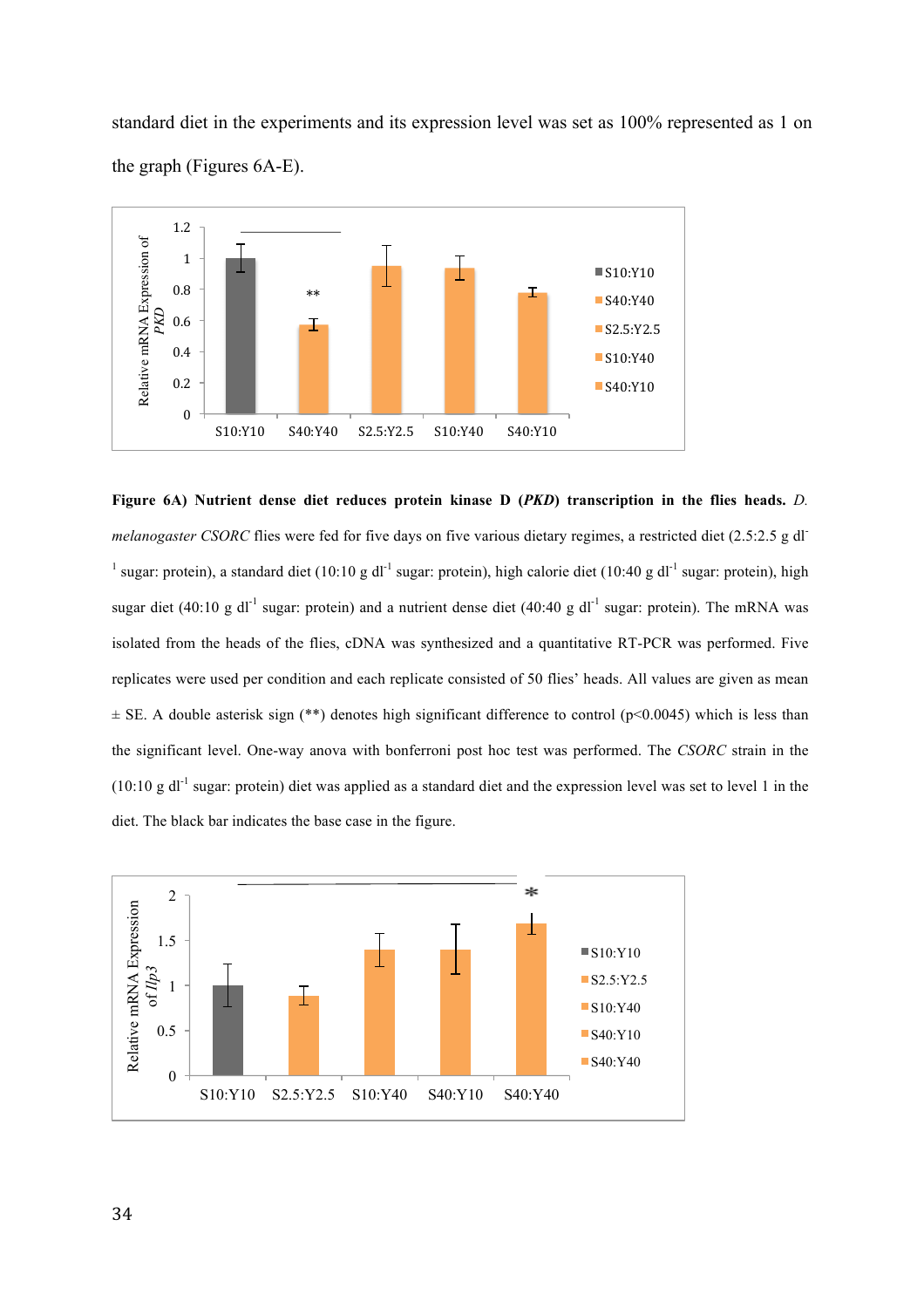**Figure 6B) Nutrient dense diet elevates** *Ilp3* **transcription in the flies brain.** Wild-type *CSORC* flies were fed for five days on five various dietary regimes, restricted diet  $(2.5:2.5 \text{ g d}^{-1}$  sugar: protein), a standard diet (10:10 g dl<sup>-1</sup> sugar: protein), high calorie diet (10:40 g dl<sup>-1</sup> sugar: protein) high sugar diet (40:10 g dl<sup>-1</sup> sugar: protein) and a nutrient dense diet  $(40:40 \text{ g d}^{-1}$  sugar: protein). The mRNA was extracted from flies heads, cDNA was synthesized and quantitative RT-PCR was carried out. Five replicates were used per condition and each replicate consisted of 50 flies heads. All values are given as mean  $\pm$  SE. When compared to control a signficant difference was found. P<0.05 was used as a significant difference. One-way anova with bonferroni post hoc test was performed. The  $(10:10 \text{ g d}^{-1}$  sugar: protein) diet was used as a base case. The expression level was set as 100% represented as 1 in the figure and is shown by a black bar on the graph.



**Figure 6C)** *Ilp5* **transcription was not affected by various dietary regimes in the fly heads.** *D.melanogaster CSORC* flies were fed for five days on five various dietary regimes, a restricted diet (2.5:2.5 g dl<sup>-1</sup> sugar: protein), a standard diet (10:10 g dl<sup>-1</sup> sugar: protein), high calorie diet (10:40 g dl<sup>-1</sup> sugar: protein), high sugar diet (40:10 g dl<sup>-1</sup> sugar: protein) and a nutrient dense diet (40:40 g dl<sup>-1</sup> sugar: protein). The mRNA was isolated from flies heads, cDNA was synthesized and a quantitative RT-PCR was run. Five replicates were used per condition and each replicate consisted of 50 flies heads. All values are given as mean  $\pm$  SE. No significant difference was found to control. P value <0.05 was used as a significance level. One-way anova with bonferroni post hoc test was performed. The control sample was compared with the four experimental samples and a p value of 0.3531 was obtained which is bigger than the significance level. The  $(10:10 \text{ g } dl^{-1}$  sugar: protein) diet was used as a standard diet and its expression level was set as 100% indicated as 1 on the graph. The black bar shows a standard diet on the graph.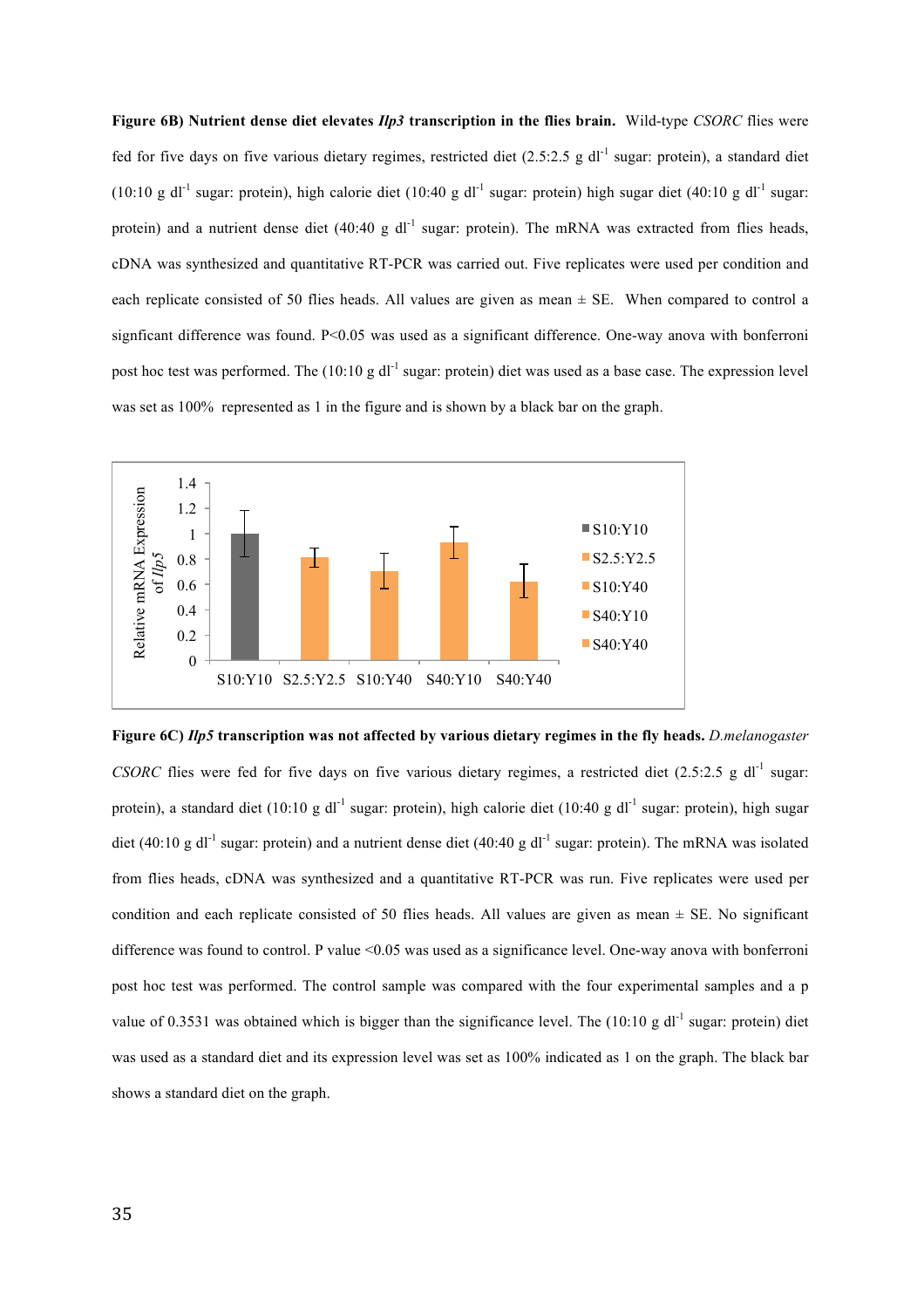

**Figure 6D)** *Ilp2* **transcription was not affected by different dietary regimes in flies heads.** *D. melanogaster CSORC* male flies were fed for five days on different dietary regimes, a restricted diet  $(2.5:2.5 \text{ g d}^{-1}$  sugar: protein), a standard diet (10:10 g dl<sup>-1</sup> sugar: protein:), caloric rich diet (10:40 g dl<sup>-1</sup> sugar: protein), high sugar diet (40:10 g dl<sup>-1</sup> sugar: protein) and a nutrient thick diet (40:40 g dl<sup>-1</sup> sugar: protein). The mRNA was isolated from flies' heads, cDNA was synthesized and a quantitative RT-PCR was carried out on cDNA of flies' heads. Five replicates were used per condition and each replicate consisted of 50 flies heads. All values are given as mean  $\pm$  SE. No significant difference was found to control. P<0.05 was used as a significance level. One-way anova with bonferroni post hoc test was performed. The  $(10:10 \text{ g} \, \text{d} \cdot \text{l}^{-1} \, \text{s}$ ugar: protein) diet was used as a base case in the experiment and its expression level is set to level 1. The black bar represents a *CSORC* standard diet in the figure.



**Figure 6E)** *Akh* **transcription was not affected by different dietary regimes in the fly heads.** *D. melanogaster CSORC* male flies were fed for five days on different dietary regimes, a restricted diet (2.5:2.5 g  $dl^{-1}$  sugar: protein), a standard diet (10:10 g dl<sup>-1</sup> sugar: protein), high calorie diet (10:40 g dl<sup>-1</sup> sugar: protein),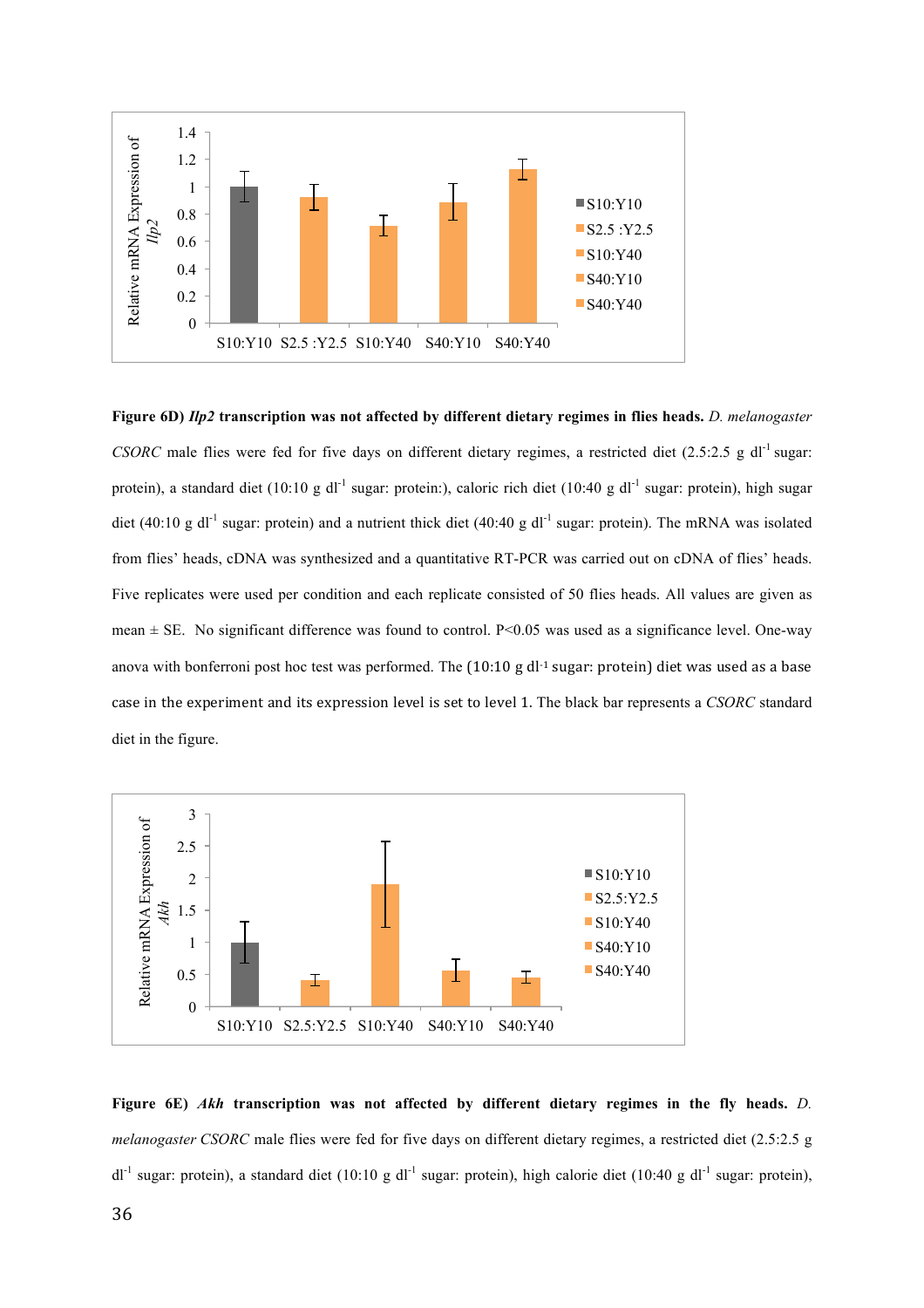high sugar diet (40:10 g dl<sup>-1</sup> sugar: protein) and a nutrient thick diet (40:40 g dl<sup>-1</sup> sugar: protein). The mRNA was isolated from flies' heads, cDNA was synthesized then a quantitative RT-PCR was carried out on cDNA of flies' heads. Five replicates were applied for each genotype and each replicate consisted of 50 flies heads. All values are given as mean  $\pm$  SE. No significant difference was found to control. P<0.05 was used as a significance level. One-way anova with bonferroni post hoc test was performed. The *CSORC* standard diet (base case) is represented with a (10:10 g dl<sup>-1</sup> sugar: protein) diet in the experiment and its expression level is set to level 1 in the diet. The black bar shows a base case on the graph.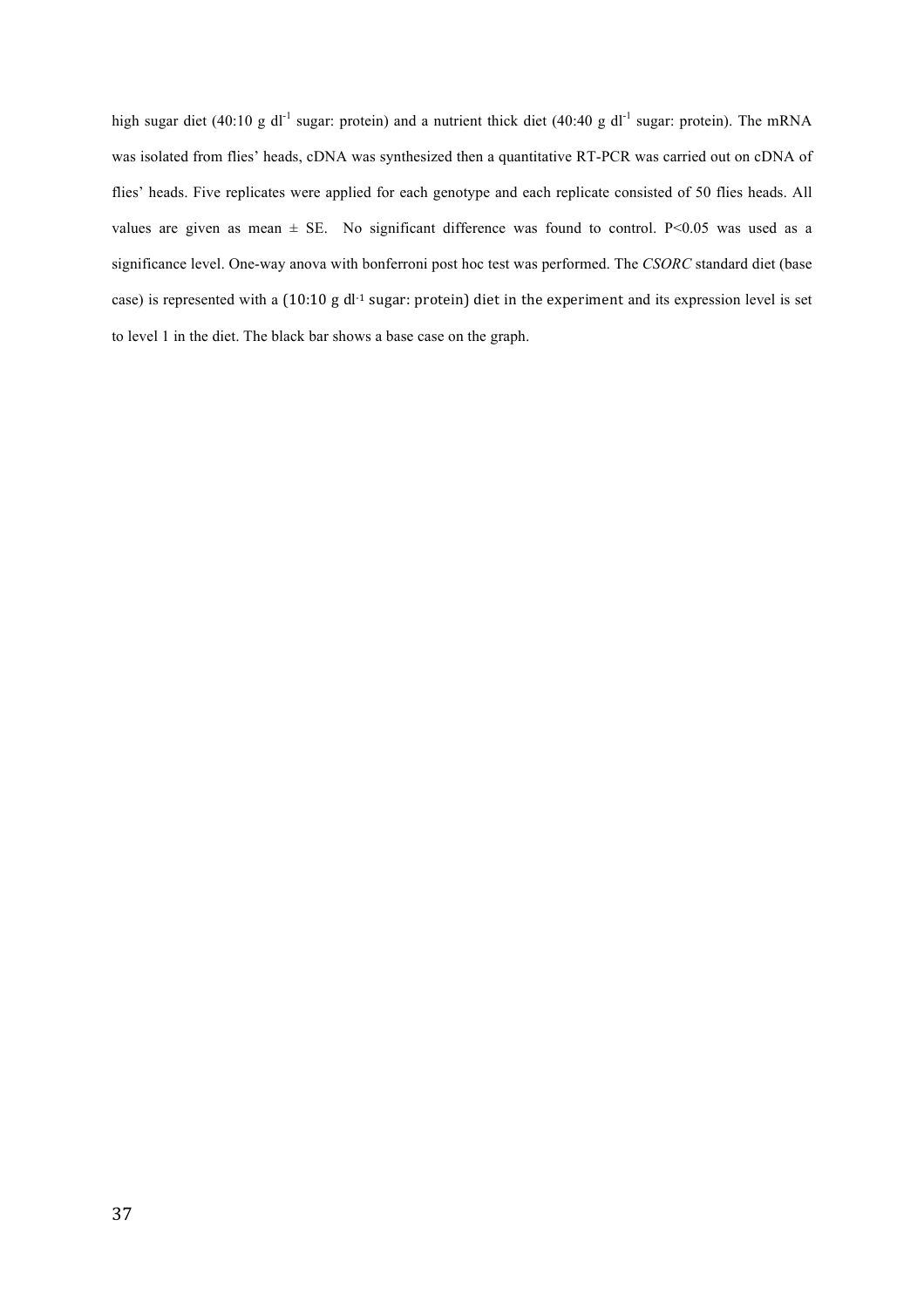#### **Effect of starvation on** *PKD* **and** *ILPs* **transcription:**

We have investigated the effect of starvation on *PKD* and *Ilps* expression, flies were starved for 24 and 48 hours then they were frozen for 1 day. Afterward, flies' heads were removed and mRNA was isolated from flies' heads. The cDNA was synthesized and a qPCR was performed on cDNA of flies' heads. The mRNA expression level was analyzed for different genes. There was no significant change observed in the expression of *PKD or Ilp*2 (*PKD*, p<0.0817, Figure 7A, *Ilp*2, 0.2100, Figure 7B, one-way anova bonferroni post hoc test). To investigate the function of important genes involved in energy metabolism, mRNA levels of fly glucagon *Akh* and of the brain expressed *Ilps (Ilp*3 and *Ilp*5*)* were measured. After 24 hours starvation the expression of *Ilp*5 was down regulated and a significant change was observed (*Ilp*5: p<0.0324, Figure 7C), but after 48 hours starvation there was no significant change observed compared to *CSORC* control (un-starved). The expression of *Ilp3* was down regulated after 48 hours starvation (*Ilp*3: p<0.0002, 7D), but there was no significant change recorded in the expression of *Ilp3* after 24 hours starvation. The expression of *Akh* was up regulated after 24 hours starvation and a significant change was recorded compared to the control (un-starved), but there was no change observed after 48 hours starvation compared to control (Figure 7E).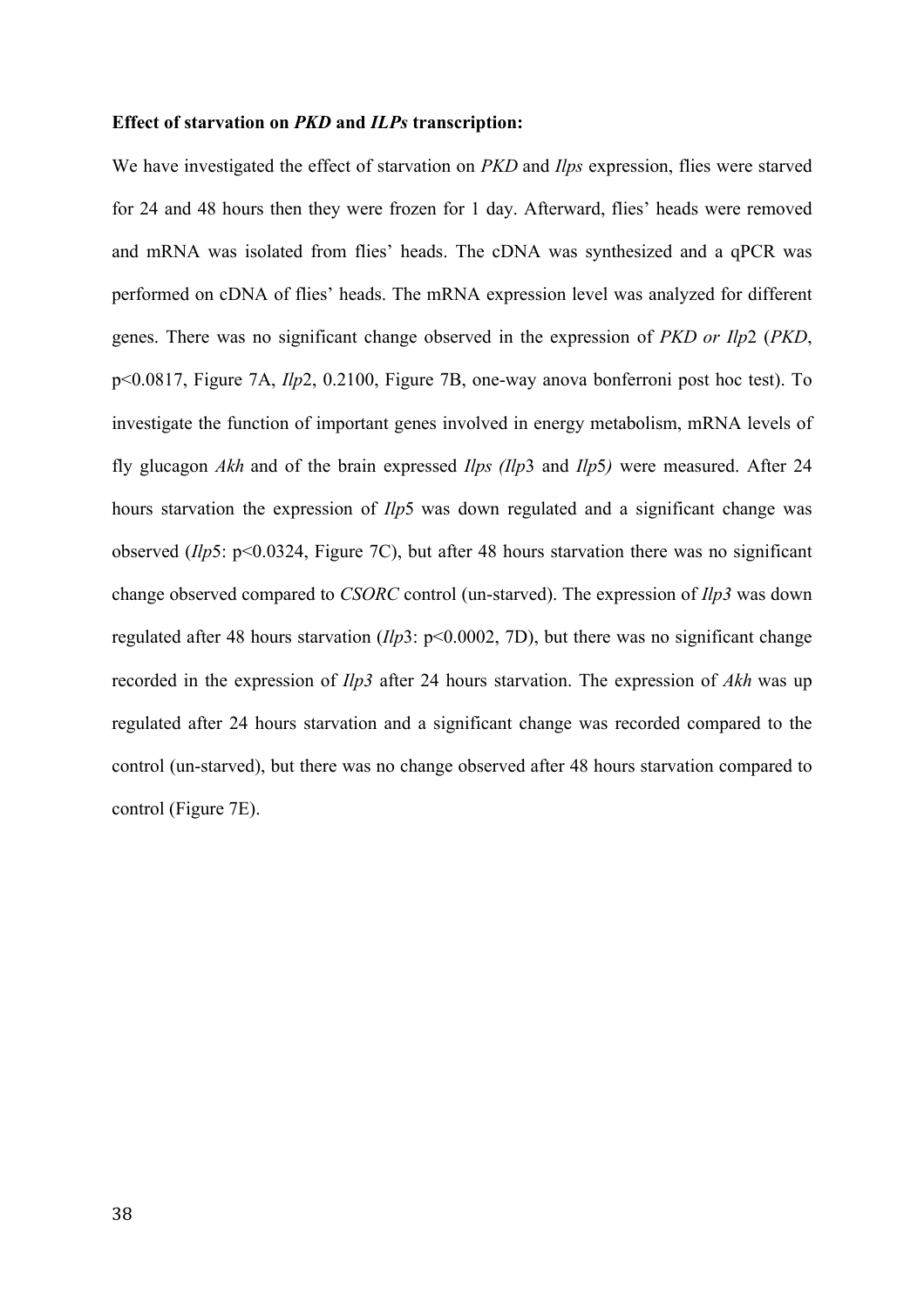

**Figure 7A).** *PKD* **transcription was not significantly affected by starvation in the fly brain**. *D.melanogaster CSORC* flies were starved for 24 and 48 hours. The control flies (*CSORC*) were not starved. The mRNA was isolated from flies' heads, cDNA was synthesized and a qPCR was carried out. *PKD* mRNA expression level was compared to control (un-starved). Five replicates were applied in the control and in starvation samples and each replicate consisted of 50 flies heads. All values are given as average ± SE. There was no significant change observed in the expression of *PKD* compared to control (un-starved). P<0.05 was used as a significance level. One-way anova with bonferroni post hoc test was performed.



**Figure 7B). Starvation did not affect transcription of** *ILP2* **in the fly brain**. *D. melanogaster CSORC* flies were starved for 24 and 48 hours. The control flies (*CSORC*) were not starved. The mRNA was extracted from flies' heads, cDNA was synthesized and a qPCR was performed. *Ilp2* mRNA expression level was not affected compared to control (un-starved). Five replicates were applied per condition and each replicate consisted of 50 individuals heads. All values are given as averages  $\pm$  SE, P<0.05 was applied as a significance level. One-way anova with bonferroni post hoc test was applied.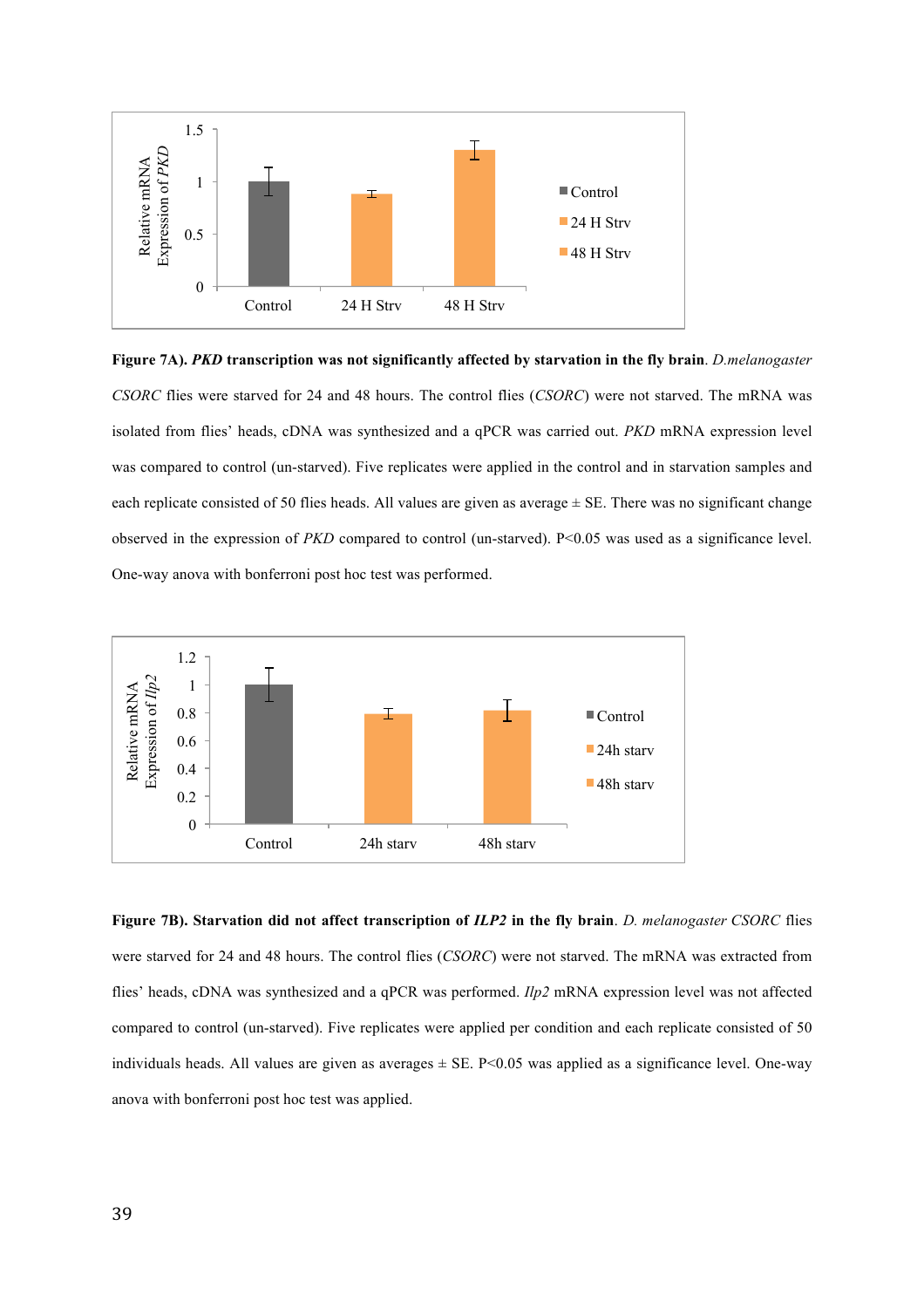

**Figure 7C). Starvation reduces** *Ilp 5***- transcription in the fly brain.** *D. melanogaster CSORC* flies were starved for 24 and 48 hours. The control flies (*CSORC*) were not starved. *Ilp5* mRNA expression level was reduced in 24 hours starvation compared to control (un-starved). There was no significant change observed in the expression of *Ilp5* after 48 hours starvation compared to control. Five replicates were used per condition and each replicate consisted of 50 individuals heads. All values are given as average  $\pm$  SE. Asterisk sign (\*) denotes significant difference in the graph. P<0.0324 was obtained after statistical analysis which is smaller than the significance level. P<0.05 was used as a significance level. One-way anova with bonferroni post hoc test was performed.



**Figure 7D) Starvation reduces** *Ilp 3***- transcription in the fly brain.** *D. melanogaster CSORC* flies were starved for 24 and 48 hours. The control flies (*CSORC*) were not starved. No significant change occurred in the expression of *Ilp3* after 24 hours starvation compared to control. *Ilp3* mRNA expression level was reduced in 48 hours starvation compared to the control (un-starved). Five replicates were used per condition and each replicate consisted of 50 individuals heads. All values are given as average  $\pm$  SE. A single asterisk (\*) denotes significant difference to the un-starved control obtained after statistical analysis (p<0.0002) and the value is small than the significance level. P<0.05 was used as a significance level. One-way anova with bonferroni post hoc test was performed.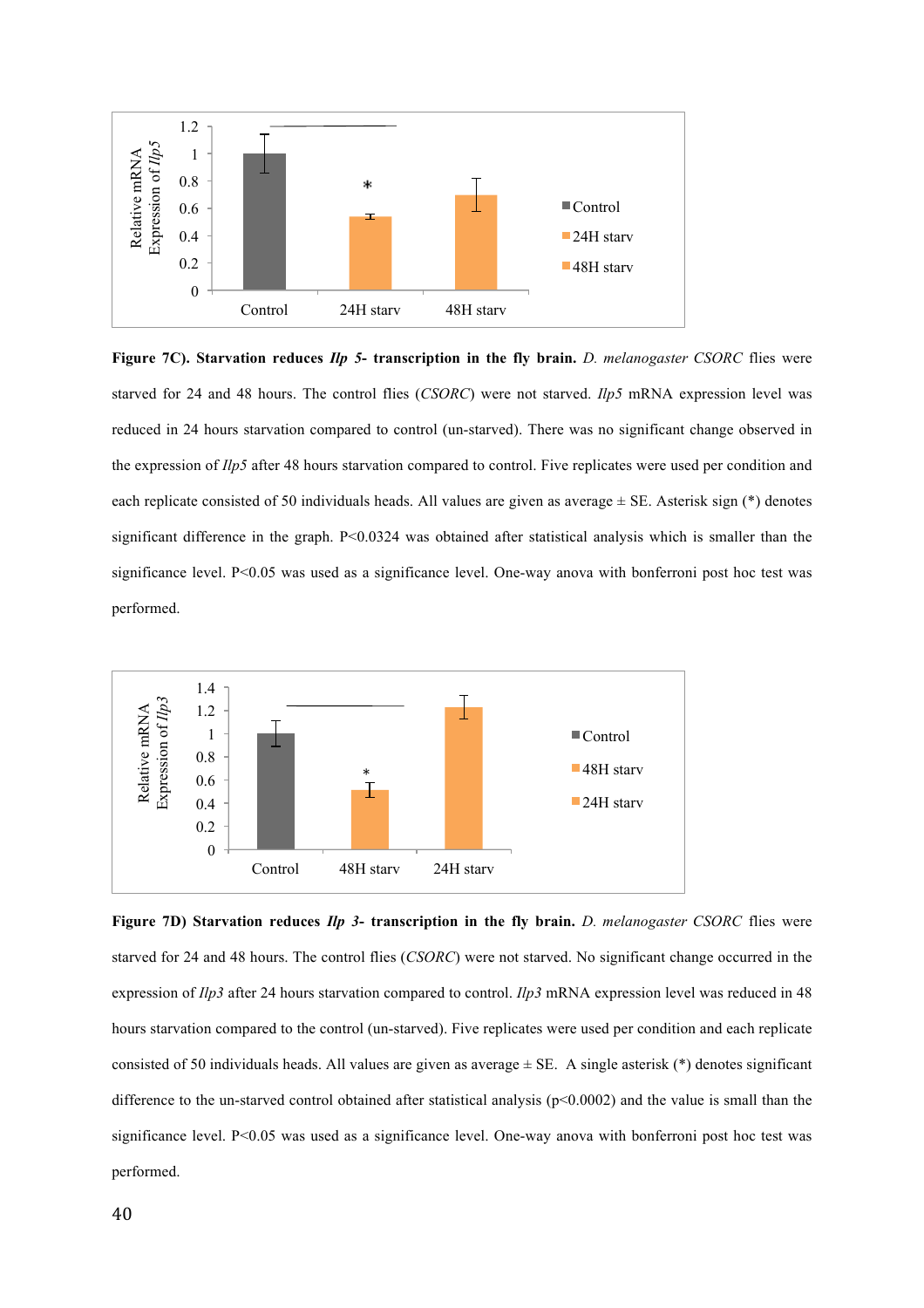

**Figure 7E). Starvation up-regulates** *AKH* **transcription in the fly brain.** *D. melanogaster CSORC* flies were starved for 24 and 48 hours. The control flies (*CSORC*) were not starved. *Akh* mRNA expression level was upregulated after 24 hours starvation but there was no change recorded in the expression of *Akh* after, 48 hours starvation compared to the control (un-starved *CSORC*). Five replicates were applied per condition and each replicate consisted of 50 individuals heads. All values are given as average  $\pm$  SE. P< 0.05 was applied as a significance level. One-way anova with bonferroni post hoc test was performed.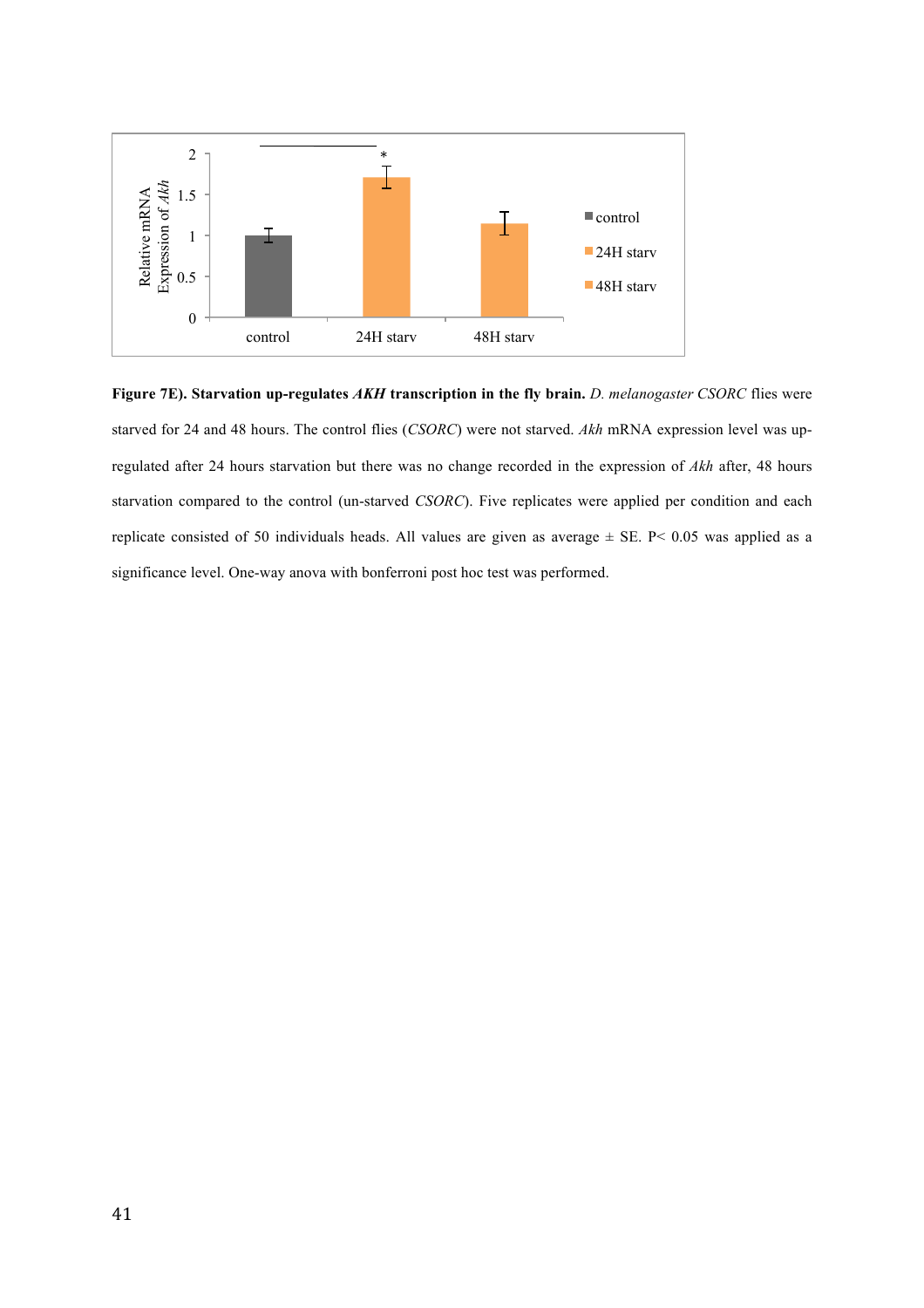#### **Discussion:**

We have reported above on the transcription of some insulin-like peptides (*ILPs*) in *D. melanogaster*. *PKD* is the key element for the production of insulin for normal starvation resistance, and when misregulations in the insulin-signaling pathway occur, individuals get serious health complications incorporating obesity, cardiovascular diseases and type-2 diabetes.

All the *Ilps* 2, 3 and 5 are co-expressed in the neurosecretory cells in the protocerebrum portion called *Pars intracerebralis (PI)* of adult and larvae flies' brains and in mammalian β cells. When a high amount of sugar is consumed, as a result of secretion of circulating insulin in the body, the rest of the sugar (carbohydrates) that is not required to the body is stored in the form of lipids in a fly fat body and in mammalian adipose tissue  $[24, 25]$ . Therefore, it is assumed that the production of insulin is directly proportional to the content of lipid in the flies' fat body; lower lipid content could be caused by a reduction in insulin production and hence lower the flies' starvation resistance and result in the lowest survival time <sup>[26]</sup>. It was demonstrated that the *PKD* knock down flies *Elav-GAL4/PKDRNAi* have shown a minimum survival time compared to the control, i.e. *Elav-GAL4/PKD<sup>RNAi*</sup> were more starvation vulnerable and died earlier than controls i.e. *Elav-GAL4/Yw* and *Yw/PKDRNAi* (Figure 4). Furthermore, three various time points (0 hours, 6 hours and 12 hours) were used for the two over-expression genotypes, *PKD* knock down *Elav-GAL4/PKD<sup>RNAi*</sup> and the two controls *Elav-GAL4/Yw* and *Yw/PKDRNAi* to measure their lipids content. The *PKD* knock down flies *Elav-GAL4/PKDRNAi* have shown a lower lipid content at all the three time points compared to the controls (Figure 5). Previously, it was shown that the removal of the IPCs in *D. melanogaster* results in the prolongation of starvation resistance and high lipid storage, which is contrast to our data [5, 27, 28] . However *Ilps* are not the only hormones generated by IPC, IPC also express genes that control the feeding behaviors and the metabolism of lipids  $[29]$ . Our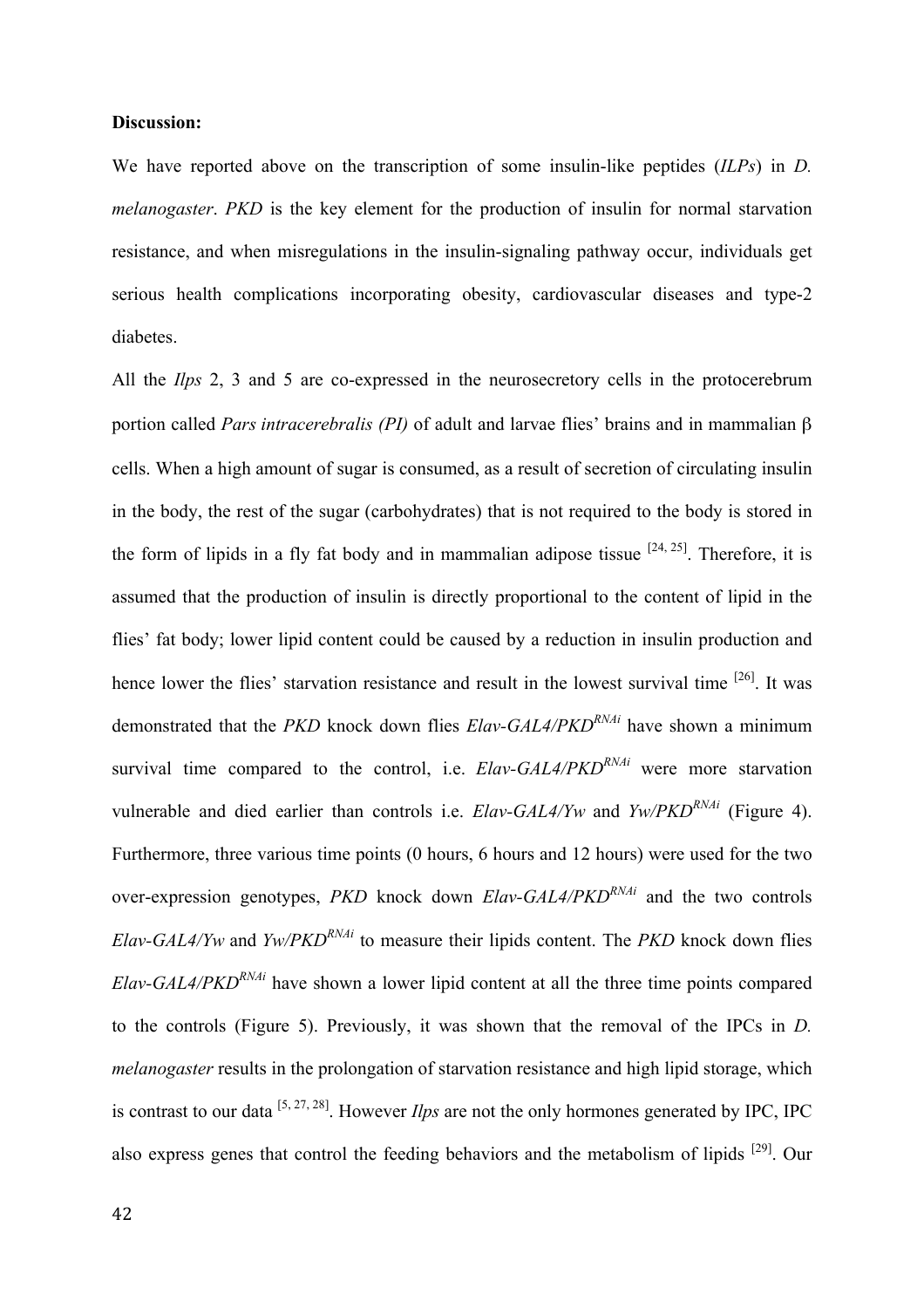further interest was in the knockdown of *PKD*, to observe whether *PKD* reduction affects other genes involved in insulin production in *Drosophila melanogaster*. The reduction of *PKD* has not affected the transcription levels of *Ilps* 2, 3, and 5,<sup>[30]</sup> (Figure 3A, 3B, and 3C). Furthermore, the transcriptions level of *Akh* and *Ilp*6 was also not affected after reduction of *PKD* in *D. melanogaster* (Figure 3D, 3E). Another experiment was performed on wild-type *CSORC* flies to confirm whether the expression of *PKD* is affected by various concentrations of foods and different environmental conditions mentioned in materials and method. Only a protein rich diet was accompanied by about 40% reduction in *PKD* expression in the fly heads (Figure 6A). Previously it has been shown when flies were overfed that the activity of insulin in flies' fat body was reduced  $^{[31]}$ . The expression of  $Ilp3$  at high protein content in the medium was increased and reached a statistically significant level (Figure 6B).

The *ILPs* 2, 3 and 5 are co-expressed in the protocerebrum region called *Pars intracerebralis (PI)* of adults and larvae. The expression of *ILPs* 2, 3 and 5 are independently controlled whereas *dilp*5 and *dilp*3 are controlled via nutrients. Therefore, due to starvation the amount of detectable transcripts was minimized after 24 hours of starvation for *Ilp*5 and 48 hours for *Ilp*3 however *Akh* was increased after 24 hours of starvation (Figure 7C, 7D, 7E). *Ilp*2 was not affected after starving the flies for 24 and 48 hours. Starvation resistance is related to *Ilps* signaling and IPCs  $[32, 33]$ .

In 2008, the World Health Organization (WHO) reported that there were more than 1 billion overweight people throughout the world. At least 300 million people are obese and should be treated clinically. Obesity and overweight can cause chronic diseases, such as type-2 diabetes, cancer, cardiovascular, and high blood pressure diseases. In 1980, it was reported that obesity had increased 3 times in the world as a result of the consumption of high levels of sugar and saturated fats. Lower physical activity of the individual has been observed which is common in the western world.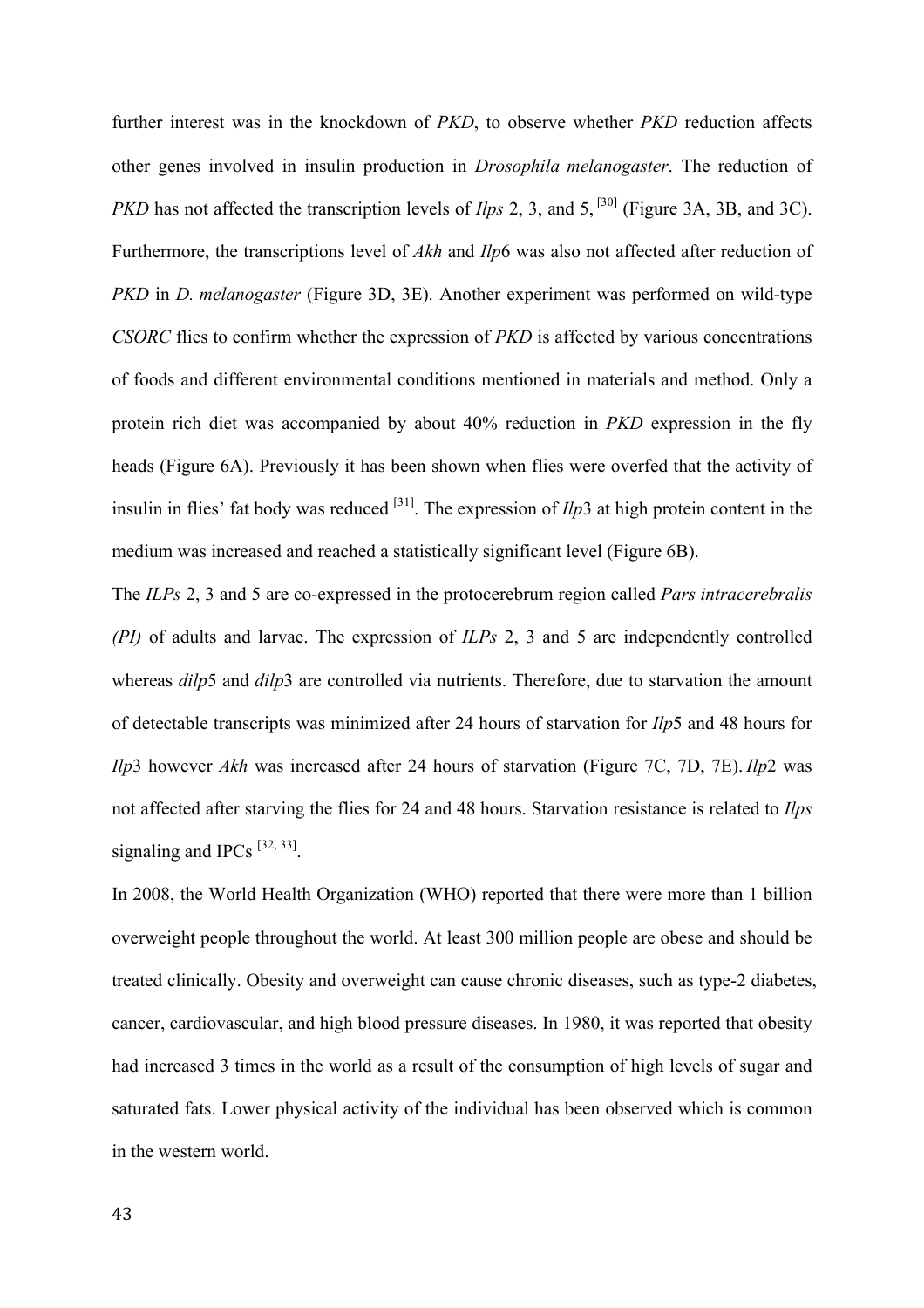Obesity contributing factors can be mutations in multiple genes, however a mutation in a single gene can also contribute to obesity. For example adipose tissue secrets a hormone called leptin, when this hormone is released in small amounts it causes severe obesity in an individual [34] . The first gene called *fat mass* or short *FTO* gene was identified as a result of the GWAS study  $^{[35]}$ .

There are several vertebrate models such as frogs, rodents and fish used as animal models in order to find out the function of these genes and enhance our knowledge of human biology [36].

We have used *D. melanogaster* a strong model organism that has certain advantages over vertebrates. Firstly, *D. melanogaster* has a short generation time and low maintenance cost compared to other vertebrate models. The total life span of *D. melanogaster* is around eight weeks with a generation time of about fourteen days. Secondly, *D. melanogaster* has fewer ethical issues related to in vivo studies. Thirdly, *D. melanogaster* can help us understand and analyze the function of disease genes, similar to the obesity-linked genes in a whole fly. Therefore discoveries in flies can offer a good initiative and can then lead to a more specialized research in higher animals [37].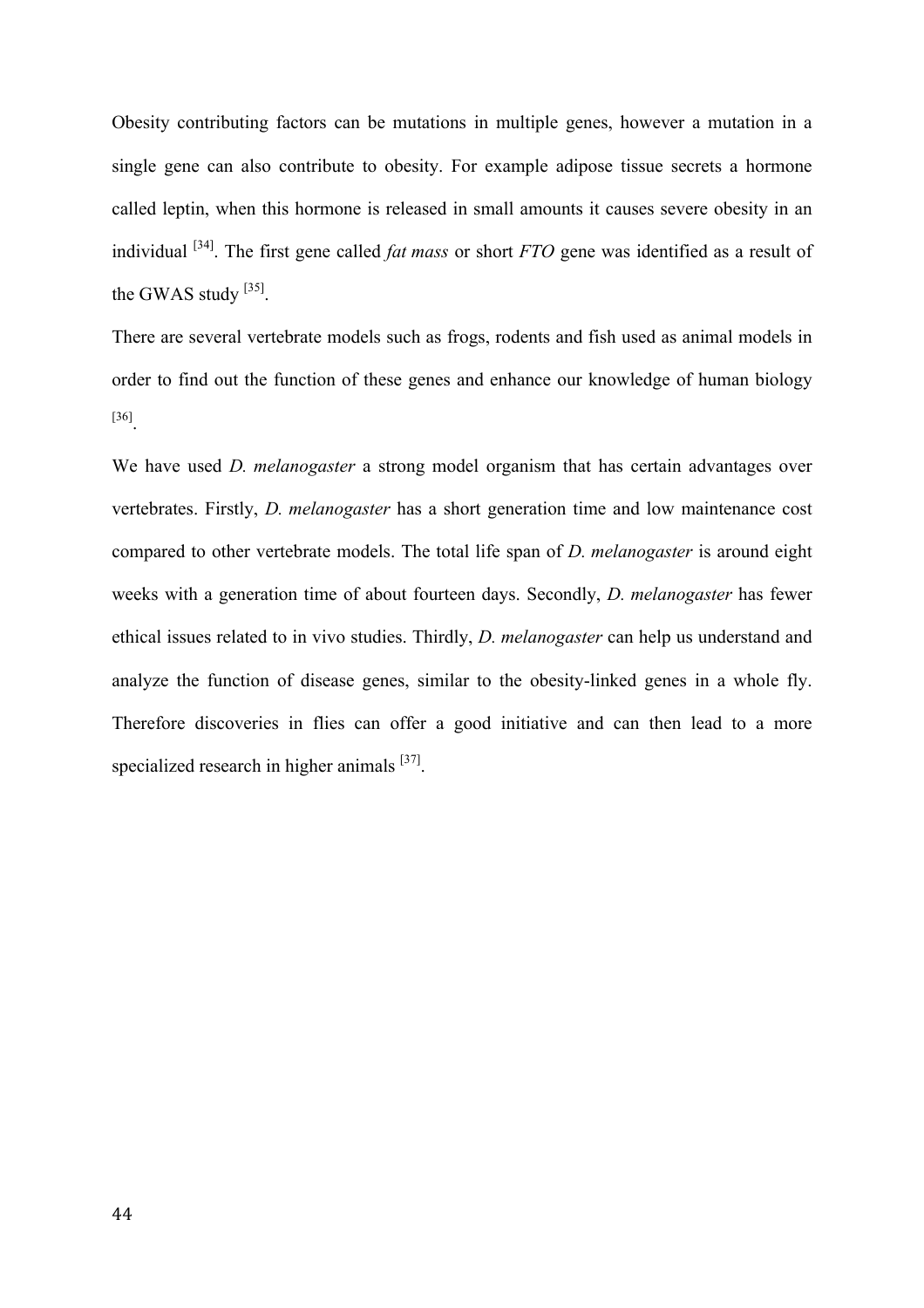## **Conclusion:**

In this report we have uncovered that reduction in *PKD*-expression resulted in reduced starvation resistance in *Drosophila melanogaster*, thus *PKD* contributes to starvation resistance. This reduction in *PKD* has also caused reduced insulin signaling. A future perspective is to uncover whether *PKD* is important for the proper production of all insulin releasing peptides or is it particular to one brain developed peptides.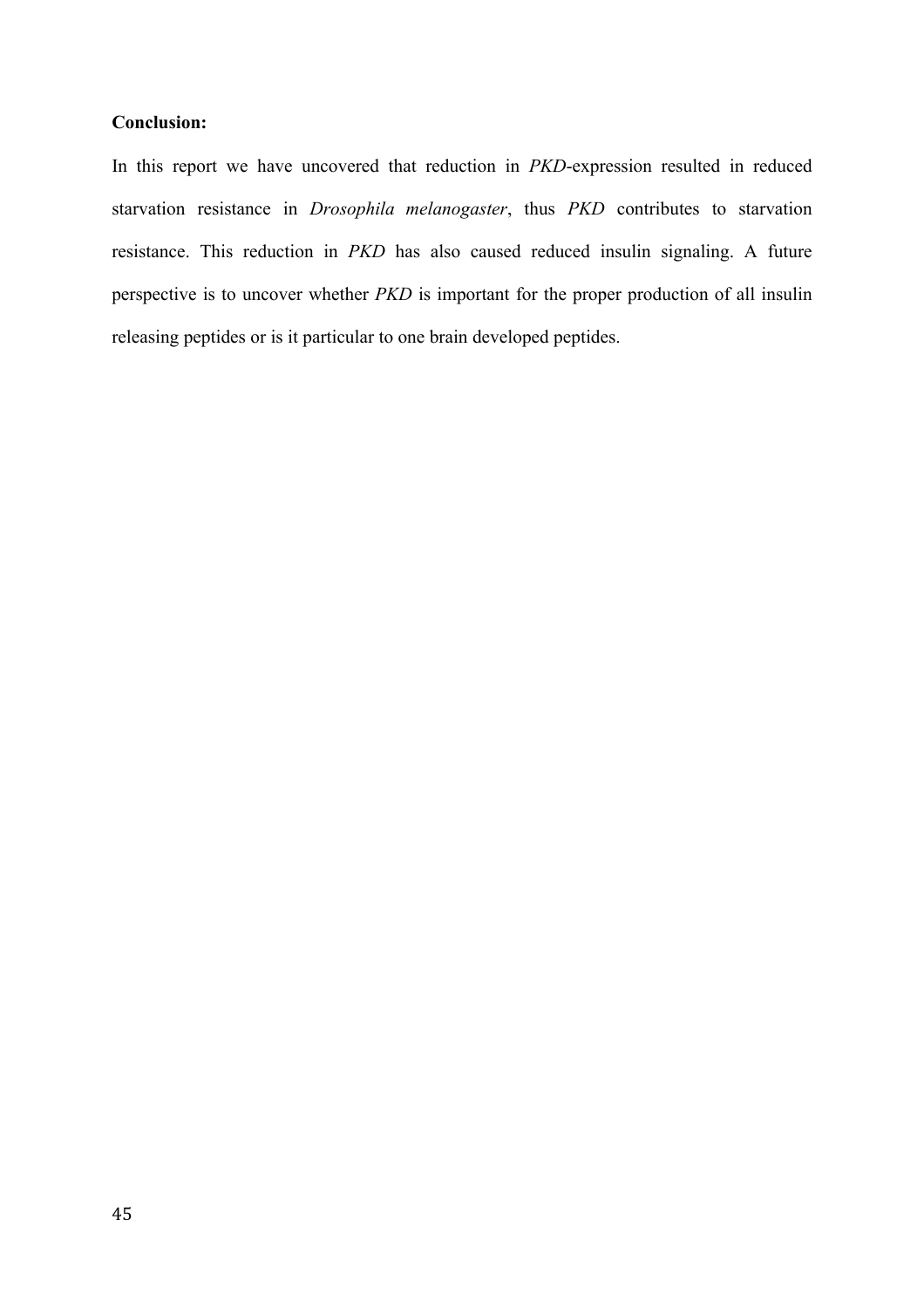#### **References:**

- 1. WHO. Global strategy on diet. *Physical activity and health* (2009).
- 2. Maier D, Hauser A, Nagel C A, Link G, Kugler J S, Wech I, Pfizenmaier K, Preiss A. *Drosophila* protein kinase D is broadly expressed and a fraction localizes to the Golgi compartment. *Gene Expression Patterns.* 2006; **6** (8): 849-856. doi: 10.1016/j.modgep.2006.03.007.
- 3. Avkiran M, Alexandra J, Rowland, Cuello F, Robert S, Haworth. Protein Kinase D in the Cardiovascular System: Emerging Roles in Health and Disease. Circ Res. 2008; **102**: 157-163. doi: 10.1161/CIRCRESAHA.107.168211.
- 4. Ellwanger K, Hauser A. Physiological functions of protein kinase D in vivo. *Internat union of Biochem and mol boil IUBMB.* 2013; **2**: 98-107. doi: 10.1002/iub.1116.
- 5. Adams, D M et al. The genome sequence of *Drosophila* melanogaster*. Science*. 2000; **287** (5461): 2185-95.
- 6. Helfand L S, Rogina B. Genetics of aging in the fruit fly, *Drosophila melanogaster*. *Annual Rev Genet*. 2003; **37**: 329–48.
- 7. Canavoso L E, Jouni Z E, Karnas K J, Pennington J E, Wells M A. Fat metabolism in insects. *Annu Rev Nutr*. 2001; **21**: 23-46.
- 8. Enell L E, Kapan N, Soderberg J A. Kahsai L, Nassel D R. Insulin signaling lifespan and stress resistance are modulated by metabotropic GABA receptors on insulin producing cells in the brain of *Drosophila*. *PLoS One*. 2010; **5** (12): e15780. doi: 10.1371/journal.pone.0015780.
- 9. Beckingham K M, Armstrong J D, Texada M J, Munjaal R, Baker D A. *Drosophila melanogaster* the model organisms of choice for the complex biology of multi-cellular organisms. *Gravit Space Biol Bull.* 2005; **18** (2): 17-29*.*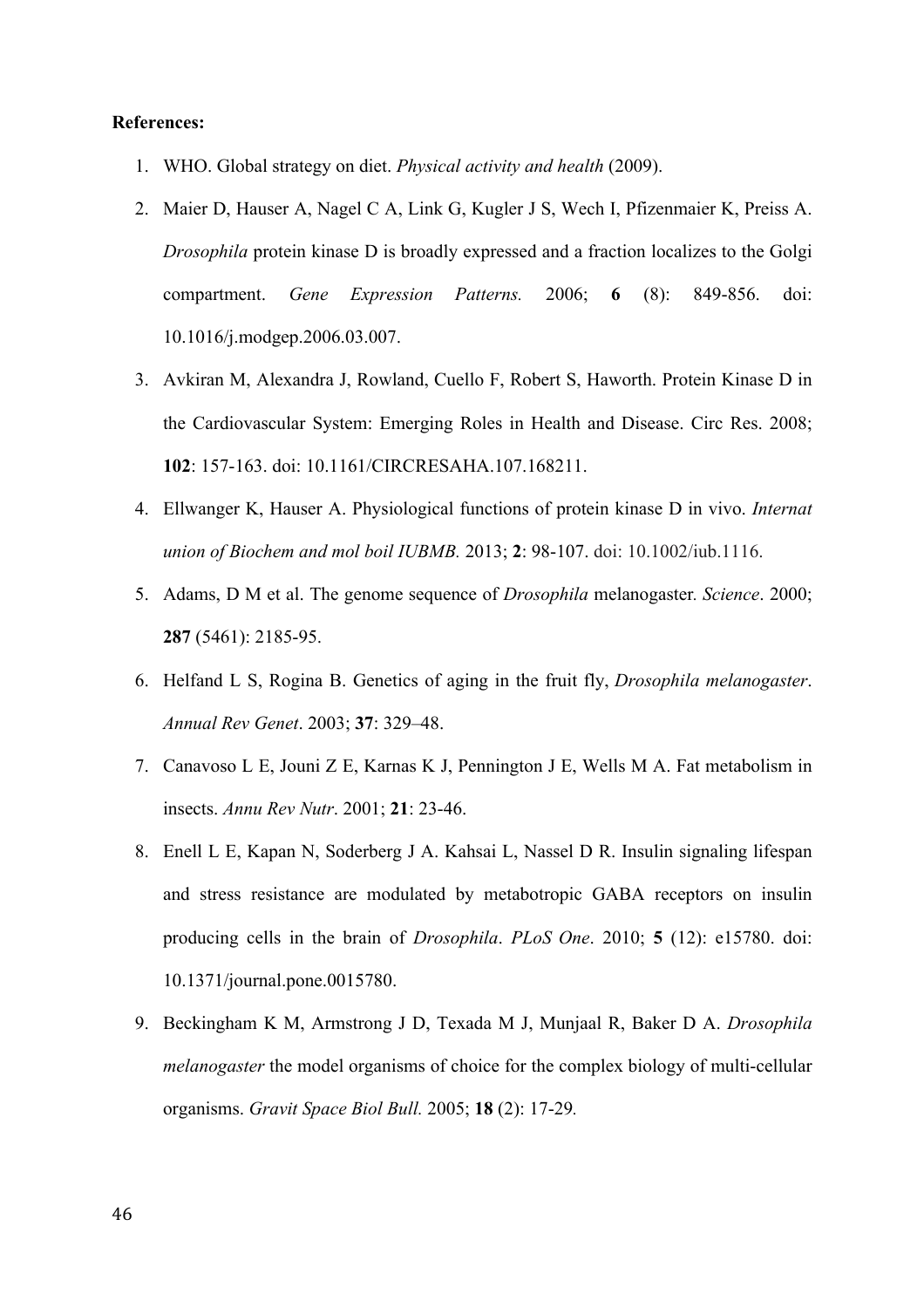- 10. Brand A H, Perrimon N. Targeted gene expression as a means of altering cell fates and generating dominant phenotypes. *Development*. 1993; **118** (2): 401-415.
- 11. Geminard C, Eric J, Rulifson, Pierre L. Remote control of insulin secretion by fat cell in *Drosophila*. *Cell metabolism*. 2009; **10**: 199-207. doi 10.1016/j.cmet.2009.08.002.
- 12. Ma J, Ptashne M. Deletion analysis of GAL4 defines two transcriptional activating segments. *Cell.* 1987; **48** (5): 847-853.
- 13. Imamura M, Nakai J, Inoue S, Quan G X, Kanda T, Tamura T. Targeted gene expression using the GAL4/UAS system in the silkworms Bombyx mori. *Genetics.* 2003; **165** (3): 1329-1340.
- 14. Enerly E, Larsson J, Lambertsson A. Reverse genetics in *Drosophila*: from sequences to phenotype using UAS-RNAi transgenic flies. *Genetics*. 2002; **34** (1-2): 152-155.
- 15. Hammond S M, Caudy A, Hannon G J. Post-transcriptional gene silencing by doublestranded RNA. *Nat Rev Genet.* 2001; **2** (2): 110-119.
- 16. Jayasena S D. Designer SiRNAs to overcome the challenges from the RNAi pathway. *J RNAi Gene Silencing*. 2005; **2** (1): 109-117.
- 17. St Johnston D. The art and design of genetic screens: *Drosophila melanogaster. Nat Review Genet.* (2002); **3** (3): 176-188. doi: 10.1038/nrg751.
- 18. Joshi M, Deshpande J D. Polymerase chain reaction: methods, principles and application. Review article. *International journal of biomedical research, IJBR.* 2010; 1 (5): 81-97.
- 19. Gerrit J Viljoen, Louis H. Nel, John R, Crowther. Molecular diagnostic PCR handbook. *Springer publisher Netherland*. 2005 IAEA.
- 20. M Connelly C, R Porter L, R Termaat J. PCR amplification of a triple-repeat genetic target directly from whole blood in 15 minutes as a proof-of-principle PCR study for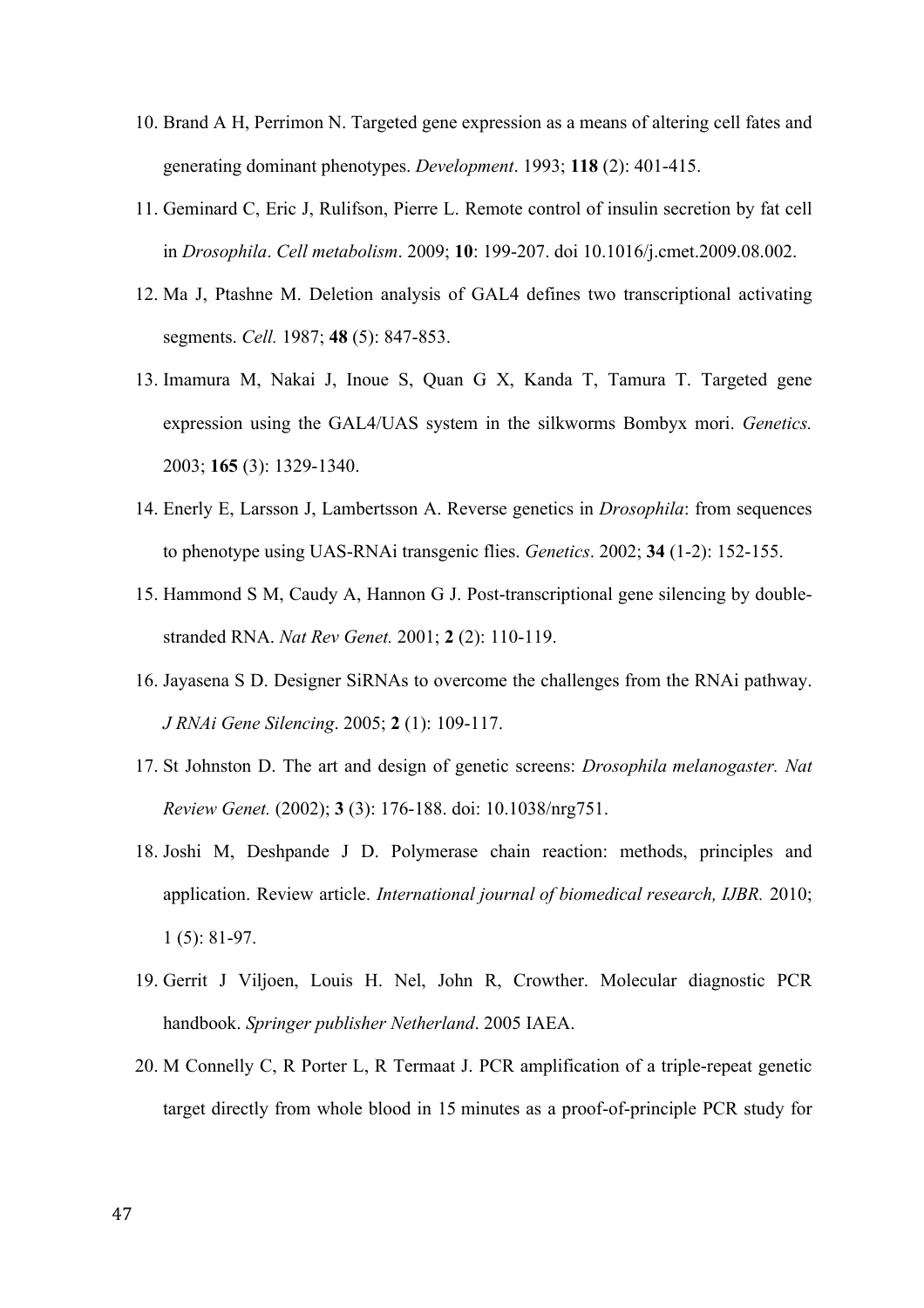direct sample analysis for a clinically relevant target. *Bmc Med Genet*. 2014; 15-130. doi: 10.1186/s12881-014-0130-5.

- 21. Lindblom J, Johansson A, Holmgren A, Grandin E, Nedergard C, Fredriksson R, Schioth H B. Increased mRNA levels of tyrosine hydroxylase and dopamine transporter in the VTA of male rats after chronic food restriction. *Eur J Neurosci.*  (2006); **23** (1): 180-186.
- 22. Ramakers C, Ruijter J M, Deprez R H, Moorman A F. Assumption free analysis of quantitative real-time polymerase chain reaction (PCR) data. *Neurosci Lett*. 2003; **339**  $(1): 62-66.$
- 23. Vandesompele J, De Preter K, Pattyn F, Poppe B, Van Roy N, De Paepe A, Speleman F. Accurate normalization of real-time quantitative RT-PCR data by geometric averaging of multiple internal control genes. *Genome Biol*. 2002; **3** (7): RESEARCH 0034.
- 24. DiAngelo J R, Birnbaum M J. Regulation of fat cell mass by insulin in *Drosophila melanogaster*. *Molecular cellular biology*. 2009; **29** (24): 6341-6352. doi: 10.1128/MCB.00675-09.
- 25. Vermeulen C J, Van De Zande L, Bijlsma R. Developmental and age-specific effects of selection on divergent virgin life span on fat content and starvation resistance in *Drosophila melanogaster*. *Journal Insect Physiology*. 2006; **52** (9): 910-919. doi: 10.1016/j.jinsphys.2006.05.014.
- 26. Rulifson E J, Kim S K, Nusse R. Ablation of insulin-producing neurons in flies: growth and diabetic phenotypes. *Science* (New York, N.Y.) 2002; **296** (5570): 1118- 1120. doi: 10.1126/science.1070058.
- 27. Broughton S J, Piper M D, Ikeya T, Bass T M, Jacobson J, Driege Y, Martinez P, Hafen E, Withers D J, Leevers S J, Partridge L. Longer lifespan, altered metabolism,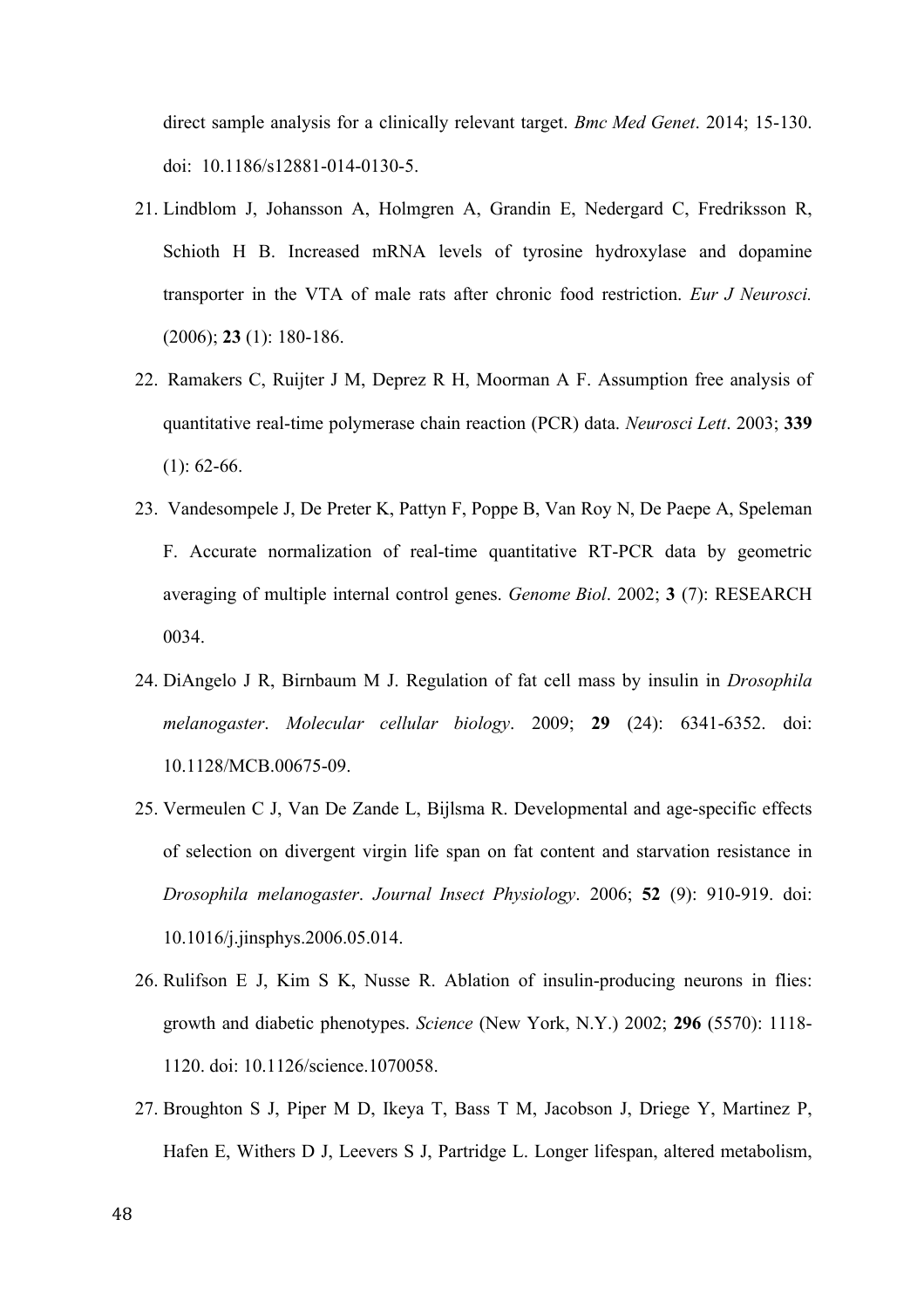and stress resistance in *Drosophila* from ablation of cells making insulin-like ligands. *Proc Natl Acad Sci U S A*. 2005; **102** (8): 3105-3110.

- 28. Haselton A, Sharmin E, Schrader J, Sah M, Poon P, Fridell Y W. Partial ablation of adult *Drosophila* insulin-producing neurons modulates glucose homeostasis and extends life span without insulin resistance. *Cell cycle*. 2010; **9** (15): 3063-3071. doi: 10.4161/cc.9.15.12458 (2010).
- 29. Cao J, Ni J, Ma W, Shiu V, Milla L A, Park S, Spletter M L, Tang S, Zhang J, Wei X, Kim S K, Scott M P. Insight into insulin Secretion from transcriptome and Genetic analysis of insulin-producing cells of *Drosophila*. *Genetics*. 2014; **197** (1): 175-192. doi: 10.1534/genetics. 113.160663.Epub 2014 Feb 20.
- 30. Broughton S, Alic N, Slack C, Bass T, Ikeya T, Vinti G, Tommasi A M, Driege Y, Hafen E, Partridge L. Reduction of Dilp2 in *Drosophila* triages a metabolic phenotype from lifespan revealing redundancy and compensation among dilps. *PLoS One.* 2008; **3** (11): e3721. doi: 10.1371/journal.pone.0003721.
- 31. Sumara G, Formentin I, Collins S, Summaa I, Windak R, Bodenmiller B, Ramracheya R, Caille D, Jiang H, Piatt K A, Meda P, Aebersoid R, Rorsman P, Ricci R. Regulation of PKD by the MAPK p38delta in insulin secretion and glucose homeostasis. *Cell*. 2009; **136** (2): 235-248. doi: 10.1016/j.cell.2008.11.018. Epub 2009 Jan 8.
- 32. Morris S N, Coogan C, Chamseddin K, Fernandez-Kim SO, Kolli S, Keller J N, Bauer J H. Development of diet-induced insulin resistance in adult *Drosophila melanogaster*. *Biochim Biophys Acta*. 2012; **1822** (8): 1230-1237. doi: 10.1016/j.bbadis. 2012.04.012.
- 33. Nassel D R, Kubrak O L, Liu Y, Luo J, Lushchak O V. Factors that regulate insulin producing cells and their output in *Drosophila*. *Front Physiol.* 2013; **4** (252). doi: 10.3389/fphys.2013.00252.